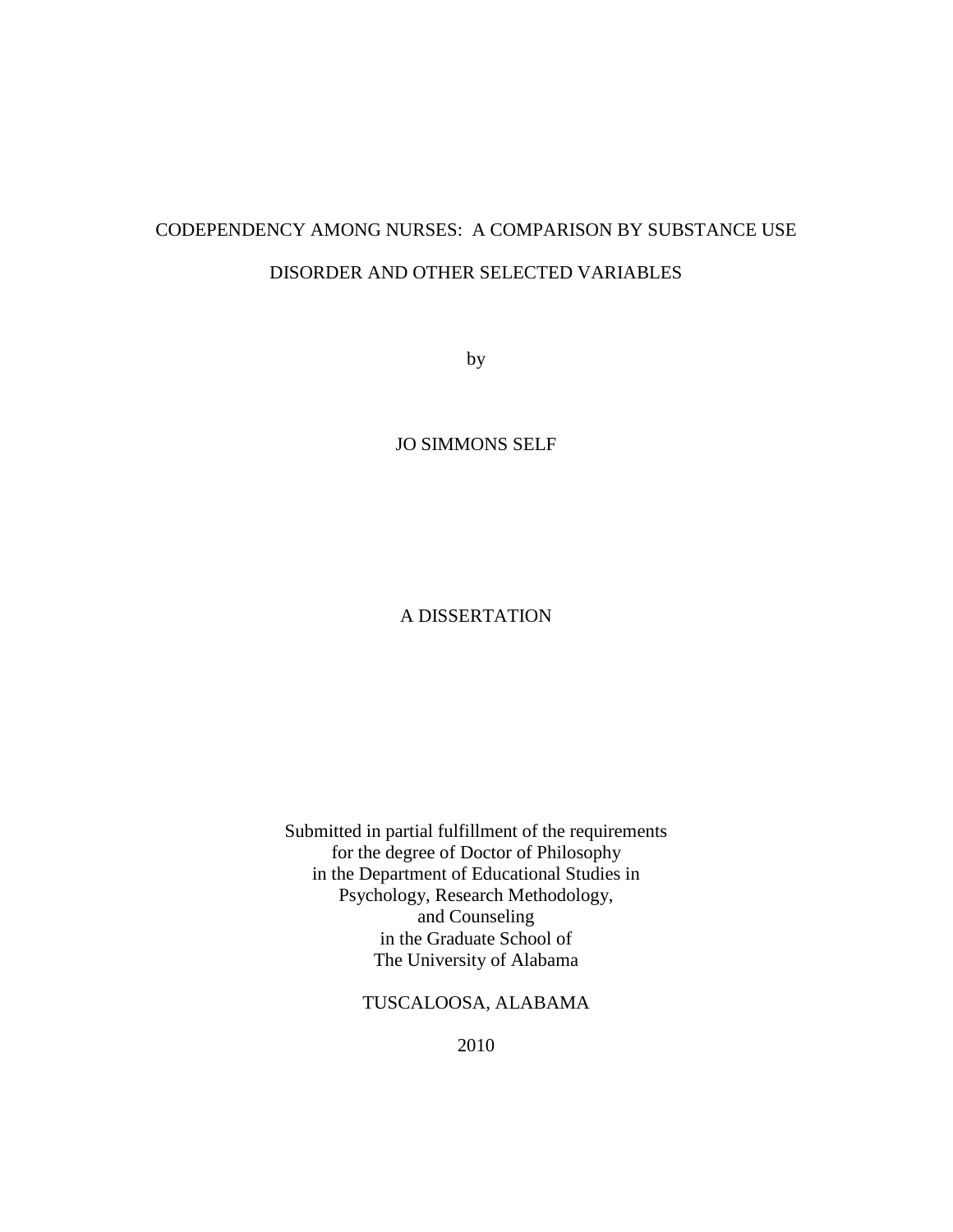Copyright Jo Simmons Self 2010

ALL RIGHTS RESERVED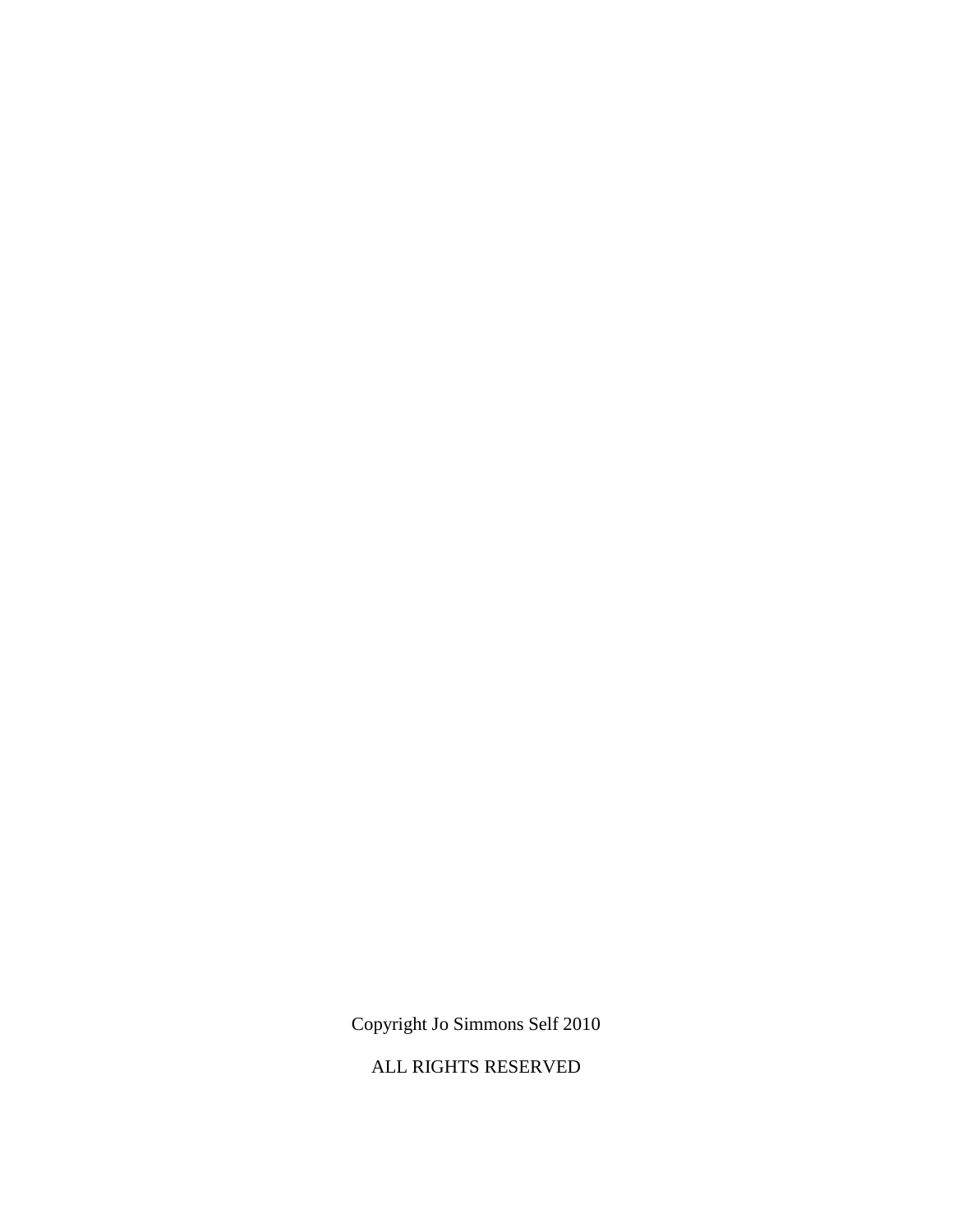#### **ABSTRACT**

Previous studies have shown that the profession of nursing has inherent risk factors that may to contribute to Substance Use Disorder among nurses. One of those risk factors may be codependency.

 This study explored the relationship between codependency and self-reported history of treatment for SUD among nurses. It also compared nurses' codependency scores by gender, race, birth order, having experienced or witnessed physical violence in the family of origin, having a parent or primary caregiver with SUD, and having a parent or primary caregiver with a history of mental illness.

 One thousand nurses with active licensure in a southeastern state were mailed survey packets which included the Spann-Fischer Codependency Scale and a demographic questionnaire. Two hundred and two surveys were returned.

 The results indicated that the nurses' codependency scores differed significantly when compared by history of treatment for SUD. Nurses who reported treatment for SUD had higher codependency scores than nurses who reported no treatment for SUD. The nurses also differed significantly in their codependency scores when compared by their having witnessed or experienced physical violence in their family of origin. Those who reported a history of witnessing or experiencing physical violence in their family of origin had higher codependency scores than those who did not. The third significant finding was that nurses who reported having a parent or primary caregiver with a history of mental illness had higher codependency scores than those who did not.

ii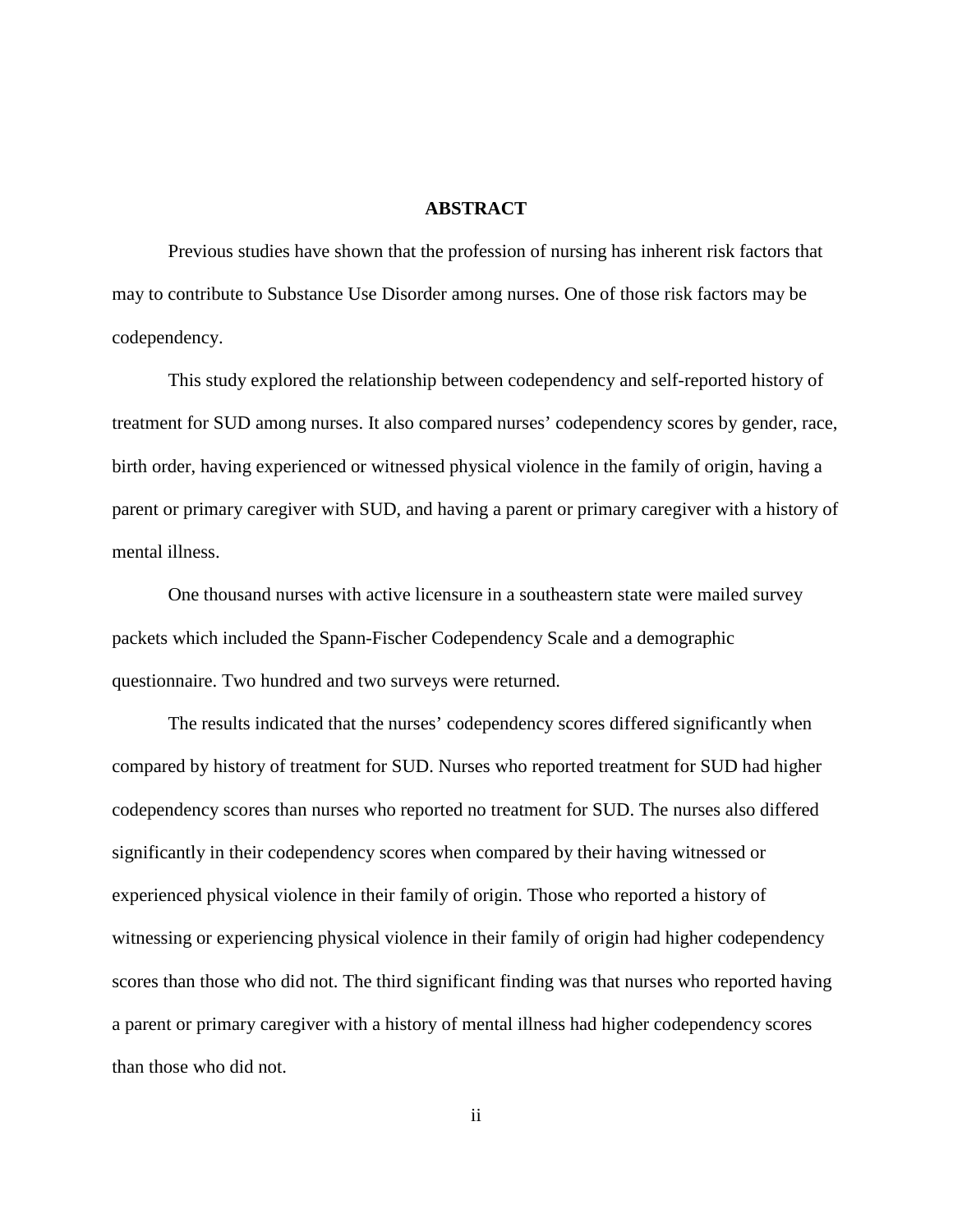# **DEDICATION**

 This endeavor is dedicated to the memory of my parents, L. B. and Alyne Simmons who taught me to value learning.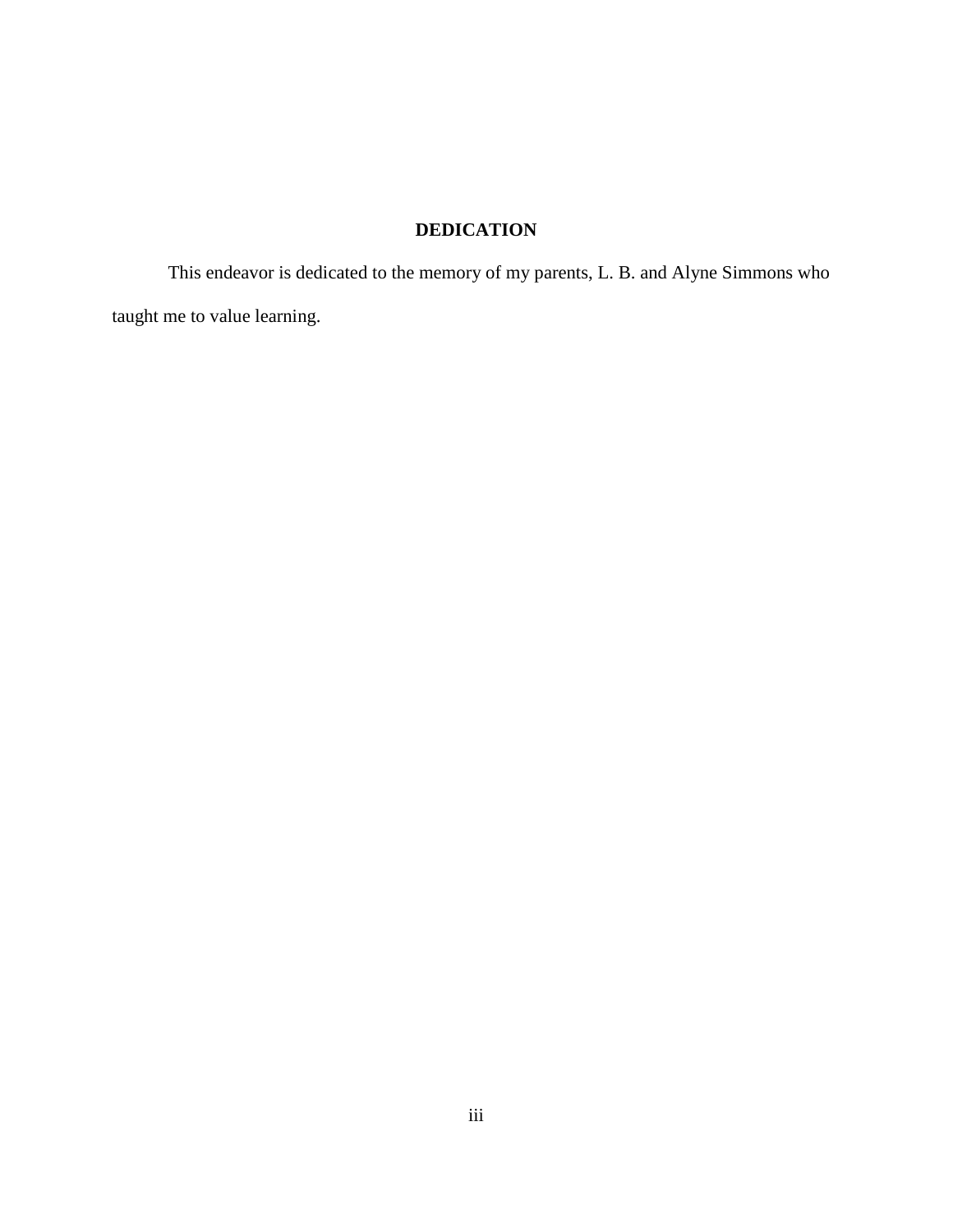#### **ACKNOWLEDGEMENTS**

With a very grateful heart I want to thank my dissertation committee. I collectively referred to them as The Dream Team. They cheerfully persevered with me throughout the entire process.

 Dr. Nick Stinnet and Dr. Margaret Rice were always supportive, encouraging, and constructive with their suggestions. I appreciate their willingness to approve the many changes this effort demanded.

 Dr. Mark Leggett was always interested in my progress and gentle with his suggestions. His positive attitude and his encouragement contributed greatly to that progress.

 Dr. Joy Burnham brought writing and editing skills that added to the professional quality of this endeavor. She was equally supportive and encouraging with her suggestions.

 I cannot thank my chairman, Dr. Jamie Satcher, enough. Without Dr. Satcher, this process would not have been completed. He rescued the project many times and I will be forever grateful! Thank you Mother for writing that note of encouragement so many years ago!

 I also want to thank Marilyn Scoggins for her many kindnesses and her cheerful help over the past few years. She was always as gracious as she was helpful.

 I offer a final thank you to all of the nurses who participated in the survey. Without them the research would not have happened. I sincerely hope that this in some way can be used to help those who care for others at the expense of themselves.

iv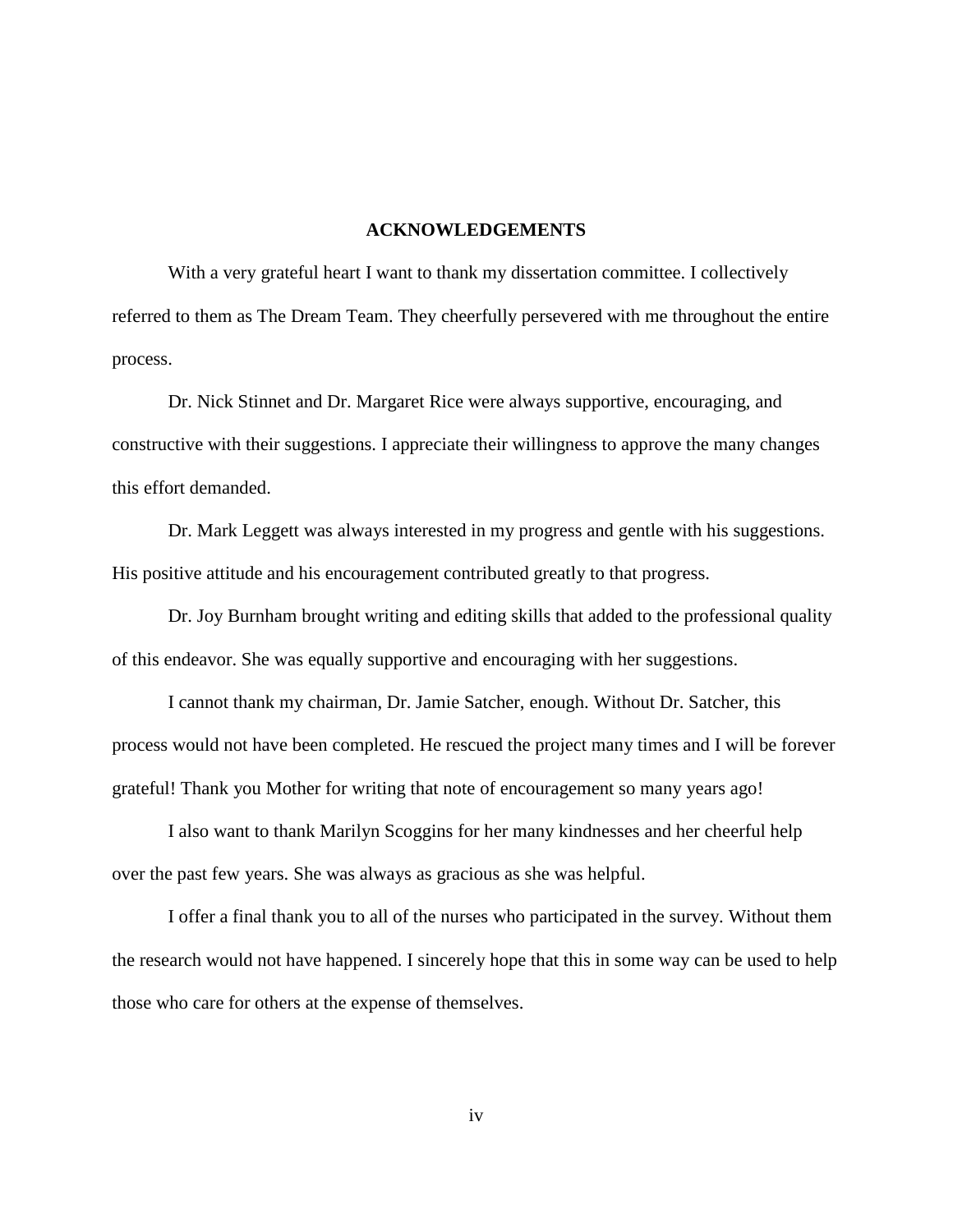# **CONTENTS**

| $\mathbf{L}$ |
|--------------|
|              |
|              |
|              |
|              |
|              |
|              |
|              |
|              |
|              |
|              |
|              |
| .22          |
|              |
|              |
|              |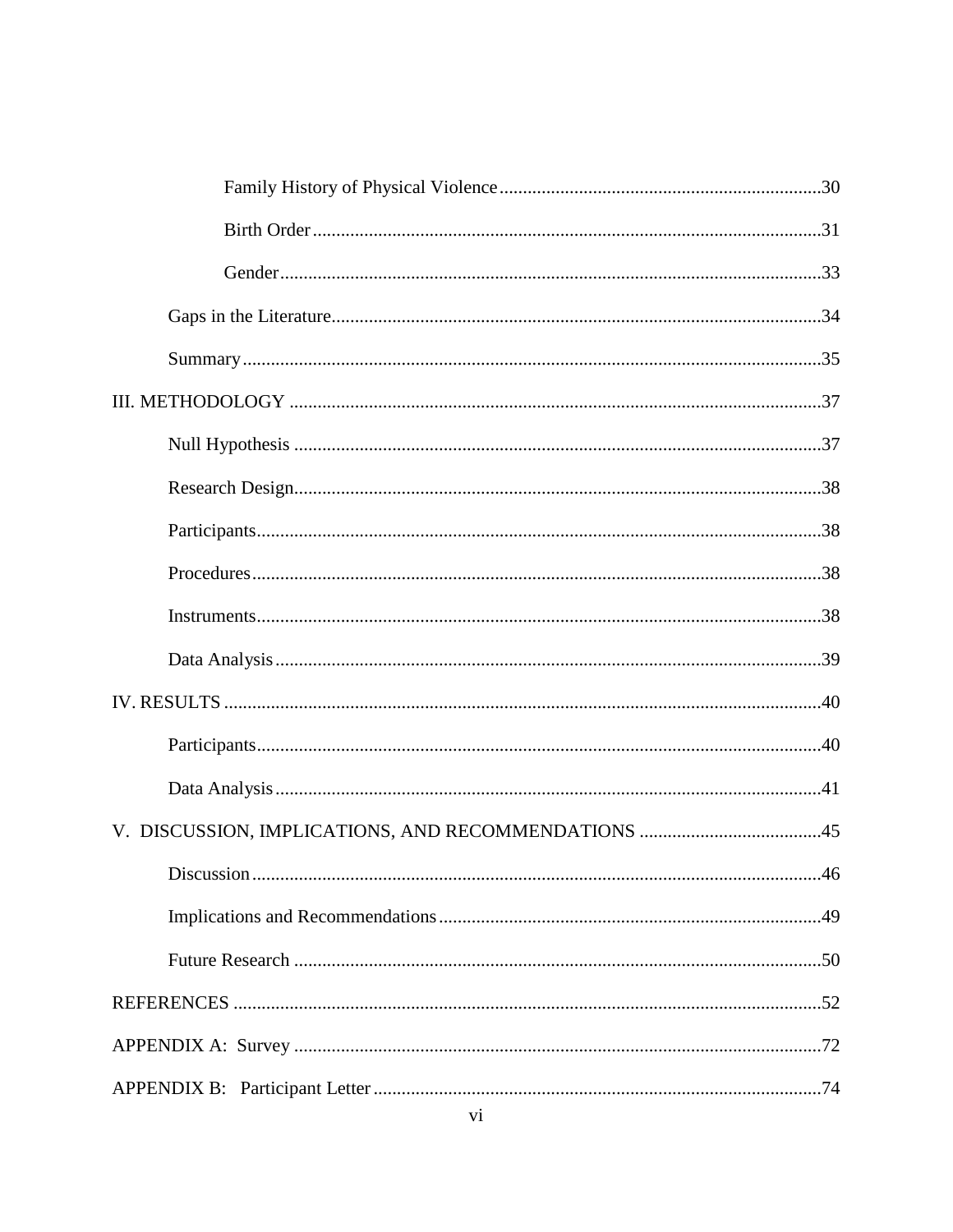# **LIST OF TABLES**

| 1. Codependency Mean Scores by Substance Use Disorder and Other Selected     |  |
|------------------------------------------------------------------------------|--|
|                                                                              |  |
| 2. Differences in Codependency Scores by Substance Use Disorder and Selected |  |
|                                                                              |  |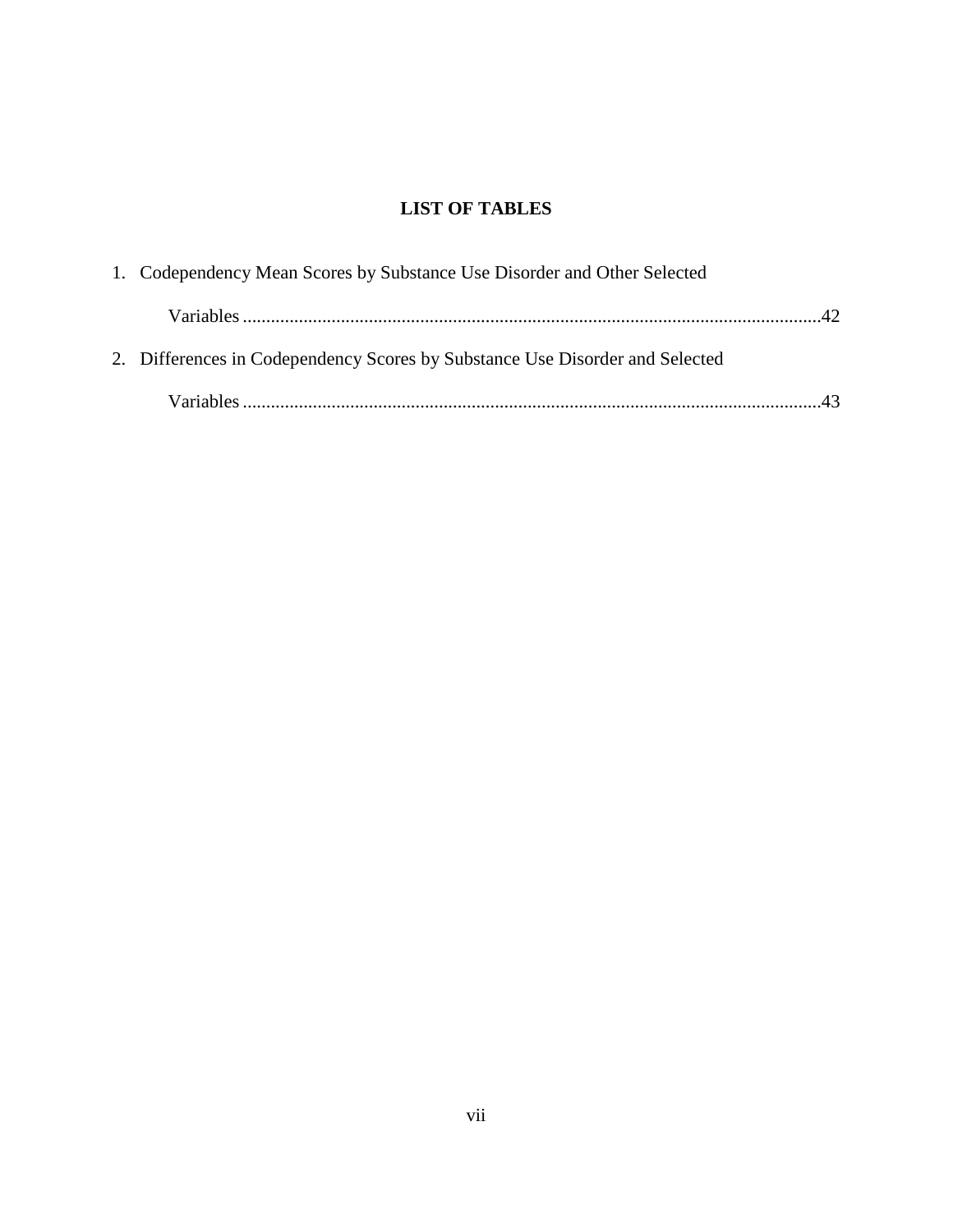## **CHAPTER I INTRODUCTION**

 Substance Use Disorder (SUD) is one of the nation's major public health problems and a growing client population for mental health professionals, including counselors. Data from the Bureau of Labor Statistics (BLS) showed that the addiction counselor workforce will grow by 31% between 2006 and 2016. According to the BLS, employment prospects for substance abuse counselors will grow much more rapidly than the average for other occupations because of the nation's greater awareness of SUD (Bureau of Labor Statistics, 2008).

 In 1997, SUD was identified by the National Council of State Boards of Nursing as the most prevalent health problem in the United States among nurses. It has also been reported as the most preventable health problem in this country (Robert Wood Johnson Foundation, 1993). Substance Use Disorder has reached epidemic proportions in the United States (Hansen, Ganley, & Carlucci, 2008). Americans represent 5% of the world's population and consume more than 60% of the world's illicit drugs (Shrum, 2004).

 The National Household Survey on Drug Abuse (2002) reported that 15.9 million Americans age 12 years and older admitted to using an illicit drug in the month before the survey. Twelve percent of those surveyed also reported illicit drug use in the past year, and 41.7% had used illicit drugs at least once during their lifetime. In 2006, according to the Substance Abuse and Mental Health Services Administration (SAMHSA) (2007), an estimated 22.6 million Americans were diagnosed with SUD. Of that number, only 2.5 million received treatment in a SUD facility in that year. One half or less of those who complete treatment for SUD remain abstinent after one year of sobriety (Friedmann, Saltz, & Samet, 1998).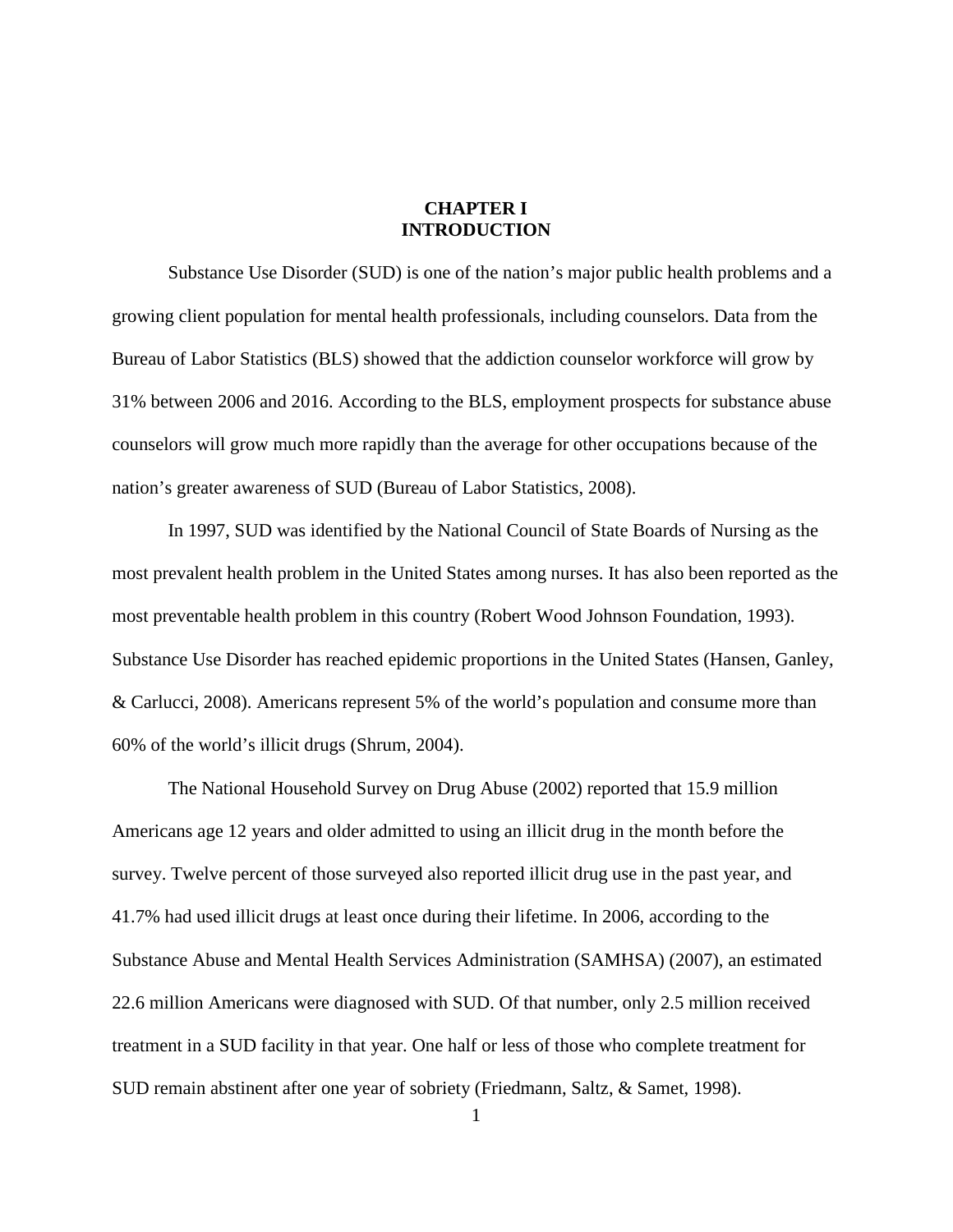Approximately one half of all patients admitted to trauma centers in America are under the influence of alcohol or other drugs. The economic costs of healthcare, lost productivity, and crime in the United States have been estimated at over \$500 billion annually. The burden of SUD spares no segment of society. Substance Use Disorder occurs in people of all ages, races, and levels of socioeconomic status, as well as both genders (Gorelick, 2008).

The *Diagnostic and Statistical Manual of Mental Disorders* (DSM-IV-TR) (2000) collectively refers to substance dependence and substance abuse as Substance Use Disorder. Substance dependence is a cluster of cognitive, behavioral, and physiological symptoms which indicate the individual continues to use a substance despite significant consequences. Substance abuse is a maladaptive pattern of substance use that is characterized by recurrent and significant adverse consequences that are related to the continuous taking of the substance (DSM-IV-TR, 2000).

Substance Use Disorder is described as encompassing both dependence on and the abuse of drugs, usually taken voluntarily for the purpose of their effect on the central nervous system or to prevent or reduce withdrawal symptoms. Both substance abuse and substance dependence are related to the taking of a drug or chemical, such as alcohol, amphetamines, cocaine, opioids, sedatives, hypnotics, and anxiolytics (American Psychiatric Association, 2000).

 Substance Use Disorder is characterized by the excessive use of alcohol, other drugs, or both; a genetic disposition to the disorder; and progressive deterioration of the user because of the use (Calkins, 2001). The disorder is progressive, and during the course of the disorder the person with SUD loses control over the use of psychoactive substances (SAMHSA, 2005). The consequences of SUD can include interpersonal difficulties, interference with work or school,

2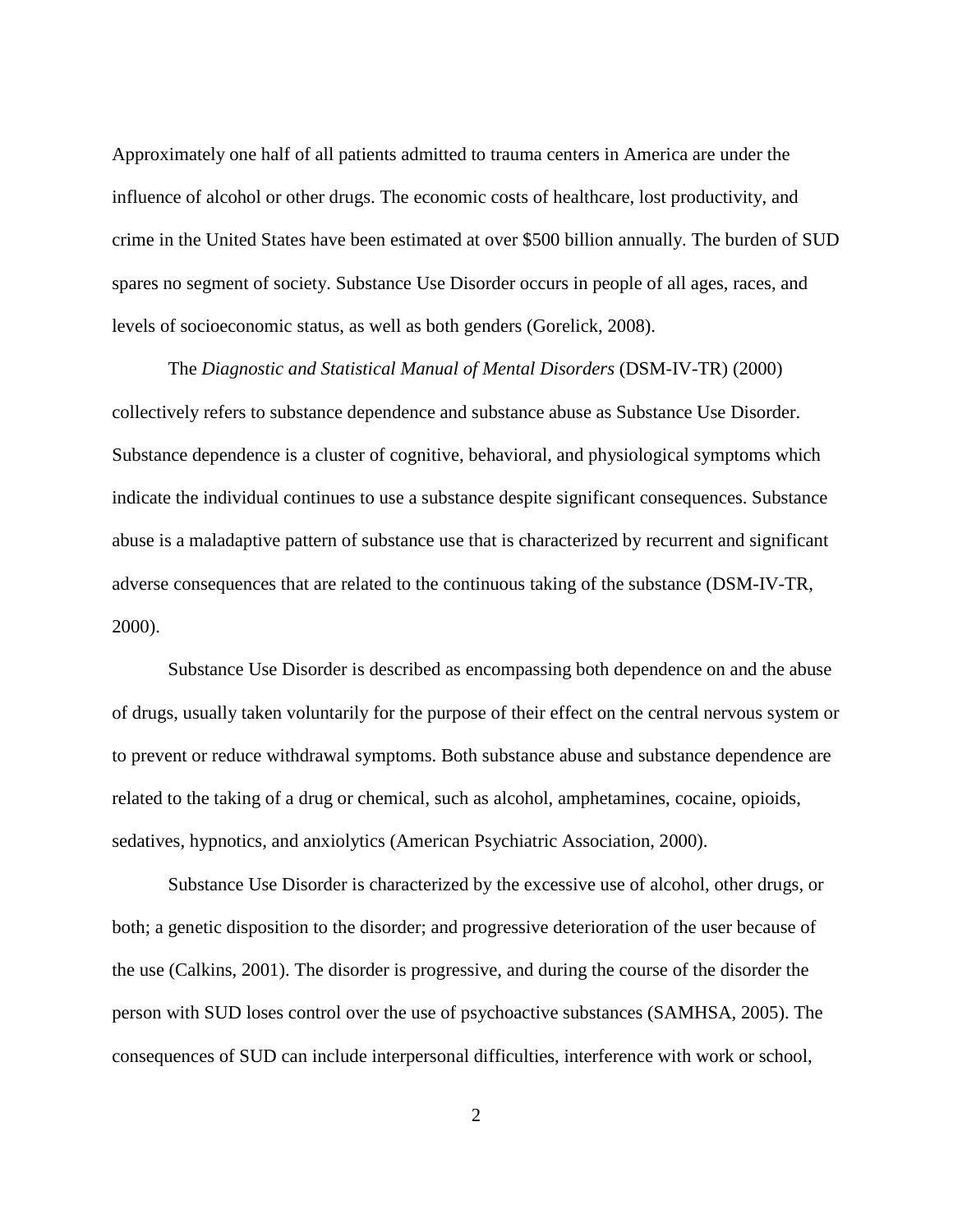legal problems, and even death (Mueser, Noordsy, Drake, & Fox, 2003). Rarely is only the individual affected by impairment resulting from SUD. Family, friends, and colleagues are frequently drawn into the circle of difficulties because they depend on the individual or because they desire to help (Calkins, 2001).

 Substance Use Disorder can be a costly disease to an individual (Malliarakis & Lucey, 2007). When that person is a healthcare professional, the cost can be measured in more than dollars. Healthcare professionals who are impaired by SUD are hazardous to public safety. Nurses who practice while impaired from SUD put their health and the lives of their patients at risk (Church, 2000). They also put themselves at risk for unemployment and loss of health benefits. Numerous related costs are posed to the employing agency, which include lower productivity resulting from greater use of sick time and absenteeism, as well as increased strain and tension among staff. Nurses who are impaired by SUD not only jeopardize public safety, they also lower the standards of the profession (Church, 2000).

 Contrary to the public's opinion that healthcare professionals are immune to substance use disorders, SUD affects the professions of medicine, dentistry, nursing, and pharmacy (Coombs, 1997). While it is difficult to estimate the number of nurses impaired by SUD in the United States (Wisconsin Nurses Association, 2001), estimates of the occurrence of SUD among nurses vary from 6% to 32% (Griffith, 1999; Trinkoff & Storr, 1998). A recent conservative estimate is that 253,000 of the 2.7 million registered nurses in the United States are affected by SUD (Fogger & McGuinness, 2006). Even with unreliable estimates of occurrence, recent data from state nursing boards indicate that SUD is a serious issue in the nursing profession (Clark  $\&$ Farnsworth, 2006).

3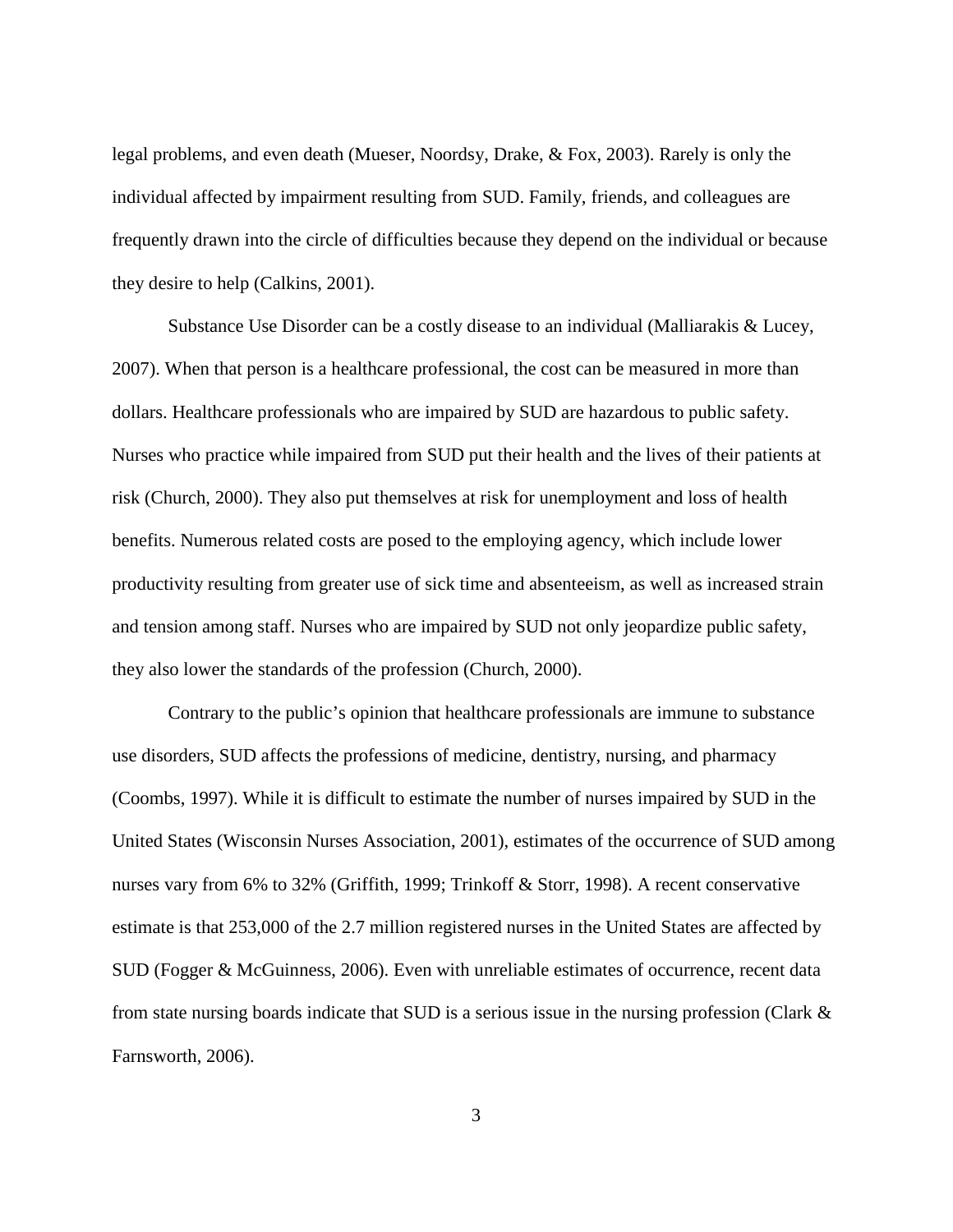Nurses are more likely than the general public to use prescription drugs and to have access to their drug of choice (Domenighetti, Tomamichel, Gutzwiller, Berthoud, & Casabianca, 1991; Hughes et al., 1999; Lloyd, 2002; Myers & Weiss, 1987; Rosvold, Vaglum, & Moum, 1998; Trinkoff & Storr, 1994, 1998). Nurses also tend to monitor their personal use of prescription medication themselves, rather than relying on the objective judgment of other healthcare professionals (Shaw, McGovern, Angres, & Rawal, 2004), thus exacerbating the problem. Research focused on disciplinary action taken by state boards of nursing showed that 67% to 90% of all disciplinary actions taken were related to substance abuse (Haack & Yocum, 2002; Smith & Hughes, 1996). In response to the problem, 39 states have developed programs to channel nurses impaired by SUD into treatment, to monitor their return to work, and to prevent revocation or suspension of their licenses (Sloan & Vernarec, 2001).

#### **Research on SUD among Nurses**

 Research on SUD among nurses has existed since the 1960s, with most of the early research focusing on narcotic addiction (Poplar, 1969), cross addiction (Levine, Preston, & Lipscomb, 1974), and alcohol addiction (Bissell & Haberman, 1984; Bissell & Jones, 1981). In the late 1980s, researchers began to concentrate mainly on the profession's attitude toward impairment from SUD (Hendrix, Sabritt, McDaniel, & Field, 1987). West (2003) reported an increased focus on the nurse with SUD into the 1990s. This focus, however, has lessened in the last five to seven years.

 Research focused on the prevalence of SUD among nurses has offered a variety of approximations of incidence. In 1984, the American Nurses Association estimated that 8% to 10% of nurses were affected by dependence on alcohol, while 2% to 3% were dependent on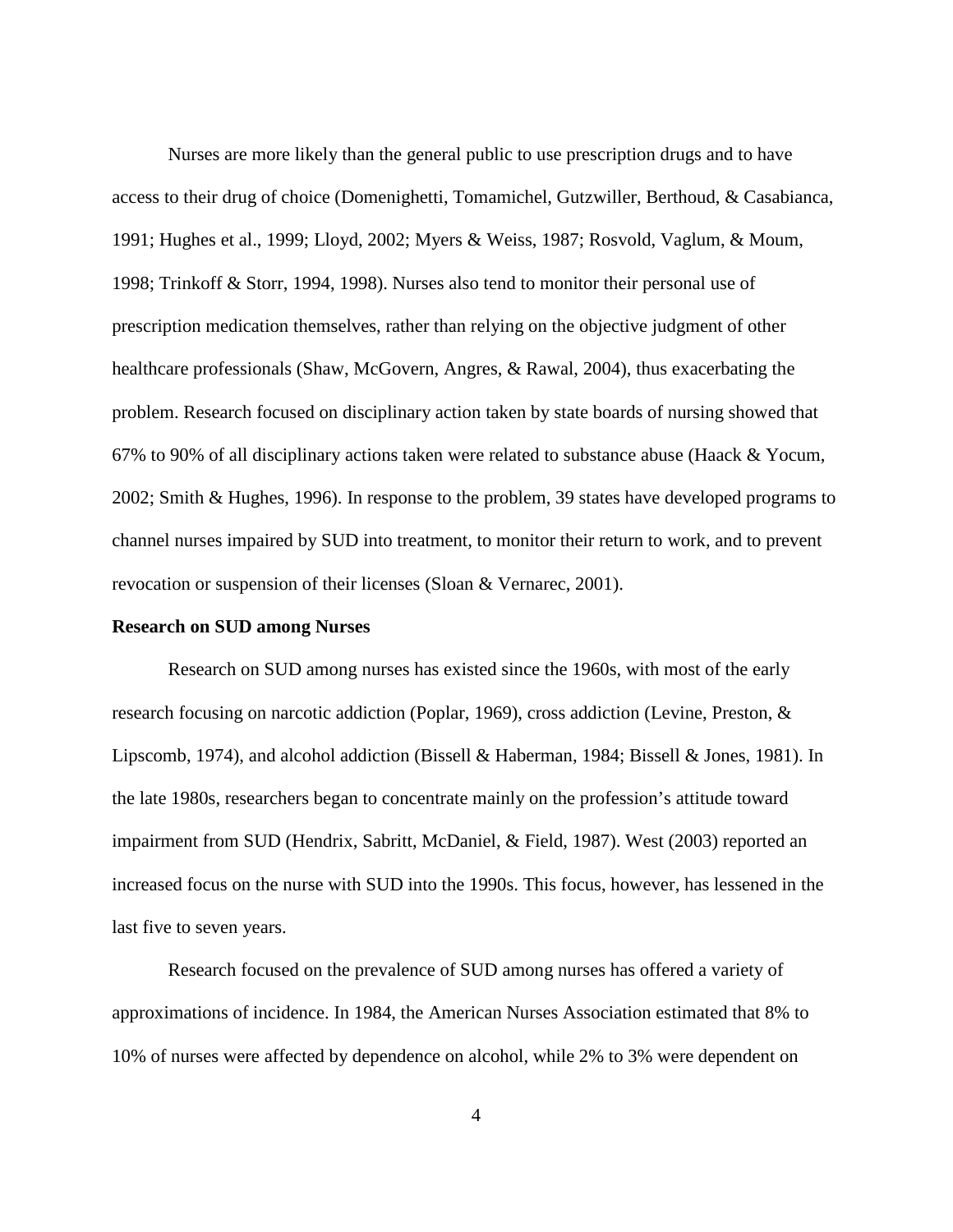other drugs. Later research estimated SUD in nursing to be as low as 2% and as high as 20% (Finke, Hickman, & Miller, 1993; Lippman, 1992; Rigby, Virgo, Russell, & Cormack, 1992; Sullivan, Bissell, & Williams, 1988; Virdin, 1992). Some of the research supported the claim that nurses may be at higher risk for SUD than the general population (Bissell  $\&$  Jones, 1981; Clark, 1988; Coombs, 1996; Gelfand, Long, McGill, & Sheerin, 1990; Sullivan et al., 1988). The rationale for this claim is grounded in the nature of the profession itself. Nursing is a stressful and demanding profession. The demands include required frequent contact with serious illnesses and with death, shift work, and variable working hours associated with unpredictable sleep patterns. Erratic sleep patterns may contribute to the use of both sedatives and stimulants in order to function. Nurses are also expected to focus on the needs of their patients to the exclusion of their own needs. This expectation can contribute to work habits that are detrimental to personal health, such as working overtime in highly stressful environments (Lillibridge, Cox, & Cross, 2002).

 Another reason nurses may be susceptible to SUD is accessibility to controlled substances in the workplace (Caroselli-Karinja & Zboray, 1986). Nurses have easy access to prescription medication and can divert drugs from their patients (Shaw et al., 2004). Along with accessibility to controlled substances, the attitude of pharmacological optimism has been cited as a contributor to the development of SUD among nurses. Pharmacological optimism describes the belief that drugs are available to promote healing and that they are valuable, useful tools of nursing practice (Bissell & Jones, 1981; Clark, 1988; Coombs, 1996; Gelfand et al., 1990; Sullivan et al., 1988). This belief is inculcated throughout nursing education and practice because pharmacology is viewed as an essential part of medical treatment. Nursing students are also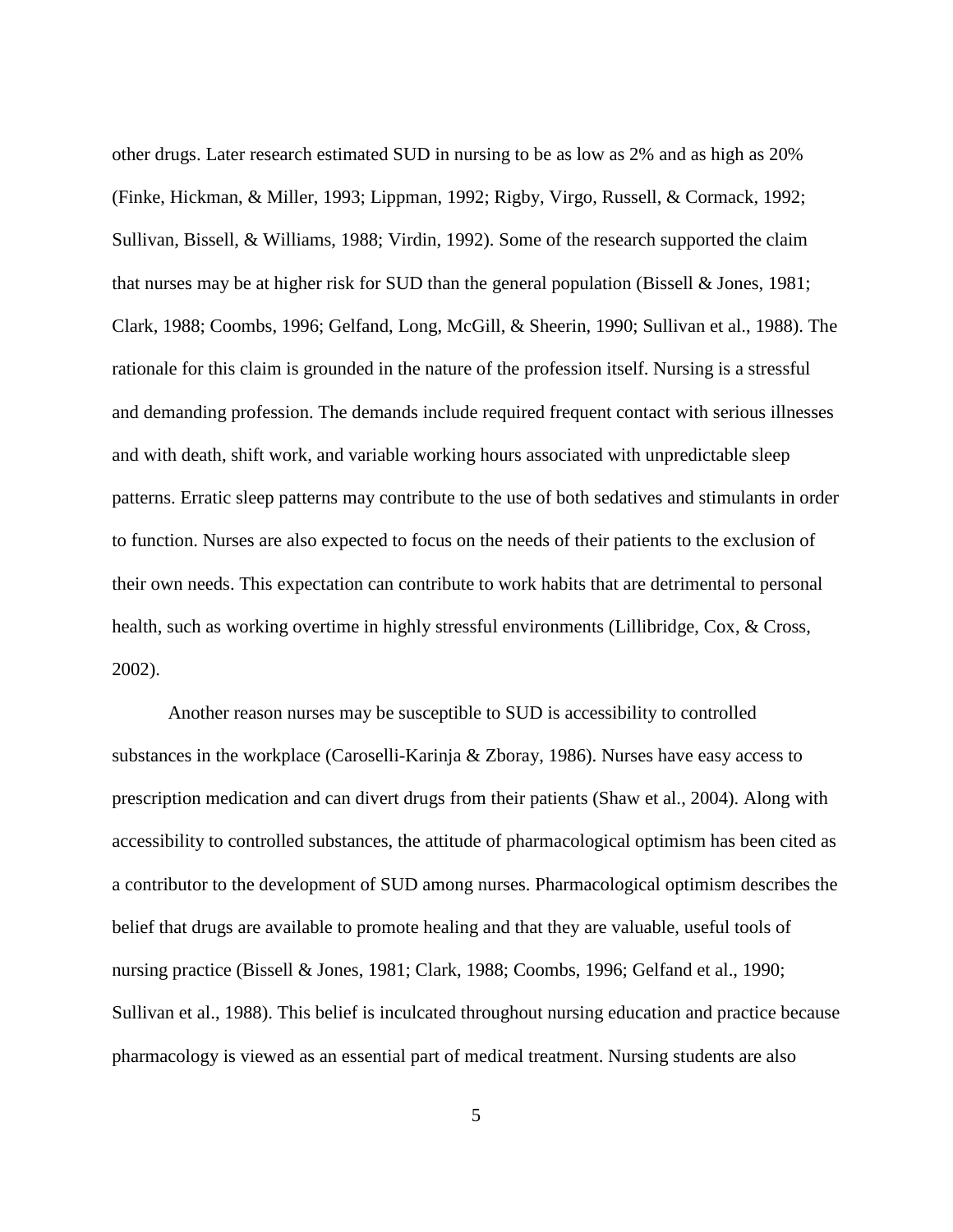taught that drugs solve problems. Therefore, in their practice, nurses see that drugs alleviate pain, cure infection, and alleviate anxiety (Ellis, 1995). With this in mind, nurses also tend to feel confident that they can safely use drugs because of their education and experience (Martinez, 2001).

West (2003) reported that one predominant contributing factor to SUD among the nursing population is a history of addiction in the family of origin. A family history of chemical dependency has been suggested as a significant risk factor toward developing SUD among nurses (Bugle, 1996; Mynatt, 1996; Sullivan, 1987). Moreover, Coombs (1996) speculated that health-care professions attract people who are vulnerable to drug abuse (i.e., vulnerability often stems from being reared in a family with alcoholic and emotionally abusive parents). To illustrate, in a study of chemically-dependent nurses, 62% reported having an alcoholic family member which compared with 28% of nonchemically dependent nurses (Sullivan, 1987).

#### **Codependency**

 The literature suggests that the profession of nursing is also affected by another disorder that has its roots in the field of SUD (Arnold, 1990). Codependency, a term used to describe a dysfunctional pattern of living, is believed by some researchers to be rampant in the nursing profession (Beattie, 1987; Friel & Friel, 1987; Snow & Willard, 1989; van der Wal, 1996). The term itself lacks a consistently applied definition, and few authors adhere to the same definition (Harper & Capdevila, 1990). When used in reference to nursing, codependency has been called counterfeit caring. Nurses who practice counterfeit caring have lost their sense of professional identity through overidentification with the role of caretaker (Allison, 2004).

6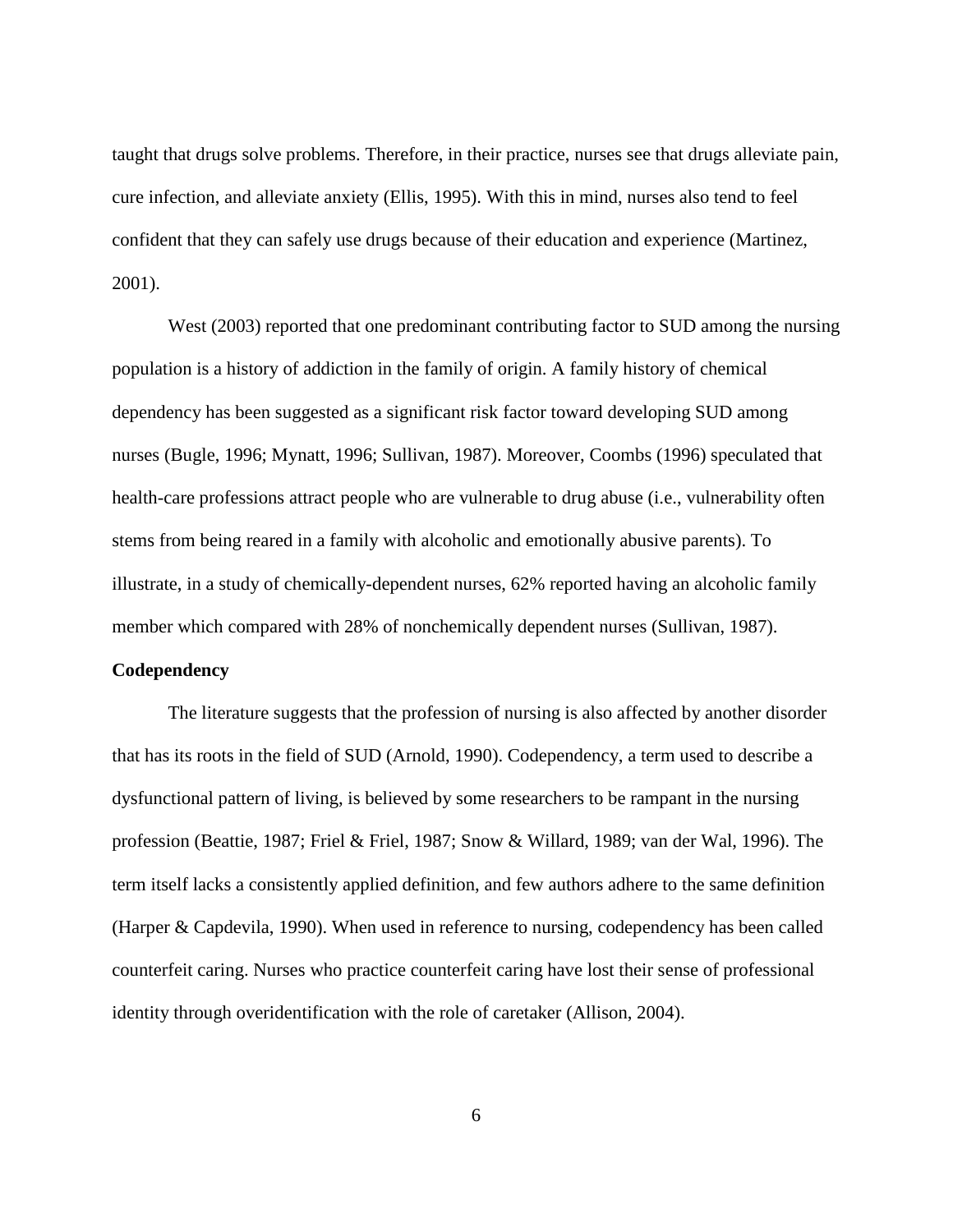Introduction of the concept of codependency without a standardized definition has created confusion in the field of SUD. It has also raised questions about the relationship between codependency and SUD. Researchers have found that approximately 60% of all chemicallydependent persons entering their first treatment program and 90% of all chronically relapseprone individuals could have a dual diagnosis of chemical dependency and codependency (Gorski, 1992). Codependent nurses can struggle with self-neglect, perfectionism, the need to control, and improper boundaries. Nurses are often rewarded for overcommitment to the job and avoidance of errors, which exacerbates the codependent's lack of boundaries and need for perfectionism (Barr & Lerner, 1984).

#### **Statement of Problem**

 The cost of SUD in nursing cannot be easily analyzed. The healthcare system is certainly impacted by the turnover and retention rates of nurse employees, the morale of nursing staff, and the quality of patient care. SUD among nurses erodes the public's confidence in one of the oldest helping professions (Ellis, 1995). Individuals with the potential to productively contribute to nursing are being lost to the profession for reasons directly or indirectly related to SUD (Kornegay, Bugle, Jackson, & Rives, 2004). Because of SUD, many well-educated and highly experienced nurses lose their families, careers, and their futures. Some lose their lives. One of the most disturbing consequences of SUD among nurses occurs when the nurse begins to view his or her job as a means to acquire drugs for personal use or for selling. Nurses who are impaired from the use of easily acquired drugs endanger or even injure the lives of patients entrusted to their care.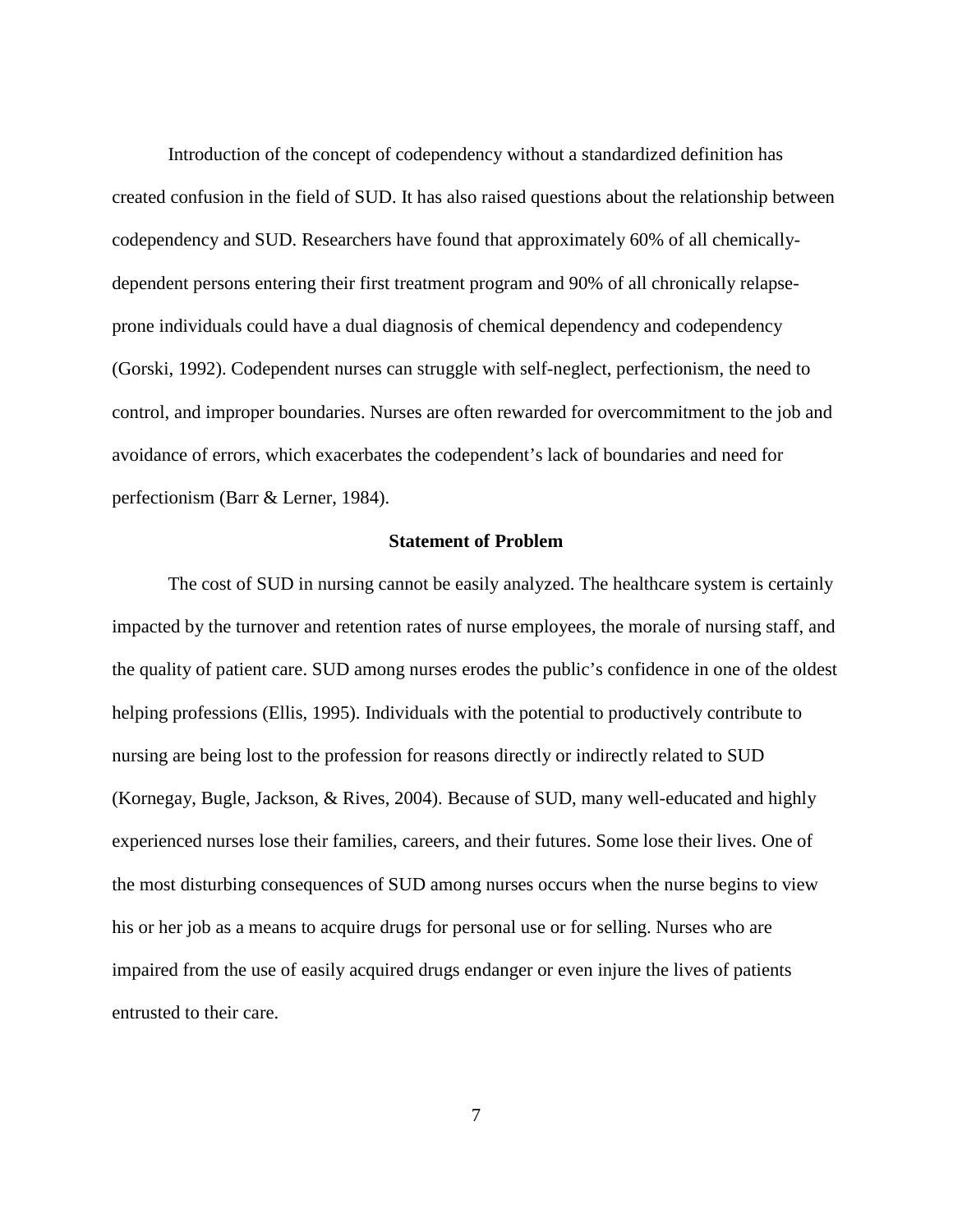Nurses who experience codependency may be at increased risk for SUD. With this problem, it is important to explore the relationship between codependency and SUD, as well as the relationship between codependency and other variables which have been associated with SUD.

#### **Purpose of the Study**

 The purpose of this study was to examine the relationship between codependency and SUD among nurses, as well as to explore the relationship between codependency and other selected variables that have been associated with SUD. Determining if nurses who have been treated for SUD differ in their codependency scores when compared with nurses who report no history of treatment for SUD can lead to early identification and intervention of nurses who may be susceptible to SUD. Prevention, education, and early intervention could be initiated once identification has occurred (West, 2003).

 The monitoring programs designed by the boards of nursing in 39 states require counseling as part of the effort to reclaim the careers of nurses affected by SUD (Sloan & Vernarec, 2001). Professionals who counsel nurses will benefit from research that examines codependency and treatment for SUD among nurses. This study also provides useful information for counselors working in assistance programs for hospital employees, as well as counselors who work with student nurses in academic settings. Nurses who have been diagnosed with SUD are often referred to counselors in private practice who may also benefit from the results of this study.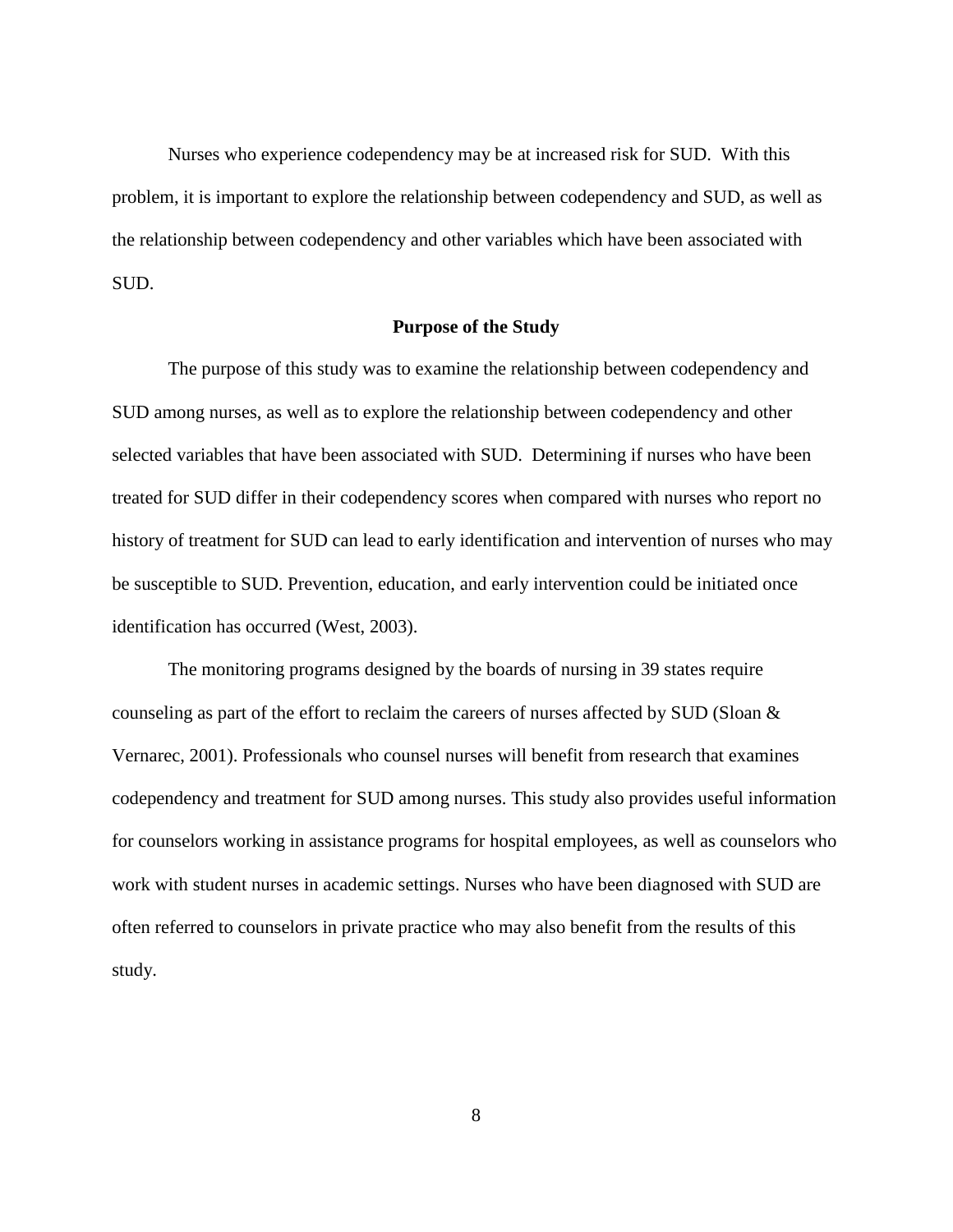#### **Research Question**

The following research question was answered:

 Do nurses differ in codependency scores when compared by (a) self-reported history of treatment for SUD, (b) gender, (c) race, (d) birth order, (e) having witnessed or experienced physical violence in family of origin, (f) having a parent or primary caregiver with SUD, and (g) having a parent or primary caregiver with a history of mental illness.

#### **Null Hypothesis**

The following null hypothesis was tested:

 Nurses will not significantly differ in codependency scores when compared by (a) self-reported history of treatment for SUD, (b) gender, (c) race, (d) birth order, (e) having witnessed or experienced physical violence in family of origin, (f) having a parent or primary caregiver with SUD, and (g) having a parent or primary caregiver with a history of mental illness.

### **Definition of Terms**

The following terms are defined for this study:

*Birth Order:* The location in the family of origin which refers to the four basic positions of oldest, middle, youngest, and only child (Dreikurs, 1999).

*Boundary:* A dynamic line of demarcation separating an individual's internal and external environment and varying in permeability and flexibility (Scott, 1993). Boundaries are established by a series of successful developmental experiences, which contribute to formation of a clear self-identity (Hoover & Norris, 1996).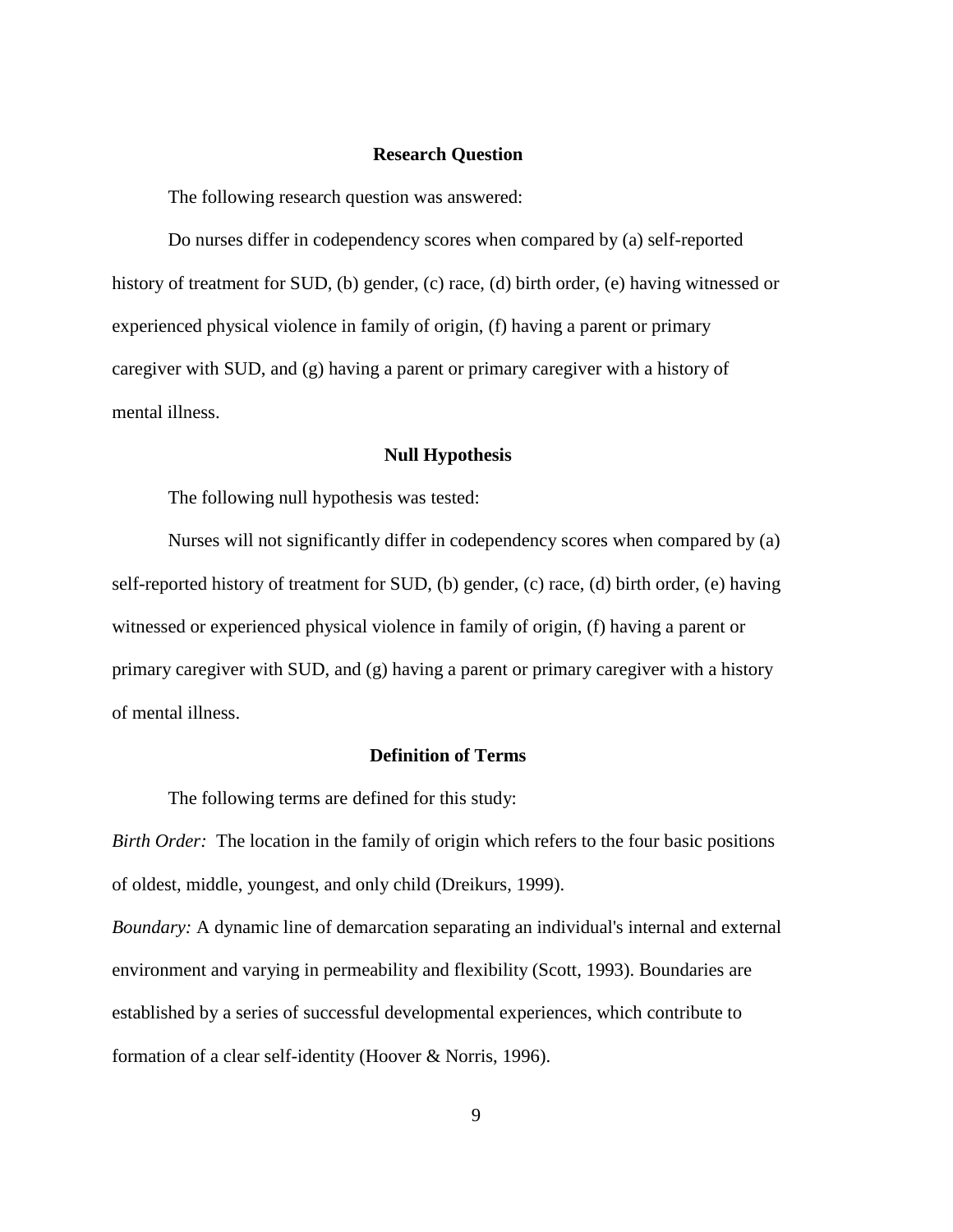*Codependency:* The learned behavior that is expressed by dependencies on people and things outside the self; these dependencies include the neglecting and diminishing of one's own identity (Whitfield, 1991).

*Counterfeit Caring:* The codependent behavior of nurses which masquerades as professional nurse caring. The behavior limits growth in the care receiver by maintaining dependence on the caregiver and encouraging feelings of guilt in the care receiver (Allison, 2004).

*Family of Origin:* The family in which an individual was reared (Dreikurs, 1999). *Intimate Partner Violence:* Physically abusive behavior between partners in an intimate relationship (Bedi & Goddard, 2007).

*Mental Illness:* The spectrum of cognitions, emotions, and behaviors that interfere with interpersonal relationships, in addition to functions required for work, at home, and in school (Johnstone, 2001).

*Physical Violence:* The intentional use of physical force against another person or against oneself, which either results in or has a high likelihood of resulting in injury or death (Rosenberg, O'Carroll, & Powell, 1992).

*Substance Use Disorder:* A term that includes diagnostic criteria for substance abuse and substance dependence. Substance abuse refers to the impairment and continued use of psychoactive substances in a 12 month period in spite of negative consequences in social occupational, psychological, physical, or legal arenas. Substance dependence connotes compulsive and continued use of alcohol or drugs despite negative consequences and extends the criteria within the same time frame to include three or more symptoms from a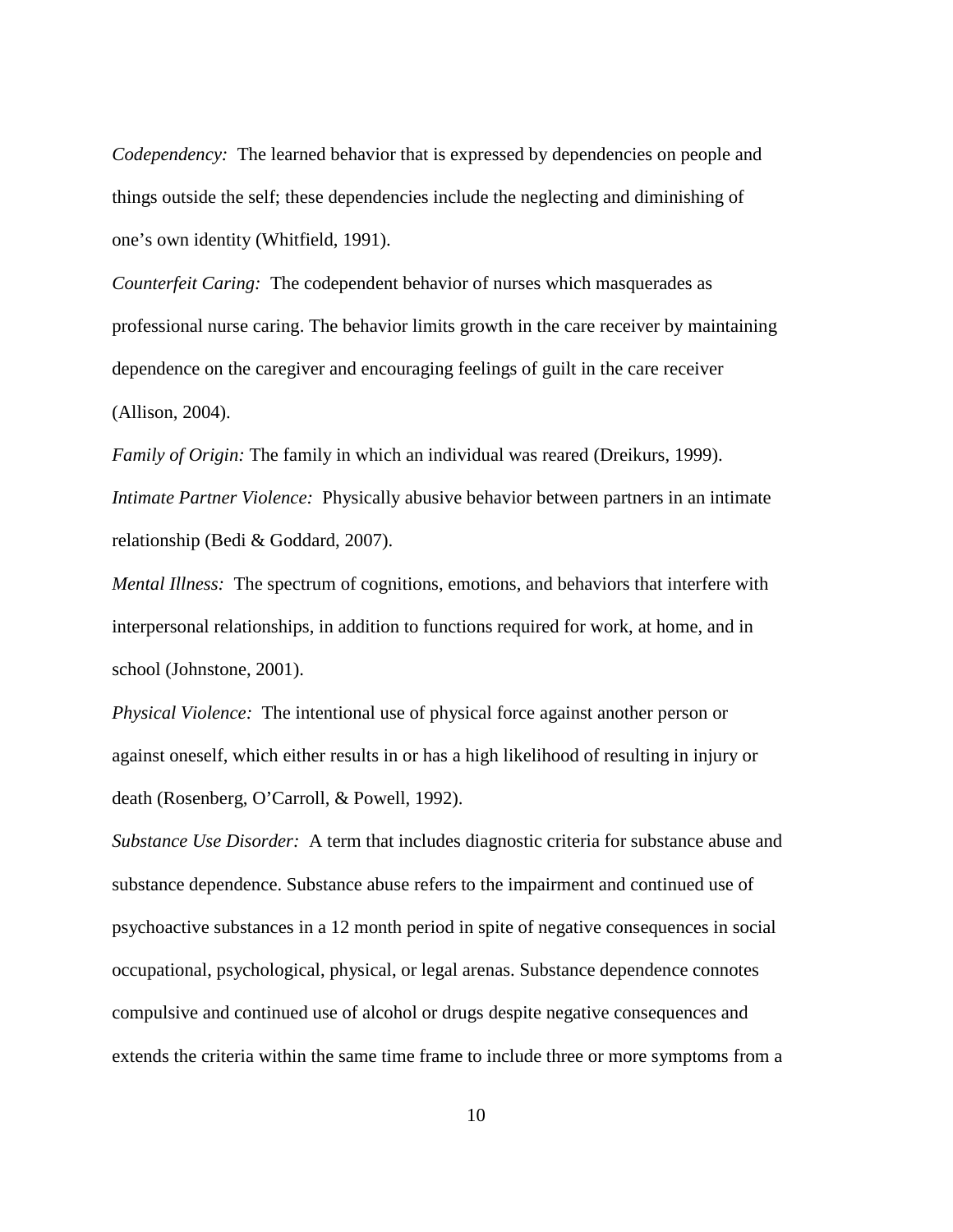list of seven symptoms. The seven symptoms include tolerance, withdrawal, taking increased amounts of the substance over time, unsuccessful efforts to control use, spending a great deal of time obtaining, using or recovering from the substance, demonstrating losses of social, occupational, or recreational activities and the continued use of substances in spite of serious physical or psychological problems or a combination of both (DSM-IV-TR, 2000).

#### **Limitations of the Study**

The present study had the following limitations:

1. The study included only nurses registered in one state in the southeastern United States. Therefore, the generalizability to nurses in other states may be limited.

2. The study used self-report information to collect data. It is assumed that participants were honest in their responses rather than responding in a manner that they believed to be socially desirable.

#### **Assumptions**

The following assumptions were made:

1. All of the participants received the survey packet in a timely manner.

2. All participants were honest when responding to the questions in the survey packet.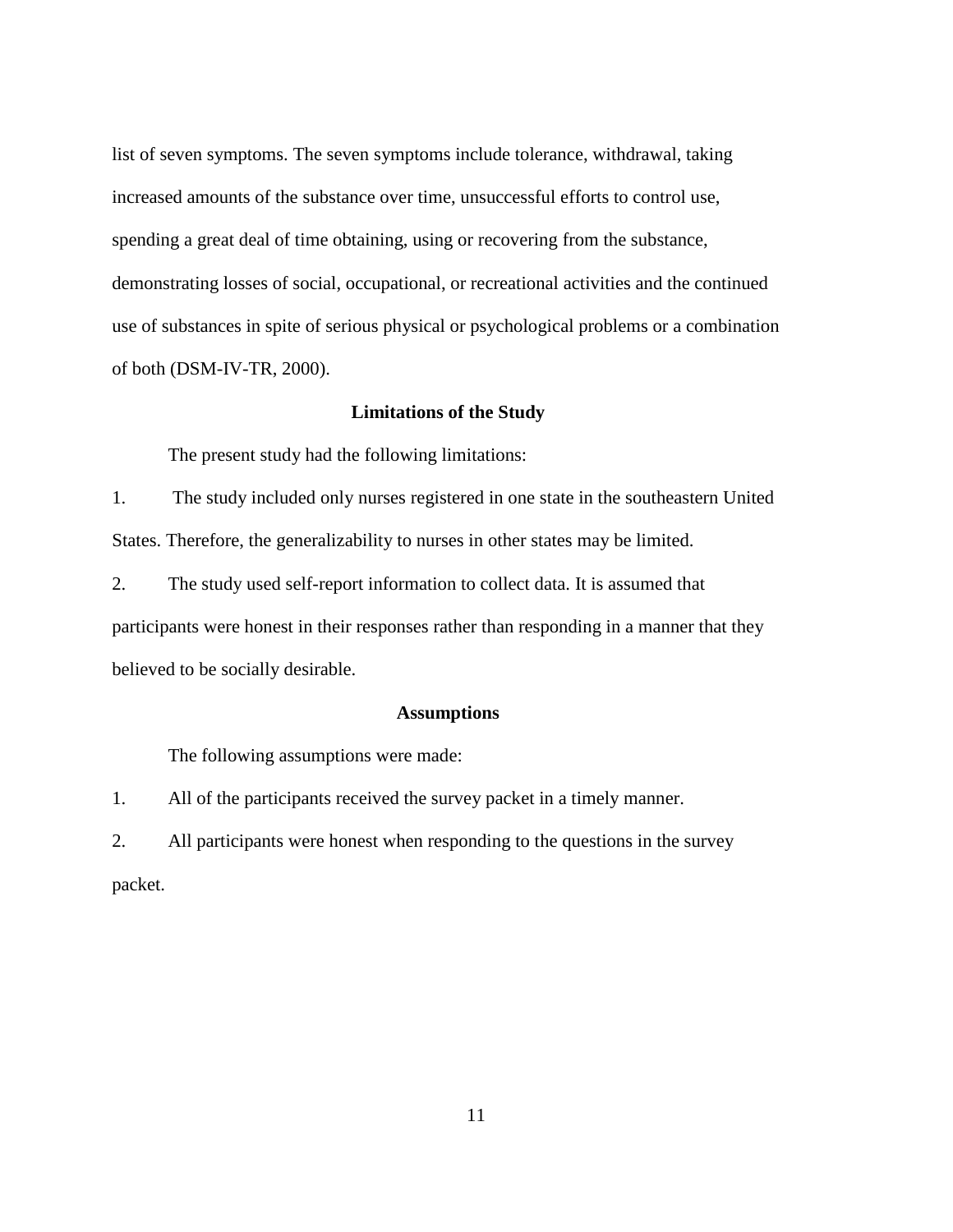#### **Summary**

 Substance Use Disorder is a major problem in the United States. It affects every segment of society as well as all ages, races, levels of socioeconomic status, and both genders. Substance Use Disorder is a progressive disease that can be extremely costly to an individual. When that individual is a health-care professional, the cost can be measured in more than dollars, and the safety of the public can be jeopardized.

 The profession of nursing has inherent risk factors that may contribute to SUD among nurses, including codependency. This study explored the relationship between codependency and history of self-reported treatment for SUD among nurses, as well as the relationship between codependency and other selected variables linked to SUD. Specifically, this study compared nurses' codependency scores by self-reported history of treatment for SUD, gender, race, birth order, having experienced or witnessed physical violence in the family of origin, having a parent or primary caregiver with SUD, and having a parent or primary caregiver with a history of mental illness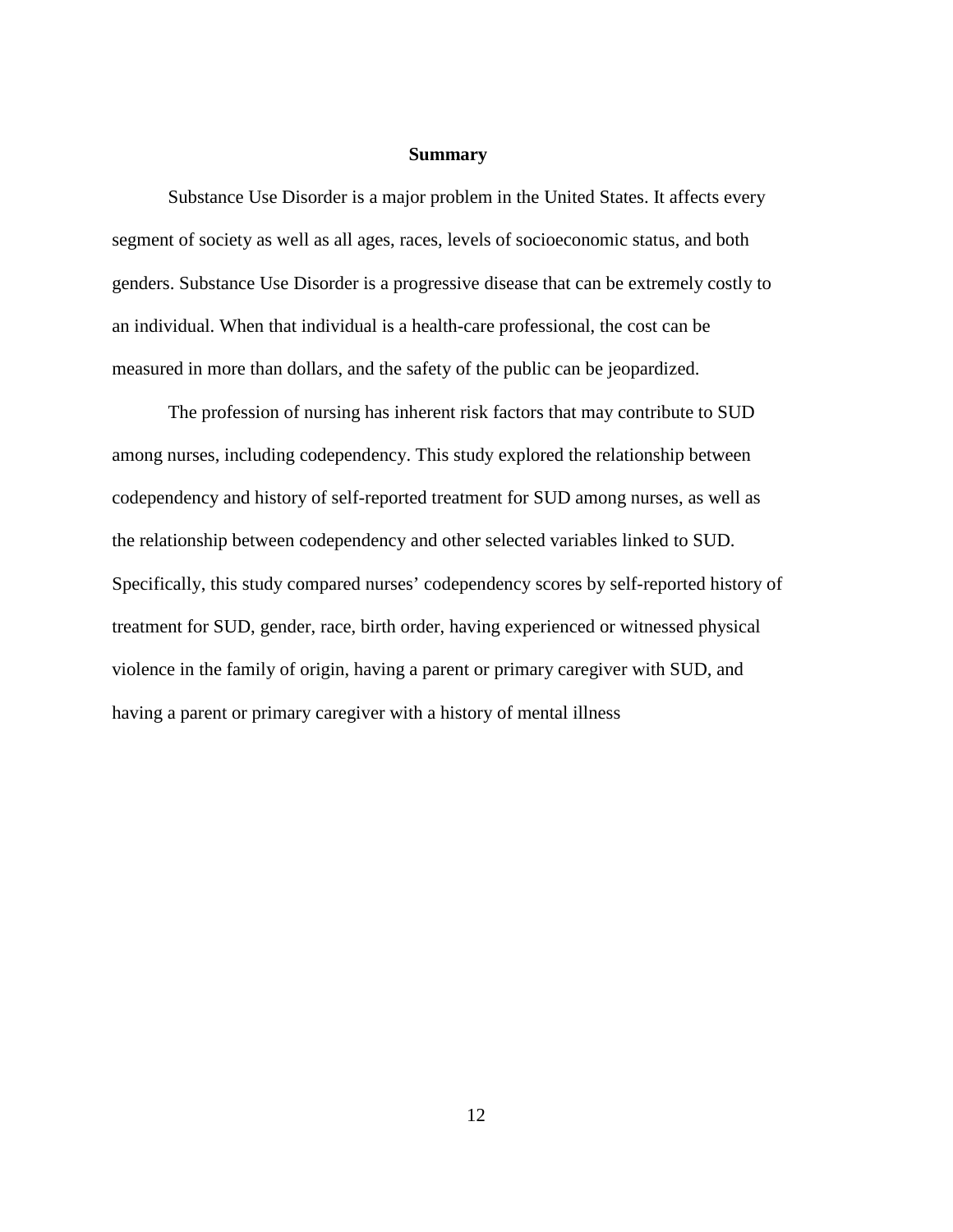### **CHAPTER II REVIEW OF THE LITERATURE**

Codependency is a concept that has been written about extensively since 1987. Exactly what the term means has been widely disputed (O'Brien & Gaborit, 1992). Morgan (1991) found six different conceptualizations of the term: (a) an emotional, psychological, and behavioral condition; (b) an obsession with interpersonal control; (c) learned self-defeating behaviors; (d) a form of suffering associated with attending to others; (e) an addictive disease; and (f) a preoccupation with others that is characterized by extreme dependency.

 The classic characteristics of codependency include (a) the powerful need to take care of others; (b) the inability to identify, express, manage or clarify feelings; (c) secret feelings of powerlessness; (d) difficulty in setting limits; (e) identity confusion; (f) dependence on others for approval; (g) difficulty with authority figures; (h) a prolonged relationship with a person who suffers from an addiction or dysfunction; and (i) any addictive behavior, whether the addiction be to substances such as alcohol, narcotics, or food, or to a process such as controlling or fixing others (Cauthorn-Lindstrom & Hrabe, 1990; Zerwekh, 1989). Gorski (1992) identified the personality characteristics of the broadly-defined term of codependency as low self-esteem, obsessive involvement with others in order to raise self-esteem, and extreme caretaking behavior that results in lack of self-care.

 The work of Hughes-Hammer, Martsolf, and Zeller (1998) found that codependency is a construct comprised of five concepts. The core concept is focus on others or self-neglect which is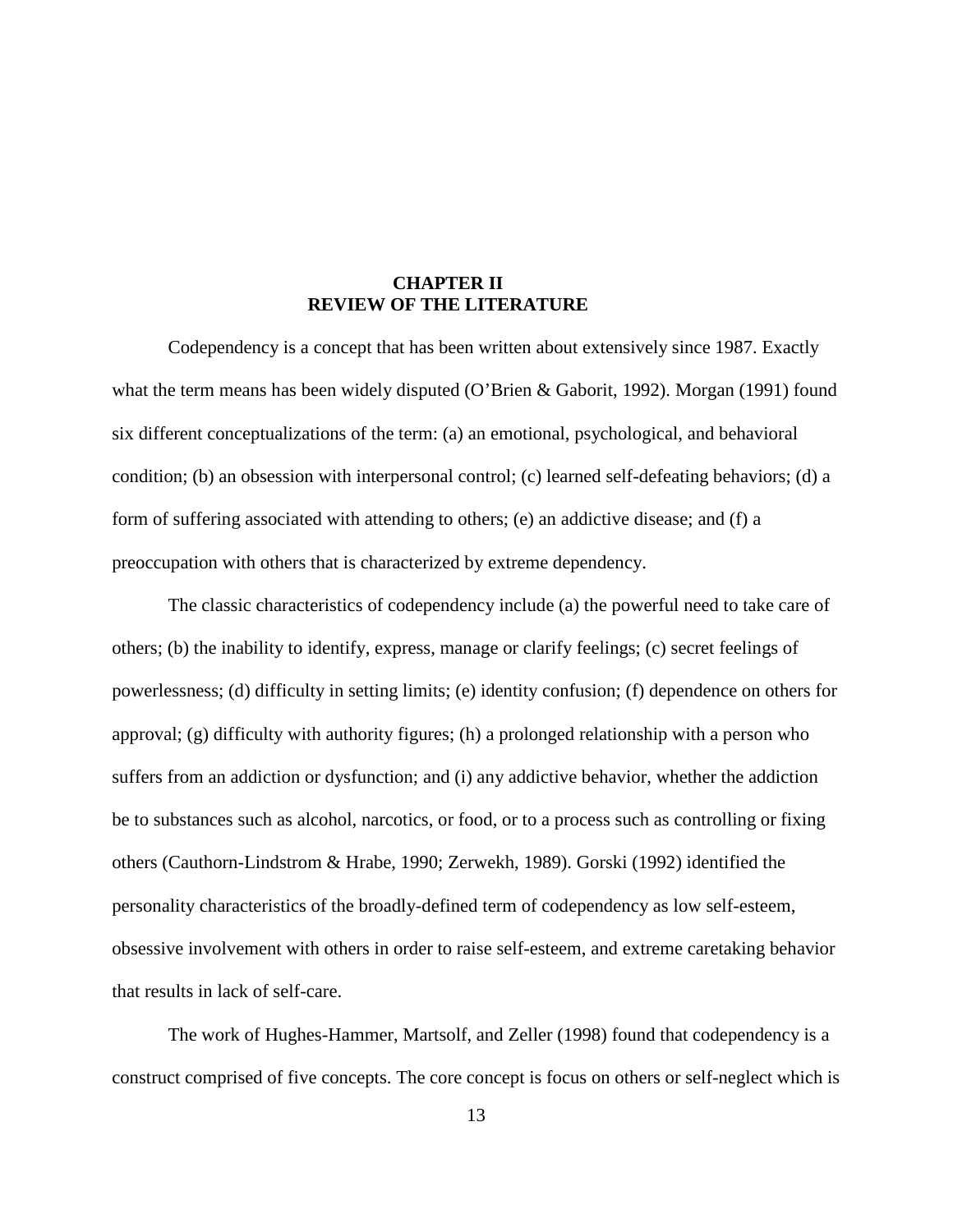a compulsion to help or control events or others through manipulation or advice giving. This concept involves boundary issues and the need to control. Associated with the core concept are four symptoms that include (a) family of origin issues, (b) low self-worth, (c) hiding self, and (d) medical problems.

 Family of origin issues result from growing up in a family that was troubled, chemically dependent, or overwhelmed by problems. In such a family, thoughts and feelings are not expressed and discussed and affection is not openly displayed. Low self-worth involves selfcriticism, self-hatred, and feelings of shame and humiliation. The hiding self symptom is the use of a positive front to cover negative emotions while repressing feelings. Medical problems denote a sense of current bad health when compared with family and friends. This symptom is also accompanied by preoccupation with real or imagined health difficulties (Hughes-Hammer et al., 1998).

 Originally, codependency referred to a view of human behavior that was formed in the Twelve Step culture of Alcoholics Anonymous and Al-Anon (Stude, 1990; Tournier, 1979). The idea of codependent behavior arose when attention shifted from the person with SUD to the impact the disorder had on loved ones (Weegmann, 2006). This idea was linked to family system theories that embraced the concept that no one gets sick alone. The founding principles of Al-Anon, the support group for those who are affected by another person's SUD, suggested that in time the family of the addict or alcoholic became as sick as the person with the disorder.

 At the heart of codependent behavior is *enabling.* Enabling connotes aiding and abetting the behavior of a person with SUD through overzealous helping (Asher & Bissett, 1988; Harper & Capdevila, 1990). The term *enabler* describes a person who unwittingly supports the addict or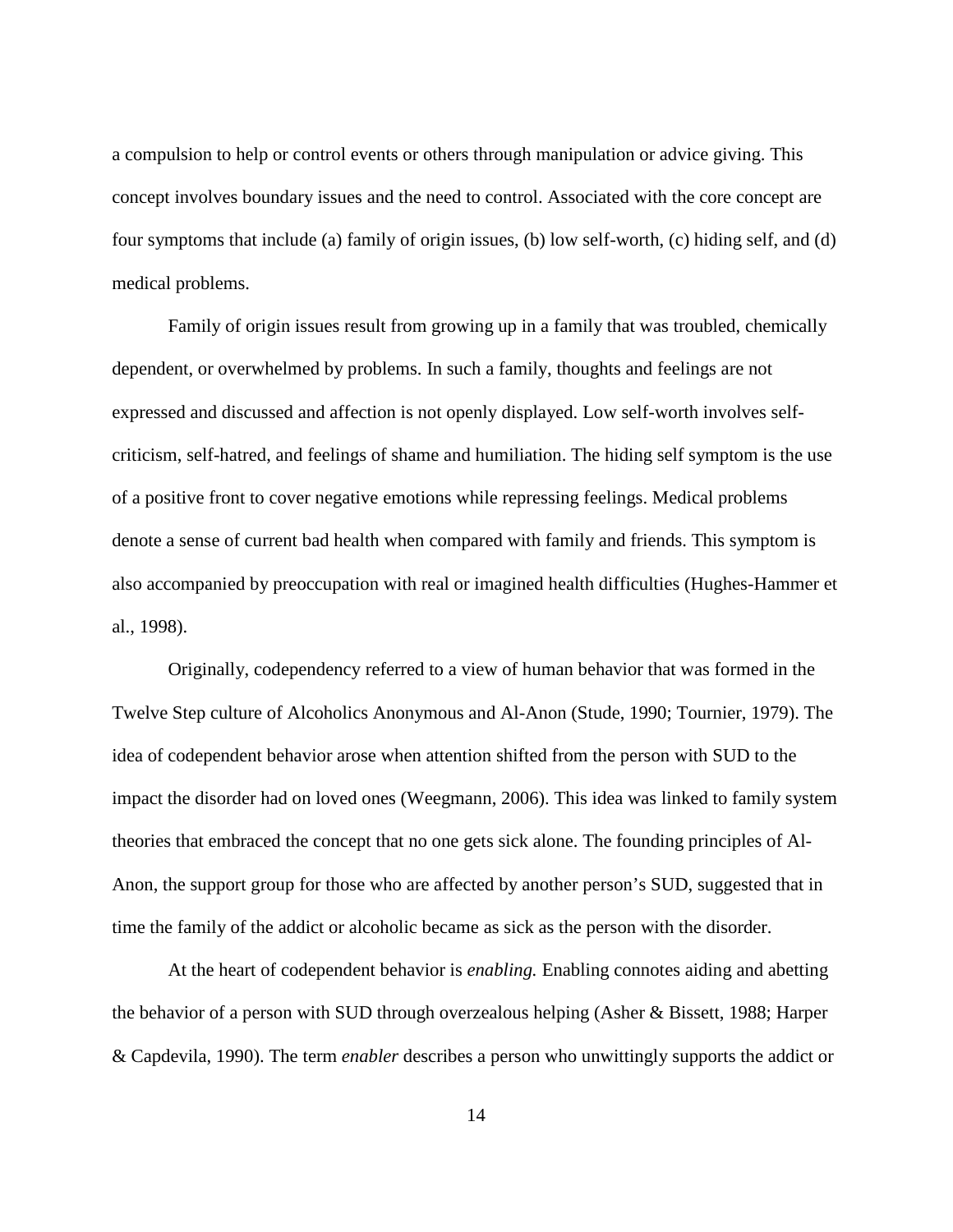alcoholic in their SUD. People with enabling tendencies may become involved with partners who are unreliable, needy, or abusive, and then try to provide and control everything within the relationship (Weegmann, 2006).

 In 1991, Lyon and Greenberg examined the enabling dimension of codependency by randomly assigning codependent and non-codependent female college students to interact with males who were playing either exploitive or nurturing roles. Compared with the control group, codependent women preferred the exploitive male to the male who was nurturing. They described the exploitive man as more intelligent and offered him more help when his role was exploitive.

 The concept of codependency has historically been linked to the chemical dependency field and is rooted in the treatment of families of alcoholics (Kowal, 1994). Originally, it was thought that codependency evolved from being emotionally involved with a person with SUD. In the 1940s, wives of alcoholics formed a group later known as Al-Anon. The purpose of the group was to give these women an opportunity to discuss the problems inherent in living with an active alcoholic (O'Brien & Gaborit, 1992). In 1979, the term codependency was coined and referred to dysfunctional behavior resulting from living in a committed relationship with an alcoholic (Beattie, 1987).

Codependency has been defined in various ways and has been referred to as a personality disorder (Cermak, 1986) as well as relationship addiction (Weegmann, 2006). The concept itself remains difficult to define, and a single operational definition has yet to be embraced by the mental health professions (Martsolf, 2002). Use of the concept has been criticized because it is ill-defined and may tend to pathologize traditional female roles. Feminist scholars have argued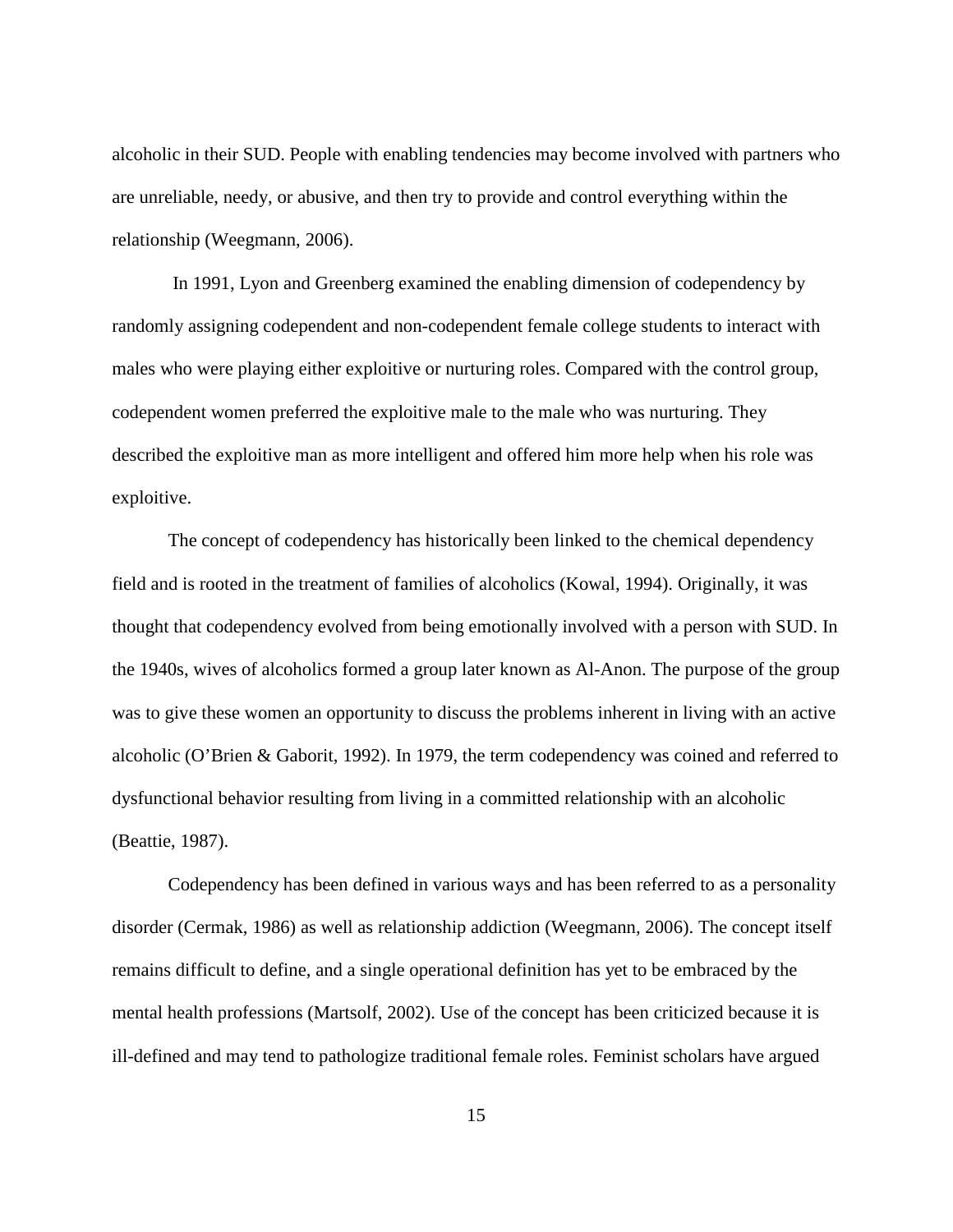that women are told they are suffering from a disease when they fulfill society's expectation to focus on caring for the needs of others (Martsolf, 2002). Feminist authors have criticized the concept because they claim it stigmatizes caring and feminine traits in general (Anderson, 1994; Brown, 1990; Malloy & Berkery, 1993). Weegmann maintained that a complex debate surrounds the codependency movement. There are those who view it as liberating for women trapped in caring roles. Others argue that pathologizing the individual and the power of patriarchal relations is overlooked. One criticism is the portmanteau manner in which the term is used. There is a risk that in our culture, we are too keen to diagnose our ills and find remedies (Weegmann, 2006).

 Caring is the central concept of nursing, and the profession of nursing is built around this concept (Herrick, 1992). The practice of nursing has a codependency risk due to its nature. Being a nurse requires being sensitive to the needs of others. Caffrey and Caffrey (1994) compared the history of the profession of nursing with the developmental history of a codependent. The comparison highlighted characteristics such as hiding feelings, diminishing self-value, attempting to control everything in an often difficult working environment, and accepting peer group values. Nurses are also required to follow rules, but are frequently not involved in the decision-making process.

 The nursing literature has sought to explore the differences and similarities between professional nurse caring, professional and personal boundaries, and codependency (Martsolf, 2002). Feminist nurse authors suggest that the concept of codependency in nursing represents oppressed group behavior that stems from the exploitation of nurses by the patriarchal and profitbased healthcare system (Caffrey & Caffrey, 1994; Klebanoff, 1991; van der Wal, 1996; Watson, 1999).

16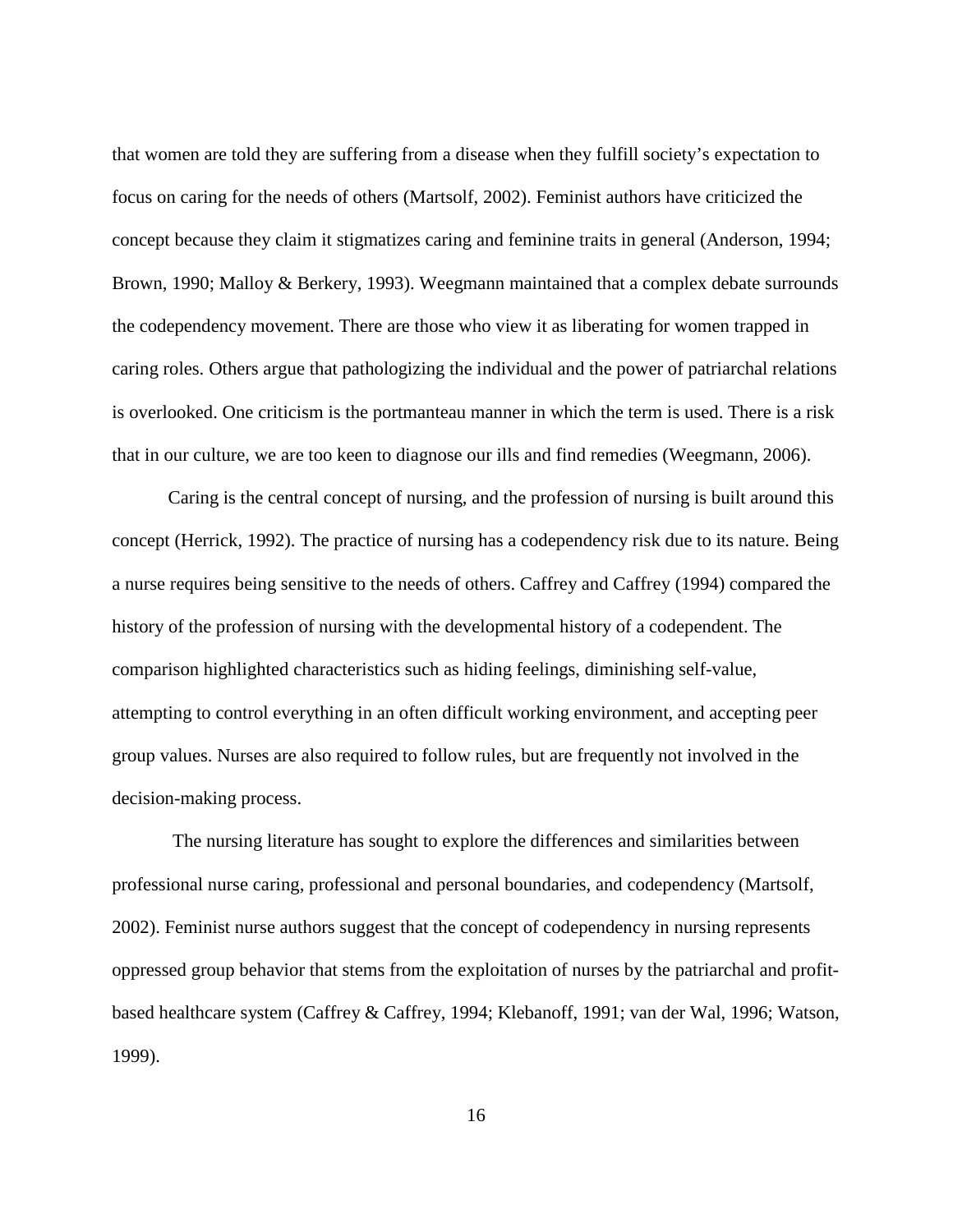The estimates of codependency among nurses vary. Holder, Farnsworth, and Wells (1994) reported that almost 70% of nursing students in their study came from families with histories of sexual molestation, chemical dependence, or physical violence. The nursing profession appeals to some individuals because it offers opportunities to care for people in need. However, those who choose to enter the profession must often practice in a healthcare system that contributes to the development of codependent traits (Covello, 1991). This dynamic has created the problem of differentiating professional nurse caring from codependency masquerading as caring (Quinn, 1989). Professional nurse caring has been defined as spontaneous, nonjudgmental, and stemming from a solid basis of self-esteem (Caffrey & Caffrey, 1994). This definition is in contrast to the most common conceptualization of codependency, which includes characteristics of ill-defined boundaries, limited emotional expression, nonassertiveness, and external locus of control (Caffrey & Caffrey; van der Wal, 1996). Nurse codependency is characterized by an inability to distinguish others' responsibilities from one's own, a false sense of duty to others that has a basis in fear, and a dependency on others for feelings of self-worth (Allison, 2004).

 A review of the literature suggests that nurses, perhaps more than any other helping professional group, are at high risk for codependency (Ryan, 1991). Snow and Willard (1989) claimed that as many as 80% of practicing nurses are affected by codependency, and many psychosocial experts agree that a high incidence of codependency exists in nursing (Bissell & Jones, 1981; Clark, 1988; Coombs, 1996; Gelfand et al., 1990; Kowal, 1994; Sullivan et al., 1988). One of the reasons that nurses are strongly attracted to their profession is their need to take care of others. Many who choose nursing do so to satisfy a role they learned as children.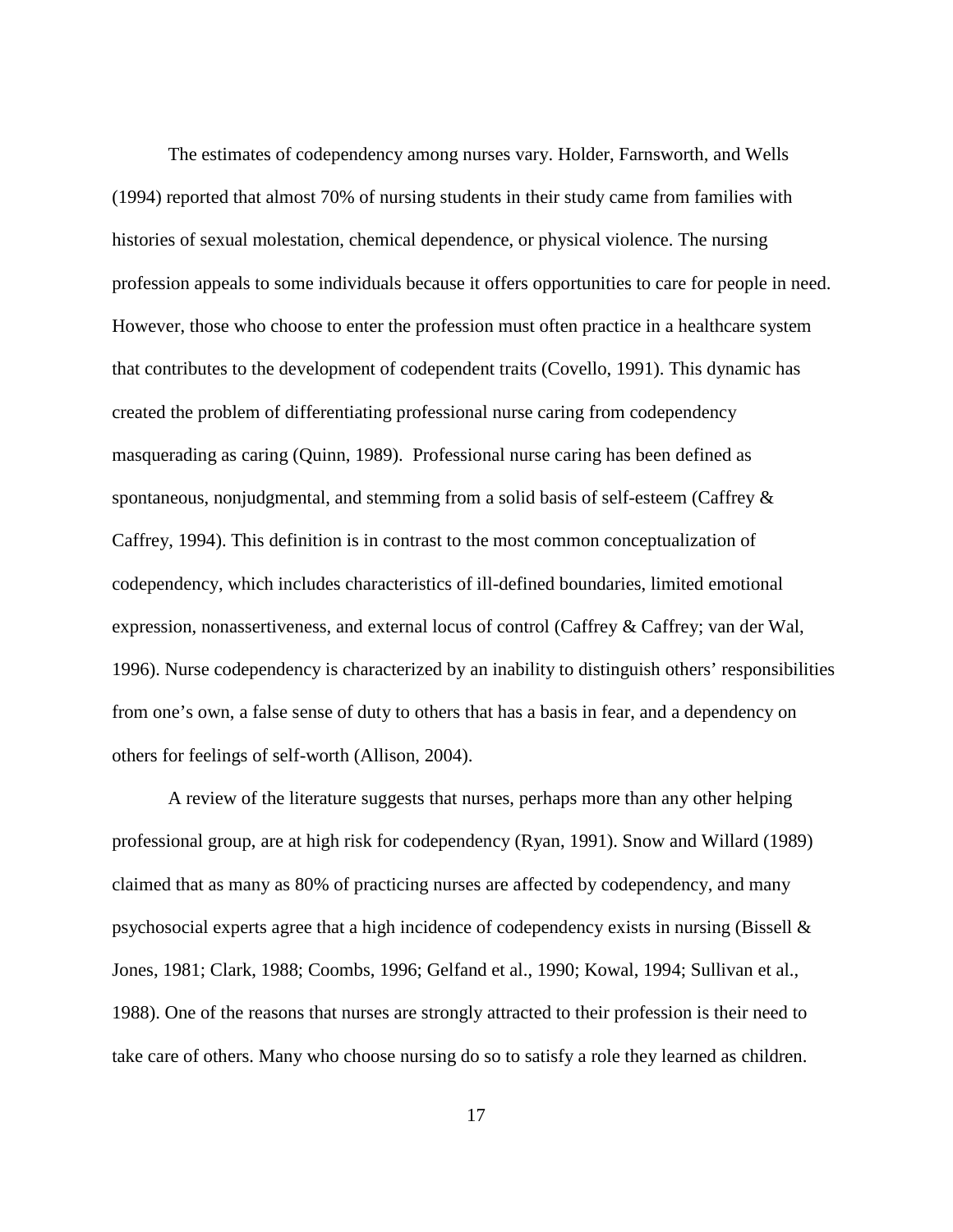These learned roles centered on carrying out adult functions at an early age, such as caring for a sick sibling or an alcoholic parent (Snow & Willard, 1989). Some nurses grow up in chaotic families where abuse and neglect are common. The learned behaviors from such backgrounds can overpower an individual's ability to find balance (Hemfelt, Minierth, & Meier, 1989).

 In the work environment, codependent behaviors of one individual may damage the morale and motivation of the entire healthcare team (Davidhizar & Eshleman, 1992). Nurses who enter the profession with unresolved issues that negatively affect their relationships are more susceptible to burnout, SUD, and problems in the workplace (Parker, Faulk, & LoBello, 2003).

 Several approaches are available for nurses who seek recovery from codependency. Participation in therapy has been shown to mitigate the effects of relating in a codependent manner (Collins, 1993; Luff, 1990; Webster, 1990). Treatment based on the concept of codependency has also been helpful in decreasing emotional pain (Hands & Dear, 1994). Many individuals choose twelve-step recovery programs for support and help with changing undesirable patterns of behavior. This approach is often used in conjunction with the assistance of a professional counselor. Counselors can help individuals discover the origin of their dysfunction. They can also teach appropriate ways to develop new attitudes and make healthier choices (Kowal, 1994).

#### **Substance Use Disorder**

 Substance Use Disorder is a progressive, chronic, and relapsing disorder that cannot be cured, but it can be treated (Malliarakis & Lucey, 2007). This disorder creates a major drain on the personal, social, economic, and professional resources of the American population. In 2001,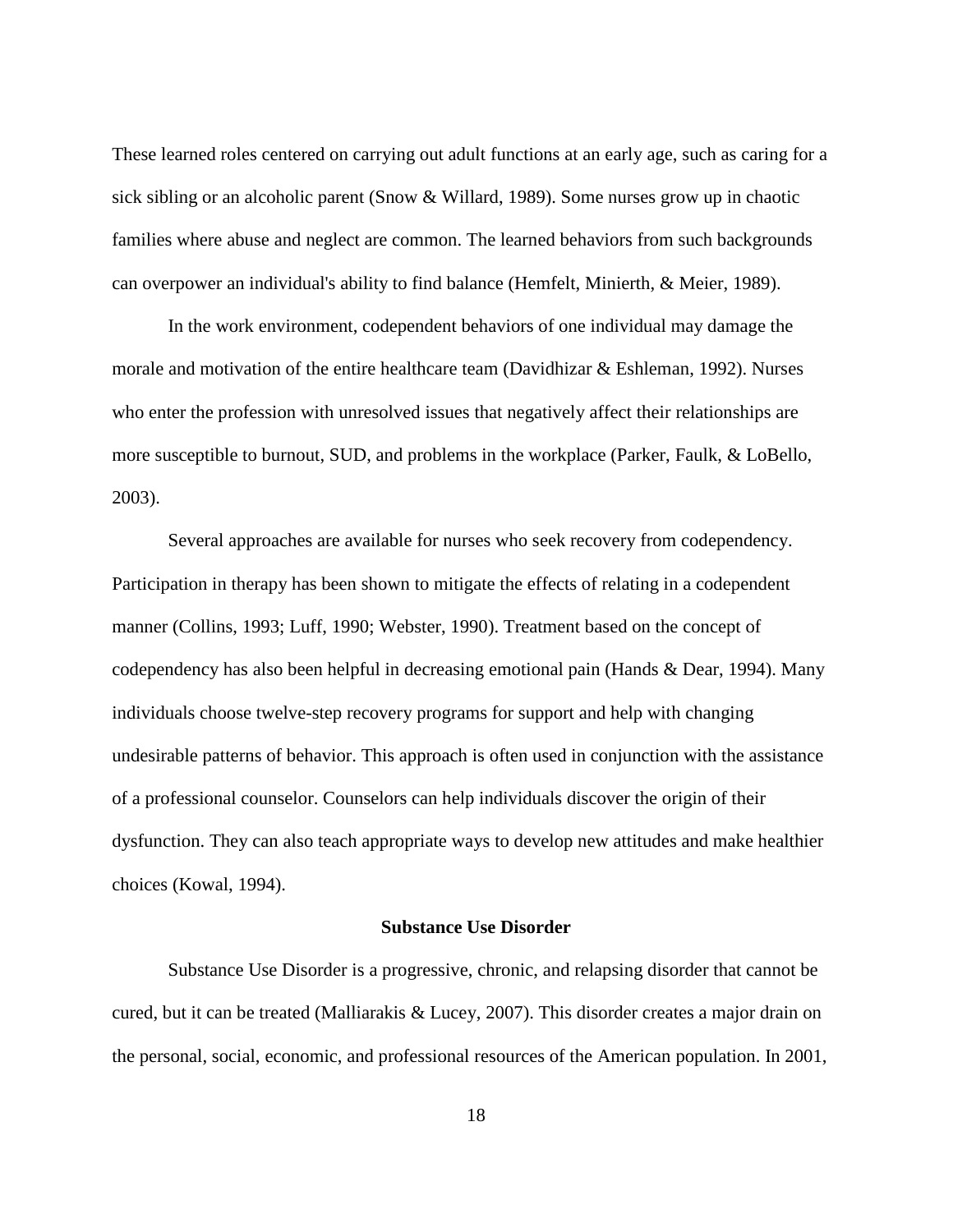the director of the National Institute on Drug Abuse called substance abuse the most destructive health and social problem facing the United States (Leshner, 2001). The burdens on the healthcare delivery system and the social services system posed by SUD are immense (Abbott, 2002). Approximately one half of all patients admitted to trauma centers in America are under the influence of alcohol or other drugs (Gorelick, 2008). Between 20% and 40% of hospitalized patients have illnesses that are directly related to or exacerbated by the abuse of alcohol. It has been estimated that over 100,000 lives are lost each year due to alcohol abuse (National Institute on Alcohol Abuse and Alcoholism [NIAAA], 2000). Abuse and diversion of prescription drugs, including pain medications, is on the rise in the nation (Chandra  $\&$  Ozturk, 2004). Communitybased studies in the United States estimate that more than 22 million adolescents and adults abuse or are dependent on alcohol or other drugs (Gorelick, 2008). Clearly, SUD is a problem in this country.

 The causes of SUD are multifaceted. One aspect of the disorder is the familial predisposition of individuals that makes them susceptible. Substance Use Disorder appears to be highly transmissible from one generation to the next (Pears, Capaldi, & Owen, 2007). The predominant theories regarding the development of SUD suggest that along with familial predisposition, other factors are involved. In an effort to explain the etiology of the disorder, the developmental model emphasizes the interplay between characteristics of the individual and his or her social environment (Pears et al., 2007), including peer pressure and financial status. Substance Use Disorder is not simply a problem of poor decision making and lack of willpower. Substance Use Disorder is a medical disease with social consequences, which is not different from other chronic diseases (Chandra & Ozturk, 2004).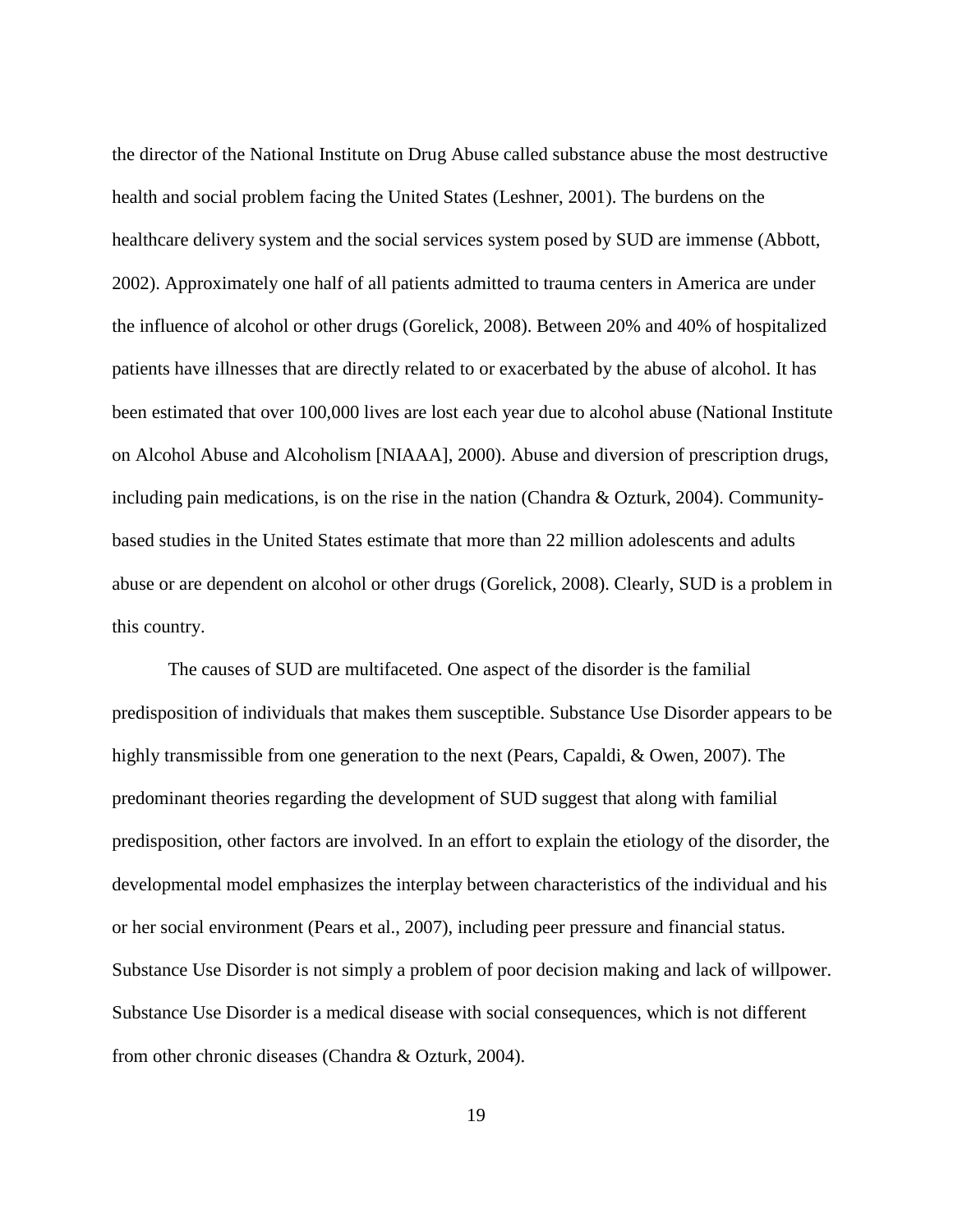Substance Use Disorder is also a topic that is fraught with emotion. Initially, most people emotionally react to the topic and then cognitively respond to it. By definition, SUD has negative consequences that affect almost every area of a person's life. It is common for those consequences to include ruined relationships, financial disaster, deterioration of personal health, and erosion of the person's spirituality. Substance Use Disorder is a chronic, relapsing disease, and the implications for the individual are significant and costly if left unchecked (Malliarakis  $\&$ Lucey, 2007).

 Persons with SUD are affected in all areas of their lives. As a result of SUD, serious medical problems may develop that affect job performance and occupational roles. Individuals with SUD are at greater risk of developing chronic health conditions, such as cirrhosis of the liver and autoimmune deficiency disorders. They are also at higher risk for cardiovascular disease, hypertension, cerebrovascular accidents, diabetes, and depression (NIAAA, 2001). The abuse of alcohol and other drugs increases the risk of death from automobile accidents as well as injuries received from recreational activities (Thompson, 2007).

 As the population of the United States ages, the incidence of SUD in the elderly population is expected to double from 2.5 million to 5 million in the next two decades (Gfroerer, Penne, Pemberton, & Folsom, 2002). With increasing health problems due to the aging process, more individuals will be likely to misuse alcohol, prescription medications, and illicit drugs (Thompson, 2007).

 In order to address the national health problem posed by SUD, it is essential to understand that SUD is biopsychosocial in nature: It is the result of biological, psychological, and social influences. Recent technological developments support the theory that SUD is a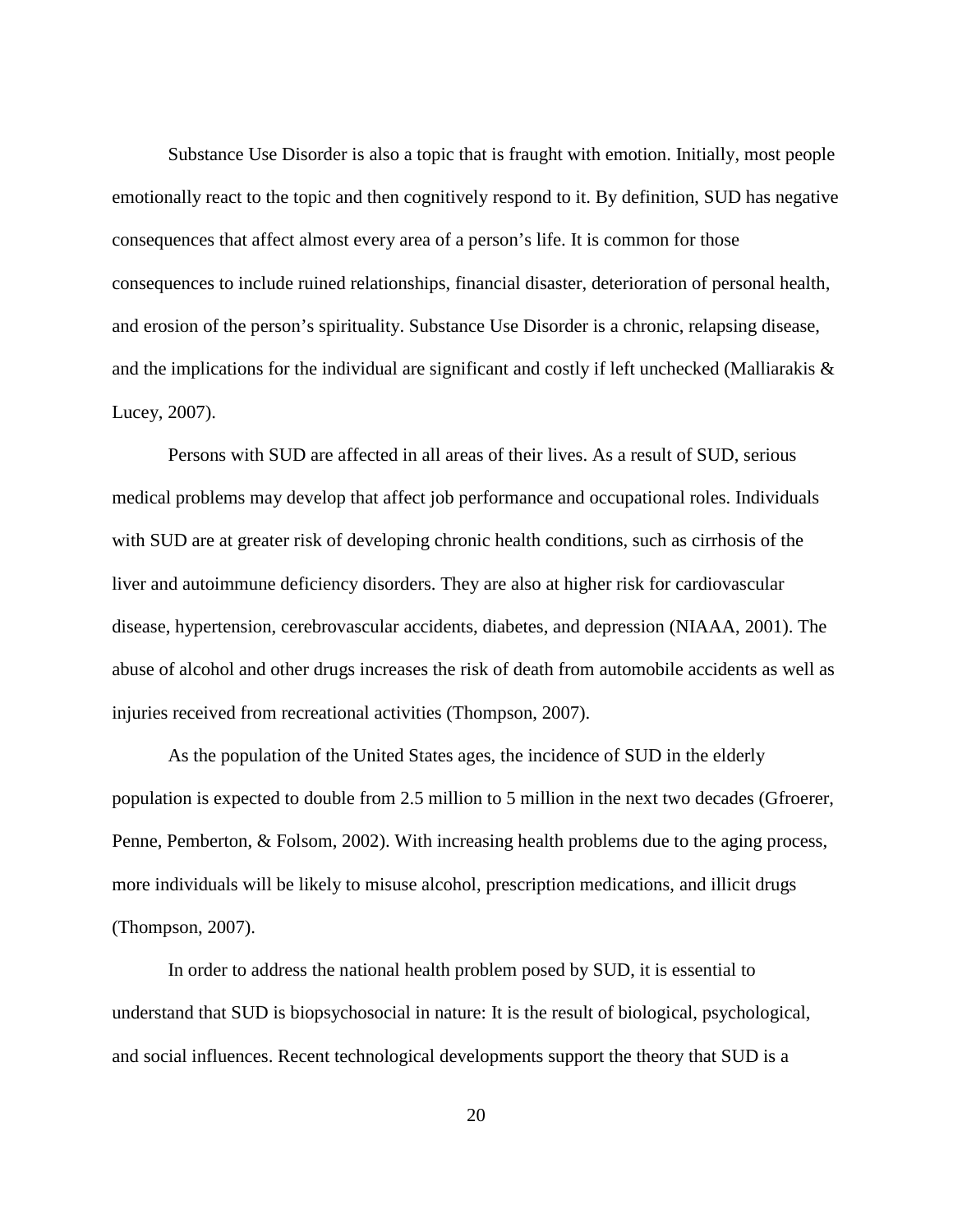disorder of the brain and not a moral issue (National Institute on Drug Abuse [NIDA], 2007). Historically, the public has been confused by the moral degradation of the person as the disease progresses. Substance Use Disorder directly affects the brain, and the result is negative behavior. Often, this behavior is viewed as lack of self-will and self-control instead of symptoms of the disease (Malliarakis & Lucey, 2007). People affected by SUD are often considered to be suffering from a moral defect or failure of willpower rather than a chronic, relapsing health condition with biological, psychological, and environmental components (Gorelick, 2008). One of the reasons the disorder is viewed as a lack of self-control is the impairment of inhibitory control in the person with SUD. Inhibitory control refers to the ability to inhibit one's impulses and responses. Impairments in inhibitory control as well as problems with self-regulation, impulsivity, and behavioral control have been documented in persons with SUD (Martin, Lynch, Pollock, & Clark, 2000).

 The biological basis of SUD emphasizes genetics and neurobiology, which include brain structure and neurotransmitters. Research has found that substances of abuse engage systems in the motivation and pleasure pathways of the brain. The dopamine pathways are the principal pleasure areas in the brain's limbic system (NIDA, 2007). Elevated levels of dopamine increase sensations of pleasure. Substances of abuse multiply the dopamine levels in the brain to a level that sometimes causes shutdown. The use of an addictive substance floods the brain with dopamine, and the user experiences the extreme pleasure of a high*.* When the effect of the substance wears off, the dopamine levels drop significantly, and the individual is then subject to abject misery. Following the course of SUD, the individual then chases another high to recreate the positive feelings or to offset the ensuing misery. Over the course of time, the number of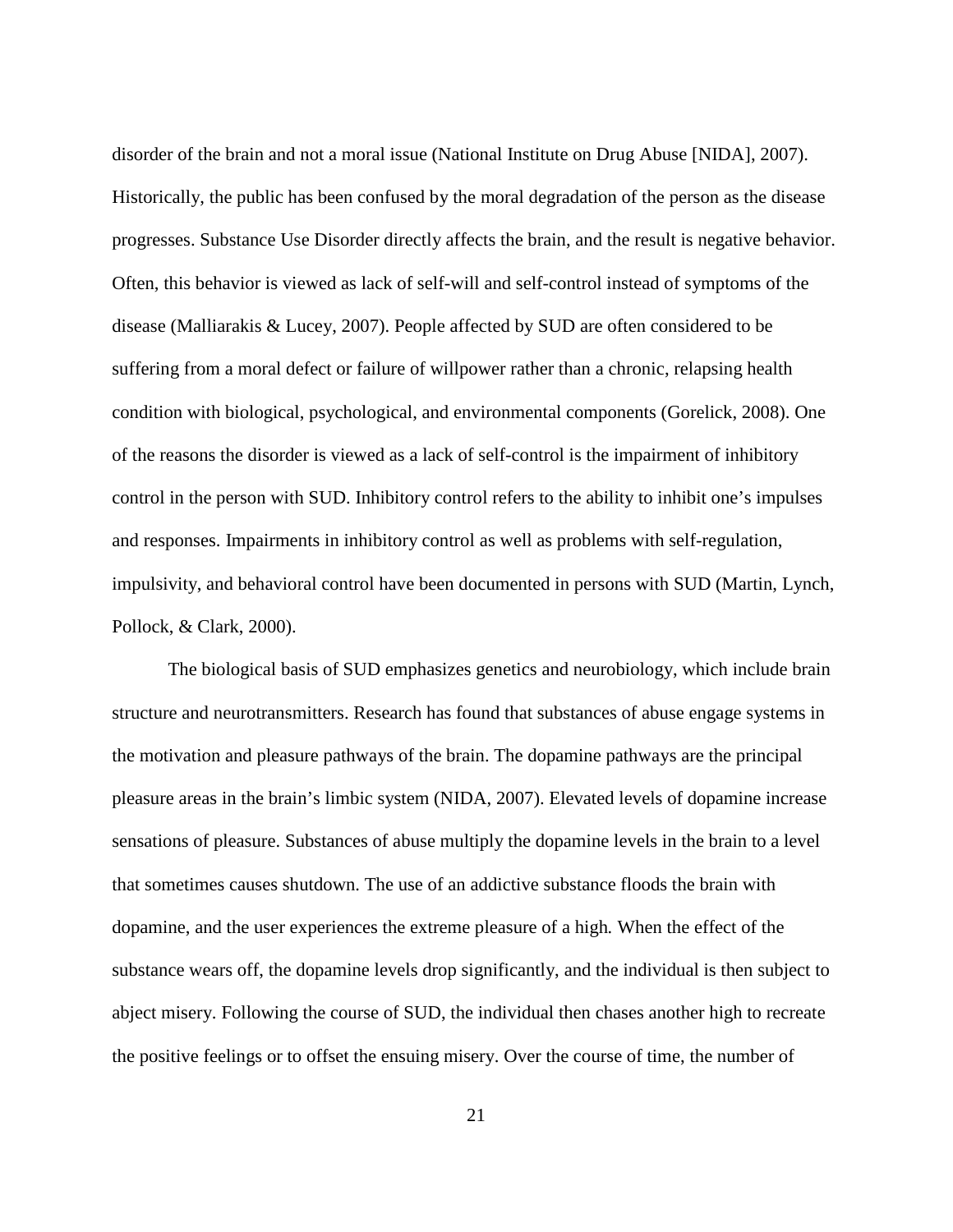dopamine receptors lowers, and the result is that more substances are needed to achieve the extreme pleasure of the high (Malliarakis & Lucey, 2007). The research that supports the role of genetics on SUD comes primarily from family, twin, and adoption studies (Griffith, 1999). These studies revealed a genetic predisposition to alcoholism (Anthenelli & Schuckit, 1998).

 Psychological theories support the premise that some people are born with personality traits that make them more susceptible to SUD. The addictive personality tends to have excessive dependency needs, a strong need for success or power, the inability to provide adequate selfcare, lack of tolerance for painful feelings, and a background of dysfunctional family dynamics (Kaufman, 1994). Other behavioral characteristics associated with the development of SUD include religiousness, emotionality, depressed mood, low self-esteem, and self-derogation (Faltz, 1998).

 Social factors also play a role in SUD. One such factor is peer interaction (Faltz, 1998). Women with SUD are influenced in their frequency and amount of substance abuse by their male sexual partners (Mynatt, 1996). Environmental factors, such as place of residency, are also influential in the development of SUD. Residents of poverty-stricken urban areas are at high risk for substance abuse problems (Kaplan, Sadock, & Grebb, 1994).

#### **Substance Use Disorder among Nurses**

 One of the earliest documented cases of a substance-impaired nurse is the story of Jane Gibson. Ms. Gibson accompanied Florence Nightingale, the "mother" of professional nursing, to the battlefront in the Crimean war. Gibson was fired from her postwar position in a London hospital when she came to work under the influence of alcohol and was unable to perform her nursing duties (Monahan, 2003).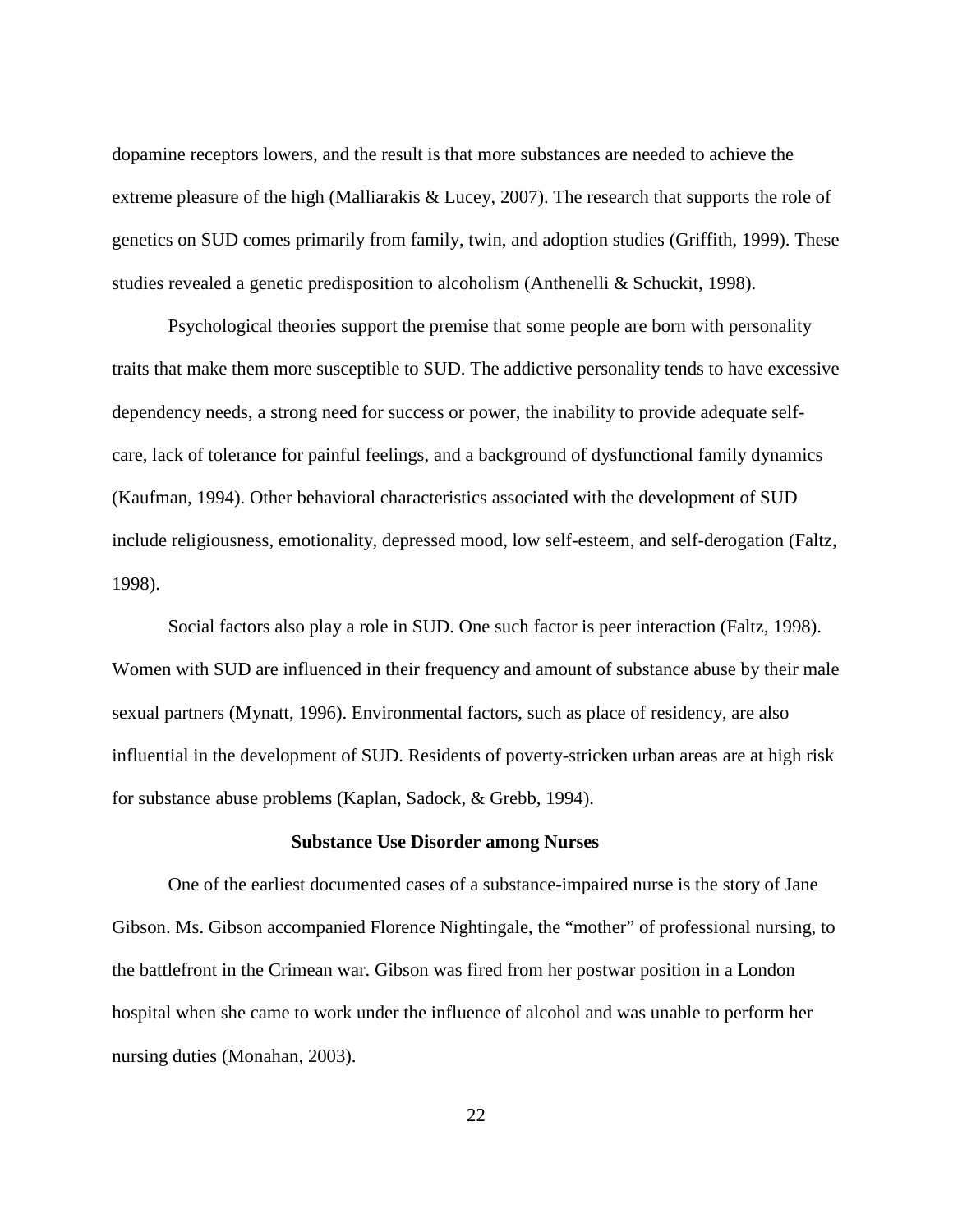Nurses are among the group of trusted professionals who are believed to have immunity to SUD. A common misperception exists that nurses and other healthcare professionals with SUD will somehow overcome their problems before they become too serious (Coombs, 1997). To the contrary, early research indicated that healthcare professionals, including nurses, experienced impairment from SUD at a disproportionate rate of 30% to 50% (Bluestone, 1986; Caroselli-Karinja & Zboray, 1986; Hendrix et al., 1987; Talbot, Gallegos, Wilson, & Porter, 1987). However, the belief that nurses have a higher rate of SUD was challenged (Bissell & Haberman, 1984; Sullivan et al., 1988), and later studies reported that the prevalence rate among nurses was similar to the general population (Haack, 1988; Smardon, 1998; Trinkoff, Eaton, & Anthony, 1991). In 2001, the National Council of State Boards of Nursing estimated that approximately 15% of healthcare professionals struggle with some form of SUD in their careers.

 Difficulty in estimating the number of nurses impaired from SUD in the United States is due in part to the fear of reprisal, denial, and lack of agreement on the operational definition of impairment (West, 2003). Identification of the nurse with SUD is hampered by a conspiracy of silence among coworkers. Collegiality among nurses in the work setting appears to play a major role in not reporting suspected substance abuse (Shumaker & Hickey, 2006). Historically, in the workplace, the common reaction to a nurse impaired from SUD was either dismissal or discipline. This response contributed to the stigma of SUD and to the consequence of nurses hiding or denying their symptoms to avoid punitive action (Darbro, 2005). Nurses also tend to believe that they are invulnerable to SUD, and that they are incapable of becoming addicted (Gold, Byars, & Frost-Pineda, 2004). This belief contributes to their reluctance in eliciting help for themselves (Griffith, 1999).

23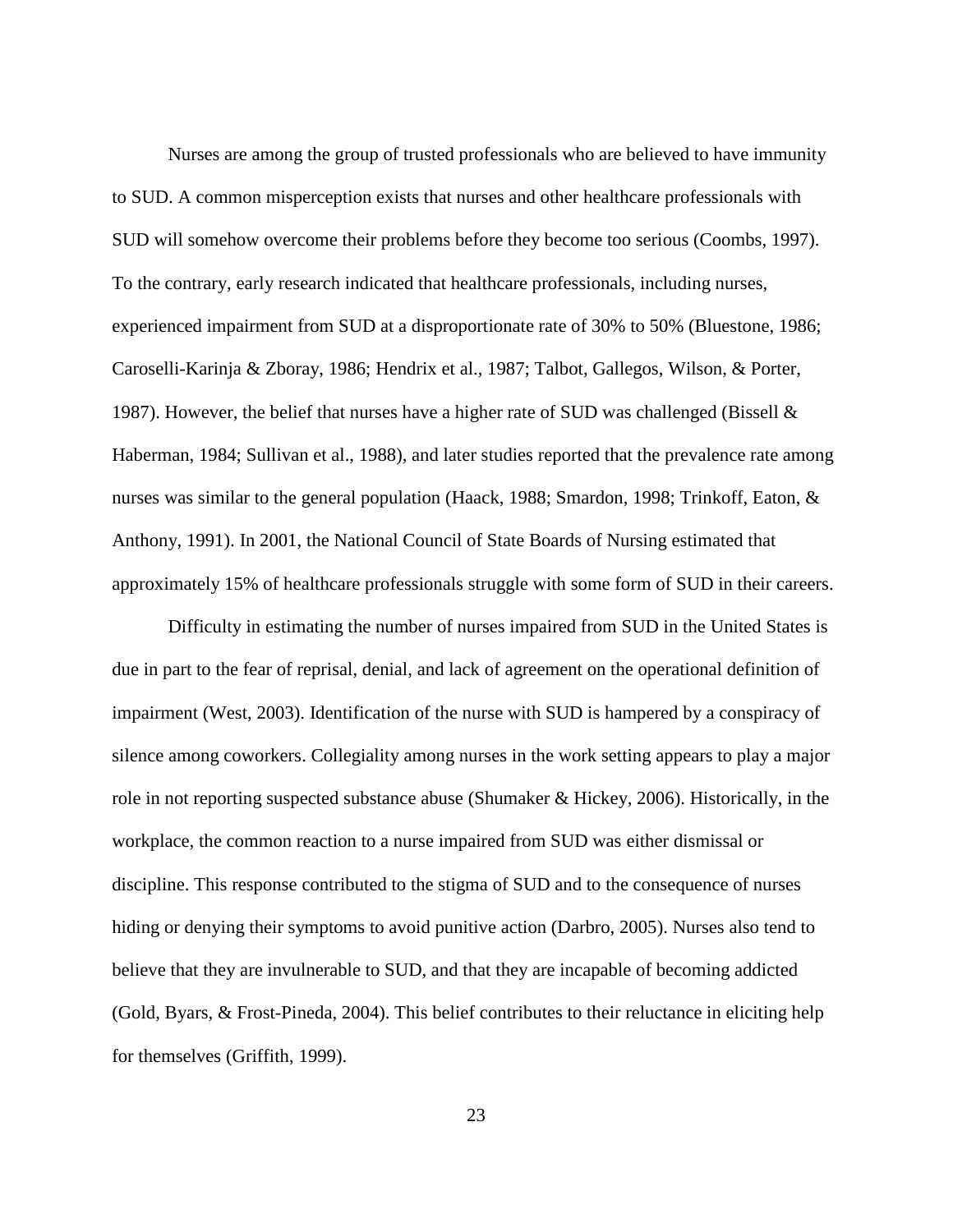The problem of SUD among nurses has been largely ignored by professional associations because of the slow movement toward facing the issue (Torkelson, Anderson, & McDaniel, 1996). Church (1985) conducted a historical search of SUD among nurses from 1900 to 1985 and found only three studies between 1900 and 1955 that related to impairment from SUD. The topic appeared occasionally from 1955 to 1980, when the focus on impairment from SUD increased. A review of the literature revealed that the evolution of research progressed from identifying the prevalence of SUD among nurses and attitudes toward it to identifying risk factors and symptoms (West, 2003).

 The American Nurses Association (ANA) defined the term *impairment* in 1984 and began working with state nurses associations in setting up assistance programs for impaired nurses (West, 2003). The ANA defined impaired nursing practice as a situation occurring when an individual is unable to meet the requirements of the professional code of ethics and standards of practice because cognitive, interpersonal, or psychomotor skills are affected by conditions of the individual. These conditions include psychological dysfunction or excessive use of drugs and alcohol (Church, 2000).

 In 1990, following the action of the ANA, the National Council of State Boards of Nursing issued a position statement on issues regarding peer assistance and alternative programs. The council defined peer assistance programs as networks of peers who initiate intervention to assist into treatment, monitor progress, and offer continual support to chemically-dependent peers. These alternative programs were described as therapeutic, nondisciplinary, and rehabilitative. They are offered by state boards of nursing as an alternative to disciplinary action against a nurse's license to practice. There is a paucity of research on the effectiveness of these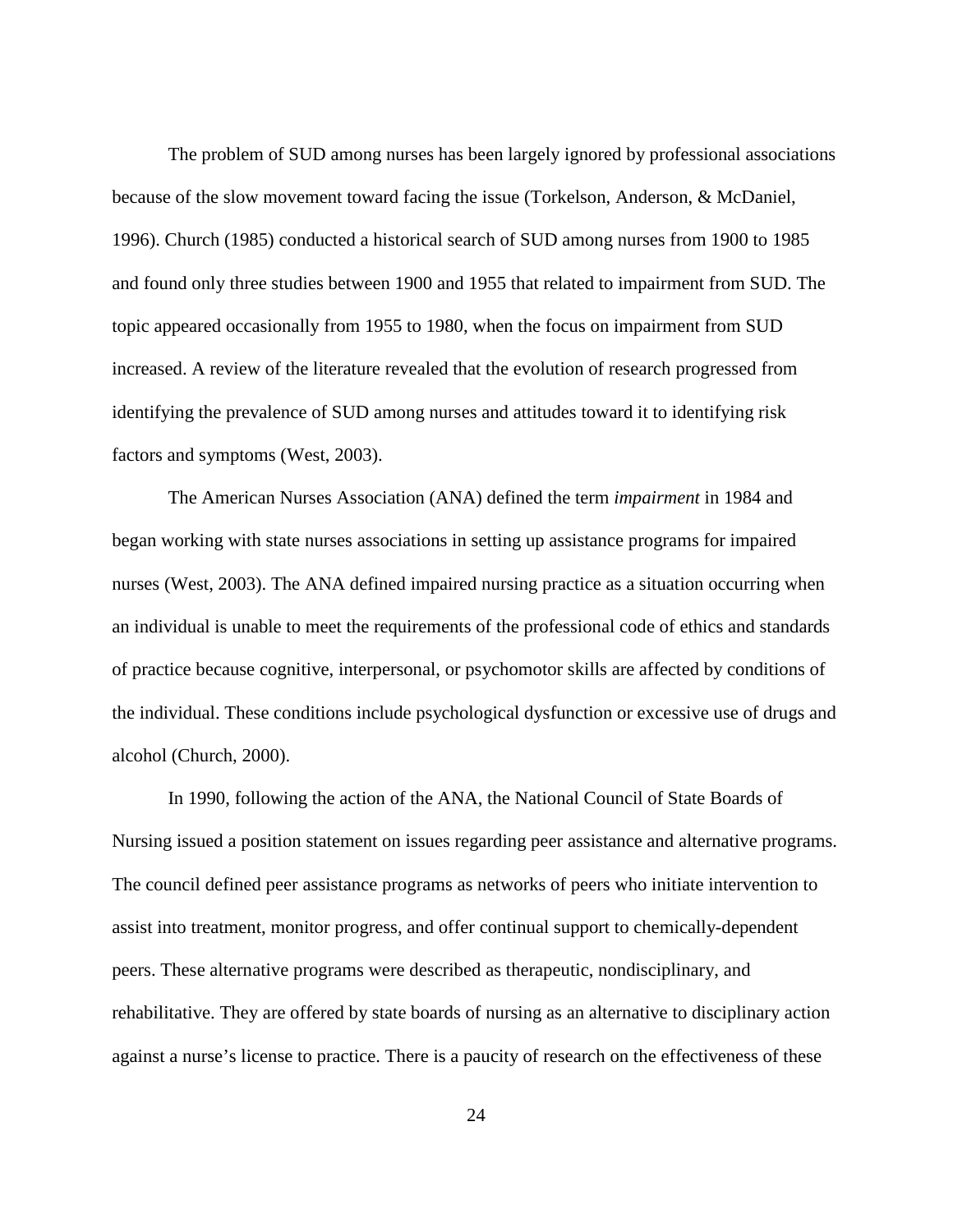programs. However, one study found that relapse among nurses in diversion programs was 41.7% as compared to a relapse rate of 75% for the general population (Baldwin & Smith, 1994). In the remaining 11 states without alternative programs, no clear path exists for nurses and employers to follow when faced with the complex issue of impaired practice. The lack of a formal program of assistance often results in the termination of the impaired nurse and the likelihood of that nurse moving on to another healthcare facility, increasing the risks to the public and the profession (Church, 2000). Although most disciplinary cases heard before boards of nursing nationwide involve SUD, the majority of nurses impaired from SUD are never intervened upon or identified (Gossop et al., 2001).

 The conditions of the working environment can increase the likelihood of SUD among nurses. Stress associated with the demands of the nursing profession has been extensively documented. There is strong evidence that nurses experience symptoms of psychological distress, depression, and anxiety, which predisposes them for SUD (Shaw et al., 2004). Much of the literature since 1980 has focused on the factors related to the nursing shortage and the demanding job of nursing (Simoni & Paterson, 1997; Tsai, 1993; Tyler, Carroll, & Cunningham, 1991; Tyler & Cushway, 1995). Clark (1988) identified seven risk factors as instrumental in contributing to SUD among nurses: (a) role strain, (b) problems of daily living, (c) enabling by peers and managers, (d) attitudes toward drugs, (e) lack of education regarding SUD, (f) lack of controls, and (g) the prescribing practices of physicians. Bianchi (2004) identified the major job stressor for nurses as insufficient time to complete assigned duties. The stress of working in the nursing profession is a hazard in itself. Alcohol and drugs are often used as a coping mechanism (Shaw et al., 2004). To add to the risk factors is the discovery that some nurses consider the use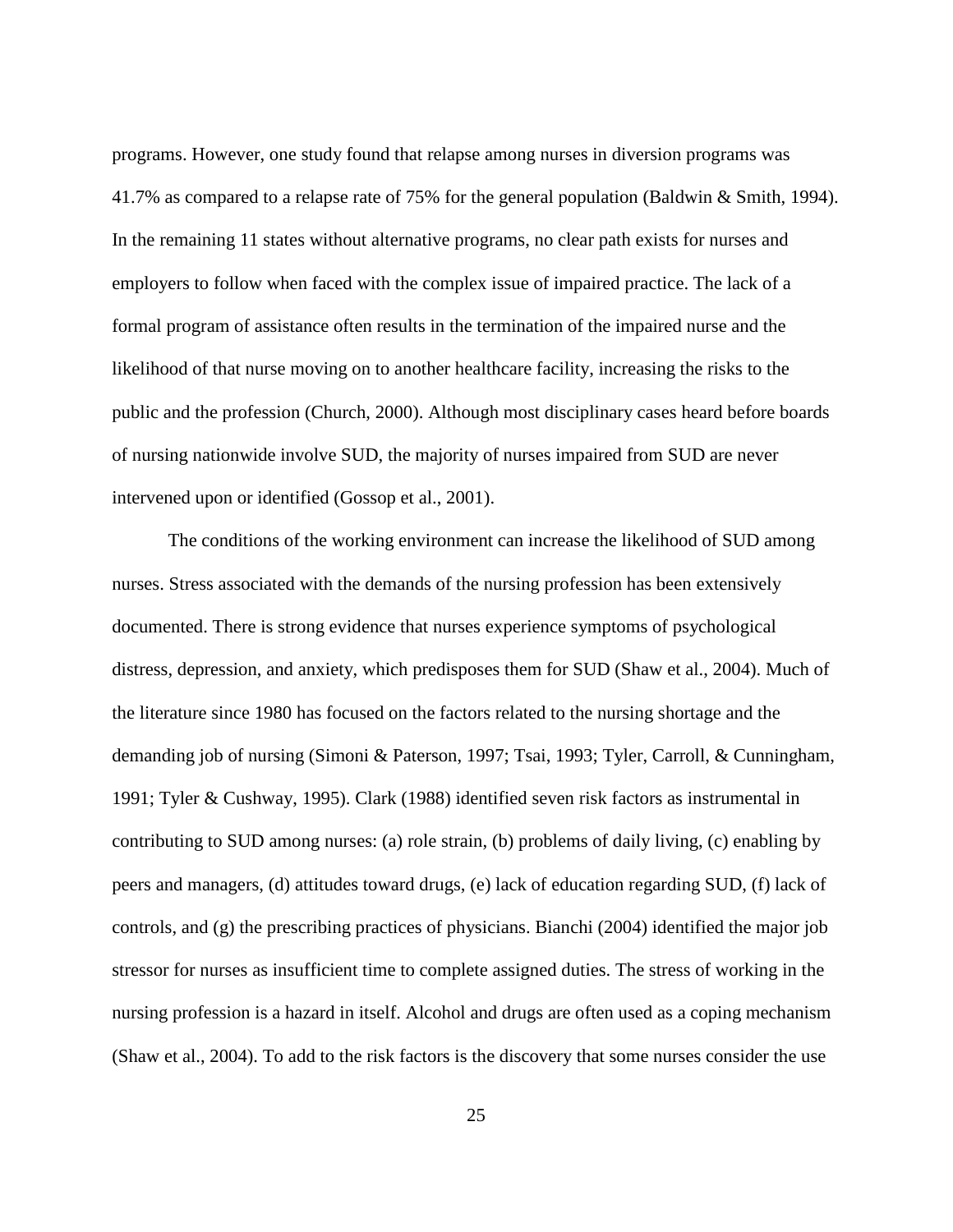of drugs or alcohol an acceptable means of coping with problems (Darbro, 2005). Darbro also found that nurses also believe they are competent to self-medicate and that their professional training gives them immunity from SUD. An earlier study by McAuliffe (1984) noted that nurses are highly knowledgeable about drugs, they discount their own personal risk, and they believe that they can use drugs without negative consequences.

 The work environment and declining job satisfaction have been identified as two major factors that have contributed to the current shortage of nurses (Ma, Samuels, & Alexander, 2003). Nurses must cope with time pressures and fast-paced working environments (Shaw et al., 2004). They face insufficient resources, lack of administrative and managerial support, long hours, and fatigue (Bianchi, 2004). Inadequate staffing, work overload, awareness of the tremendous responsibility they carry, feelings of incompetence, and interpersonal conflicts have been commonly identified as work stressors in nursing (Boey, 1999). Nurses who are overworked and deprived of sleep are also immersed in a work setting that provides access to drugs within a professional culture that views pharmacological agents as beneficial. An additional risk factor includes limited information about SUD problems and treatment approaches for SUD during their student experience (Monahan, 2003).

 Additionally, Darbro (2005) found that common workplace issues among nurses include a stressful work environment, an increased work load with a higher acuity of patients, expectations to work overtime, and demands from administration and the medical staff. The workplace issue mentioned most frequently was availability of narcotic drugs in most areas of practice. Even the nurses who did not take drugs from the workplace noted that they were easily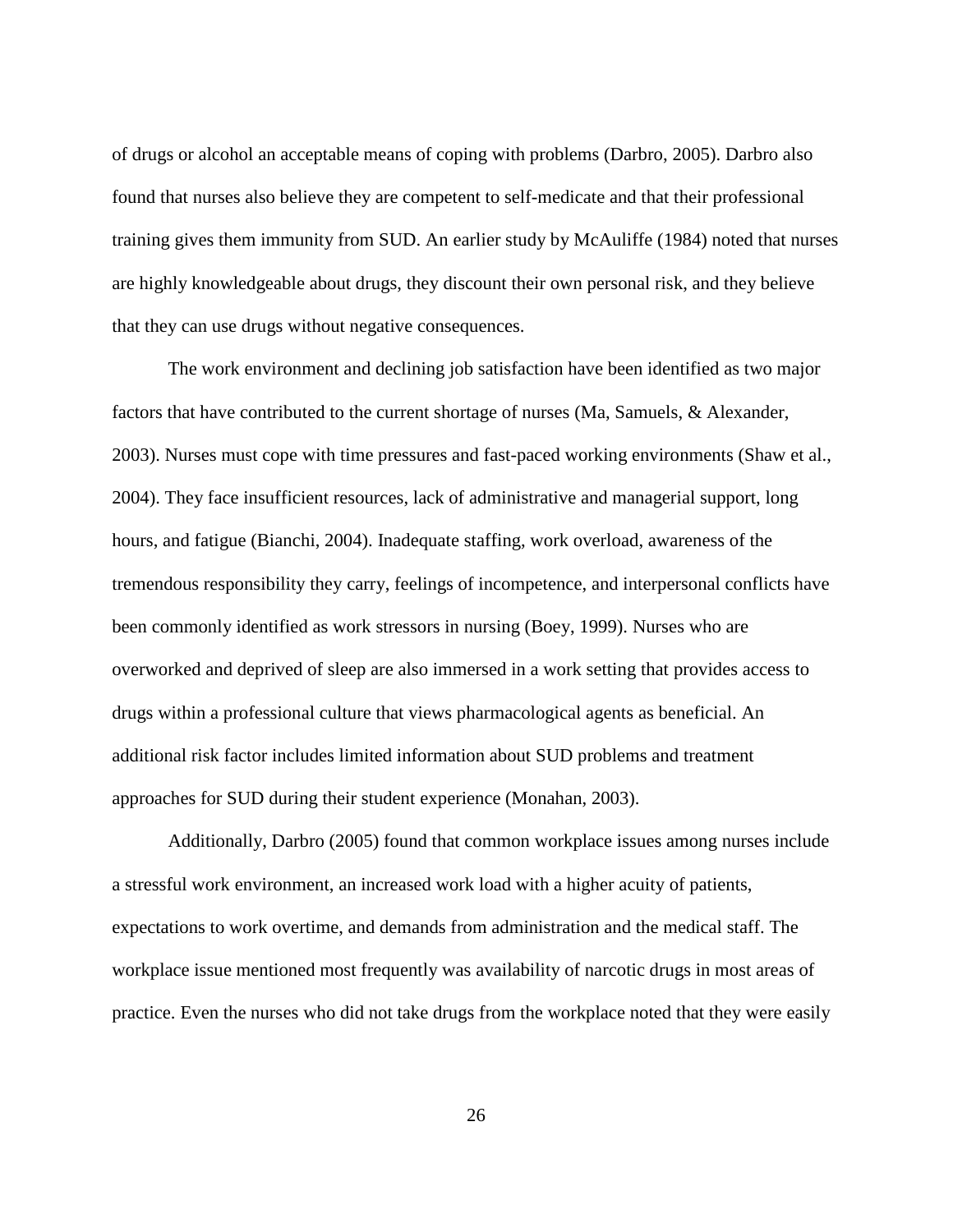accessible (Darbro, 2005). Constant exposure to drugs in the workplace can desensitize nurses to the danger of abusing them (Gold et al., 2004).

 One model used to explain drug abuse among nurses theorized that drug dependence would be higher in people who have access to medications, have no fear of reprisal for their actions, and experience job stress. Nurses who have access to prescription drugs are far more likely to abuse them than are those who do not have access (Shaw et al., 2004). To examine this phenomenon, a study that analyzed 3,600 nurses determined that nurses with easier access to medications reported greater substance abuse. The social network of the work setting was found to provide a sanctioned atmosphere for drug access and substance abuse (Trinkoff, Zhou, et al., 2000). Nurses and their colleagues often support each other with a conspiracy of silence in order to avoid putting their own or another's career at risk (Field, 2004).

 There are several reasons for the silence. One reason nurses who are affected by SUD find it difficult to ask for help or even admit they have a problem is the idealized public image of healthcare professionals. Other factors are the eventuality of sanctioning by their board of licensure (Lewis, 2006) and the highly negative view the profession has of substance-impaired nurses (Monahan, 2003).

#### **Variables Associated with SUD**

**Family History of SUD***.* In 2000, more than 2.5 million children in the United States younger than 18 years were estimated to be living with a mother who had used illicit drugs in the past year (Shulman, Shapira, & Hirshfield, 2000). Parental SUD is believed to affect children emotionally, cognitively, and socially, and to contribute to behavioral problems that will continue into adulthood (Peleg-Oren, Rahav, & Teichman, 2008). Parents with SUD tend to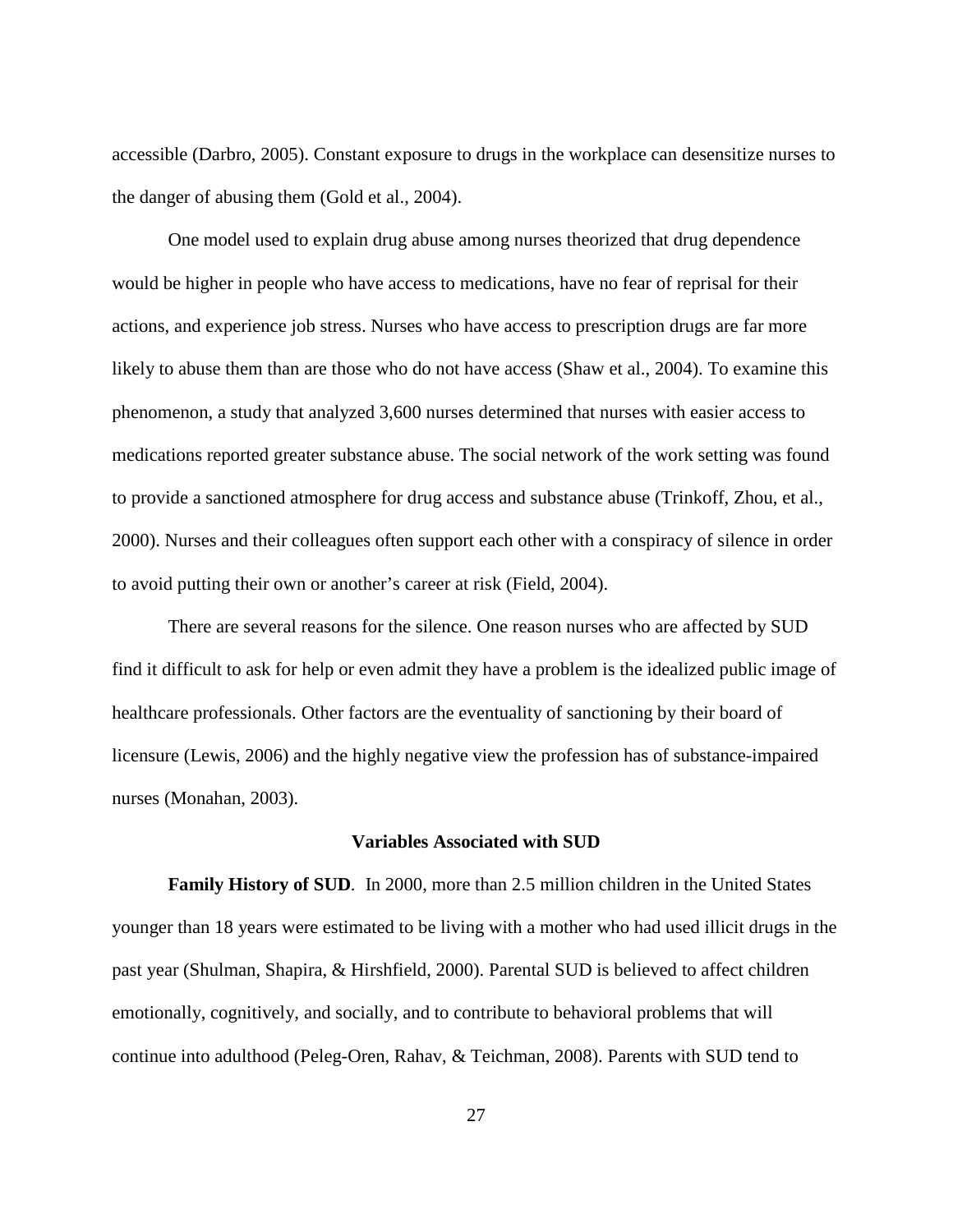monitor their children poorly (Chassin, Pillow, Curran, Molina, & Barrera, 1993), have poorer control of their children's behaviors (Kandel, 1990), and have poorer quality of interactions with their children (Brook, Whiteman, Balka, & Cohen, 2001). Goodwin (1981) found that children of alcoholics often marry alcoholics and are at greater risk for SUD themselves.

Studies of adult children of alcoholics indicated that they are at increased risk for emotional problems, including depressive symptoms, anxiety disorders, and post-traumatic stress disorder (Domenico & Windle, 1993; Moss, Baron, Hardie, & Vanyukov, 2001; Oravecz, 2002; Sebre et al., 2004; Velleman & Orford, 1990; Windle & Searles, 1990). Parents with SUD apparently do not set limits, do not have clear expectations, or do not establish clear standards of behavior for their children. They also have little consistency in discipline. The unpredictability in parental approach may explain the findings of several studies that these children manifest problem behaviors as early as preschool (Fitzgerald et al., 1993; Kuperman, Schlosser, Lidral, & Reich, 1999). Paradoxically, children of parents with SUD can also be described as adopting patterns of behavior precociously mature for their age. They often assume excessive responsibility, internalize guilt, rationalize, and exhibit compliance while simultaneously feeling weak and dependent. Their emotional and social functioning may be impaired when they grow up (Glover, 1994; Wegscheider-Cruse, 1981).

 The incidence of familial history of SUD has been found to be significant among nurses. In the 1980s, the literature supported the recognition that there were 12 million children of alcoholics in the United States and that nurses were overrepresented in this group (Finley, 1982). At the same time, the nursing literature also began to reflect a growing concern for the nurse impaired by SUD (West, 2003), and the research began to focus on identifying risk factors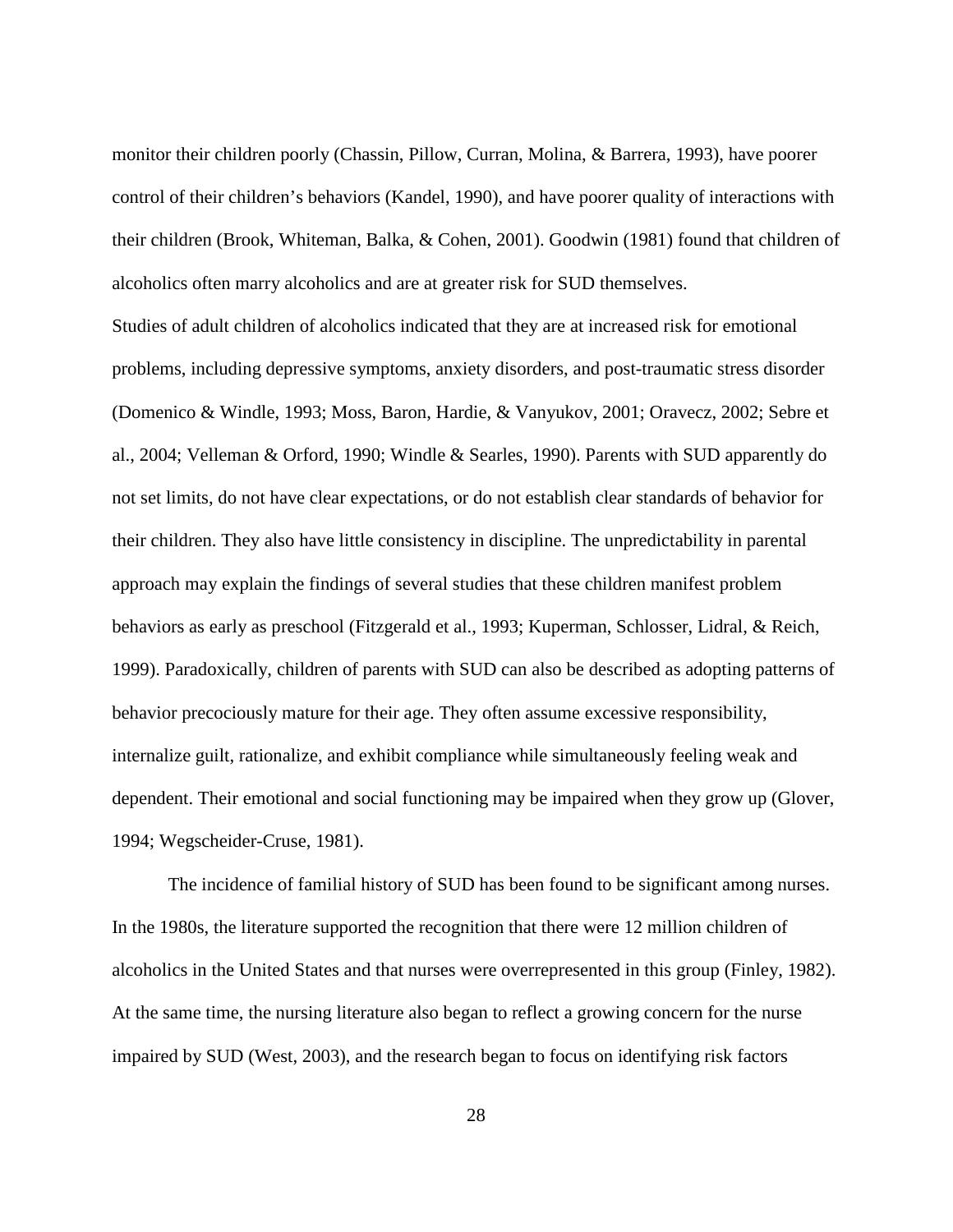involved in nurses with SUD. Sullivan (1987) studied characteristics of SUD in a national sample of 139 nurses and found that nurses who were impaired from SUD had (a) a family history of alcoholism and depression, (b) a history of sexual abuse, (c) extensive medical histories, and (d) a history of academic and professional success. Other studies also found that a family history of SUD was a potent factor among impaired nurses. For example, family studies of 407 recovering health-care professionals showed that nurses had the highest percentage of alcoholic relatives (Bissell & Haberman, 1984; Kenna & Wood, 2005). Kenna and Wood found that a family history of drug and alcohol use was one of the predictors of lifetime substance abuse by both nurses and pharmacists.

 Haack and Hartford (1984) suggested that nurses who were the children of alcoholics accepted the role of caretaker and assumed responsibility for the alcoholic parent. It is possible that as children, these nurses assumed a nursing role toward an alcoholic parent and later played out this responsibility in their choice of profession. Sullivan (1987) reported that 48% of 139 impaired nurses said that family difficulties had forced them to assume parental roles during childhood. Nurses who grow up in households made dysfunctional from SUD may find gratification in continuing their nurturing role as healthcare providers (Coombs, 1996).

**Family History of Mental Illness***.* Mental illnesses take an enormous toll on individuals and on their families, friends, and society as a whole (Murray & Lopez, 1997). In July, 2003, the President's New Freedom Commission on Mental Health recommended enhanced efforts in screening for mental disorders in primary care settings. Time constraints, lack of reimbursement, and the lack of an easily administered, inexpensive screening instrument have made widespread screening in primary care settings impractical. Rohrer, Rohland, Denison, Pierce, and Rasmussen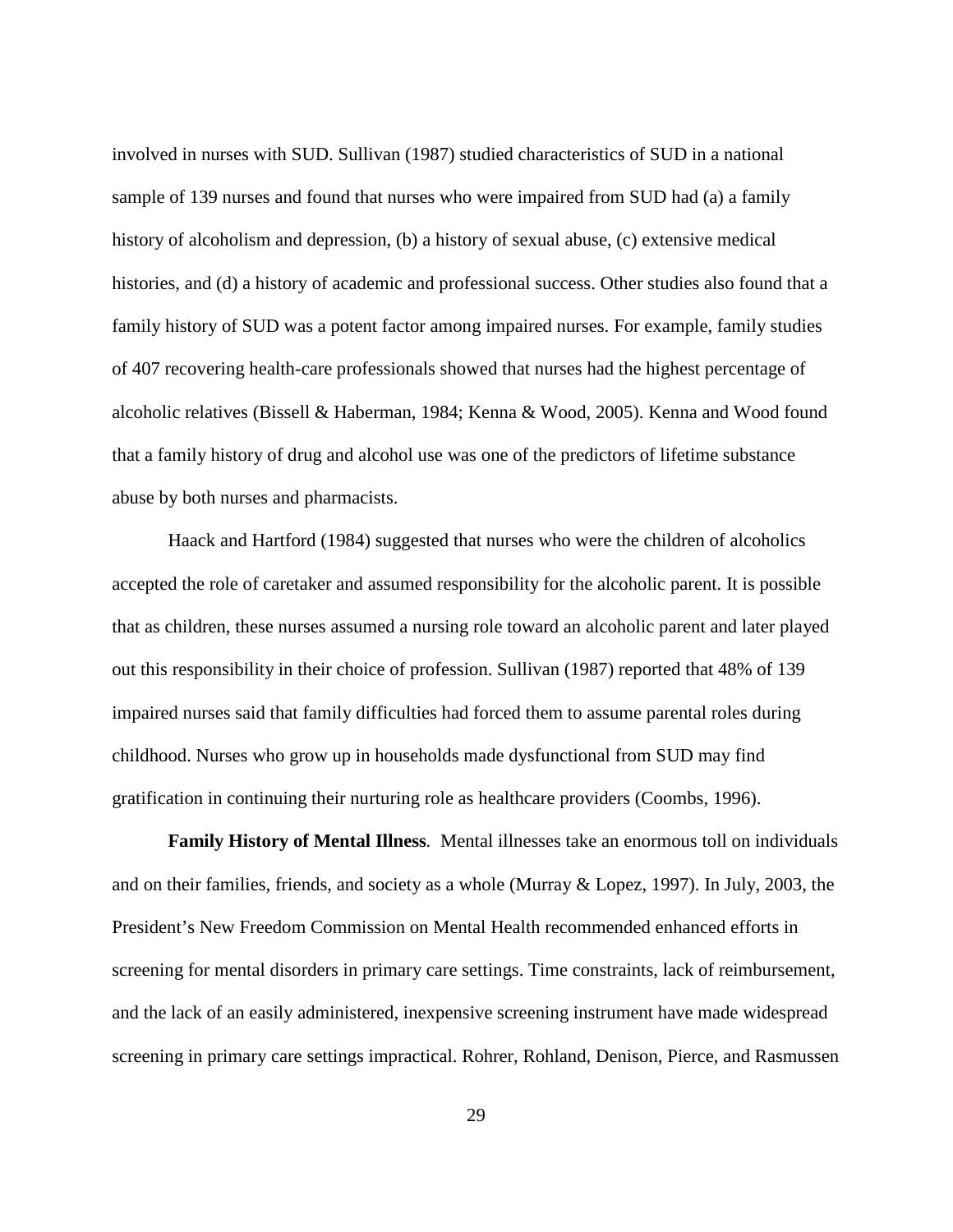(2007) suggested that an alternative approach could be identifying risk factors for poor mental health and targeting that population with health promotion materials. Their study found that individuals with a family history of mental disease or SUD were nearly twice as likely to report mental distress, such as depression and SUD.

 A family history of SUD coexisting with a mental illness, such as depression or anxiety, low self-esteem, poor coping skills, chronic pain, and a history of victimization, such as child abuse or sexual traumatization, were also identified as personal risk factors among healthcare professionals (Rohrer et al., 2007). The significance of family history of mental illness was observed in a study of 236 nurses. The findings indicated that the nurses came from chaotic families with SUD, suffered victimization, and had low self-esteem (Mynatt, 1996).

**Family History of Physical Violence***.* In recent years, there has been considerable and increasing interest in the effects of trauma on children (Saunders, 2003). The traumatic experience of witnessing violence within the home has been recognized as a potential contributor to long-term difficulties (Mabanglo, 2002). Although limited data exists on the number of children who witness domestic violence, it has been estimated that between 3.3 million (Carlson, 1984) and 17.8 million children are exposed to violence between intimate partners (Holden, 1998).

 Intimate partner violence (IPV) includes behaviors that range from verbal assaults and insults to severe or fatal physical aggression (Carlson, 1984; Jaffe, Wolfe, & Wilson, 1990). Estimating the prevalence of the different types of violence within families is difficult due to underreporting and the consequences of disclosure (Herman, 1992; Jaffe et al., 1990). In the United States, approximately one in four women reported experiencing physical assault by an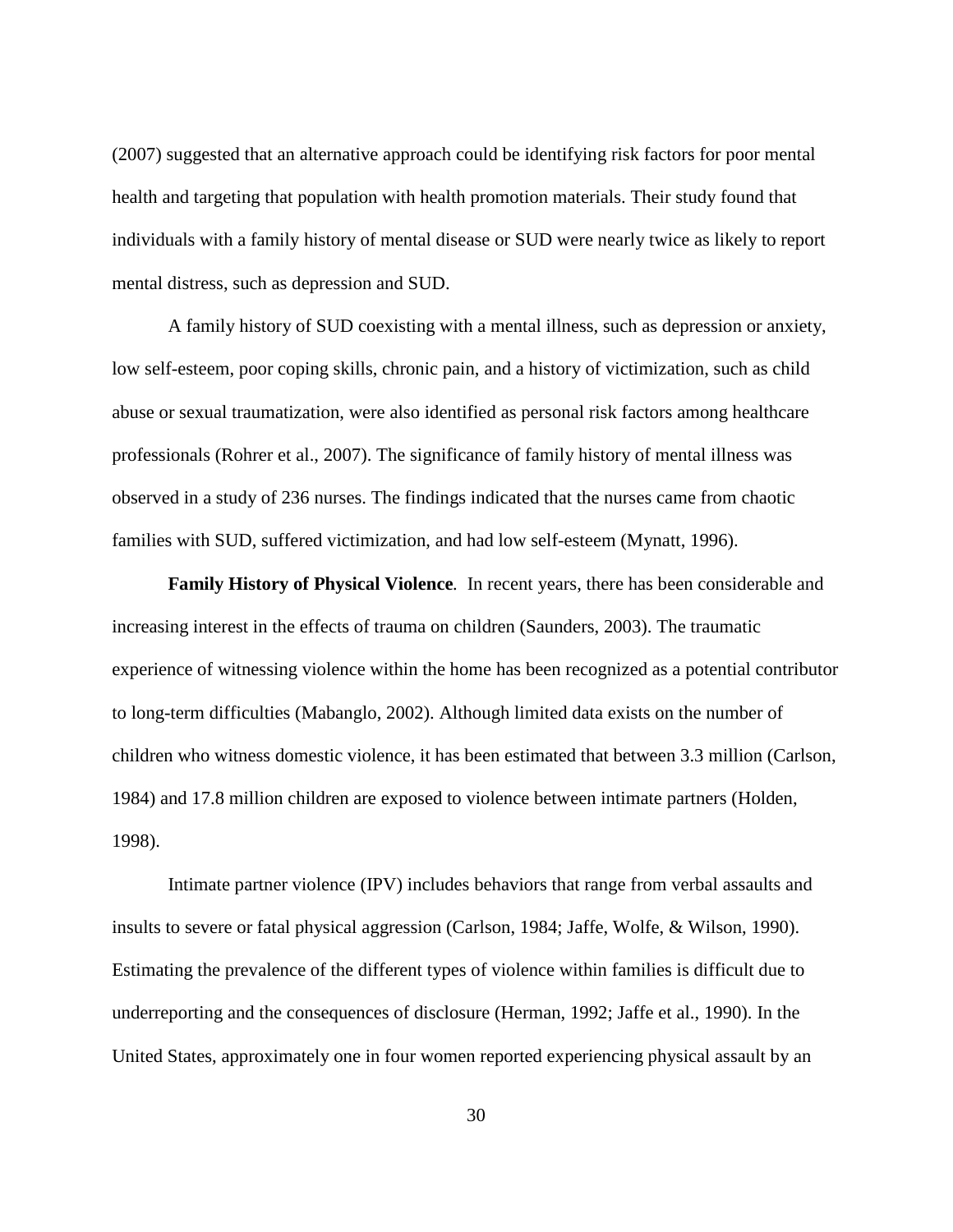intimate partner at some point in their lives (Tjaden & Thoennes, 2000). In developed countries such as Great Britain (Mirrlees-Black, 1999) and Australia, 23% of the women studied reported violence between themselves and an intimate partner (Bedi & Goddard, 2007).

 Recently, research addressing the overlap between IPV and child abuse has found that the incidence of co-occurrence ranged from 6% to 100%. The lack of consistency in estimates was attributed by Appel and Holden (1998) to methodological issues. Appel and Holden also reported a median of 40% of children living with IPV who experienced directly-targeted physical abuse.

 Numerous studies have documented a relationship between adverse developmental experiences, such as witnessing parental aggression or family conflict, and SUD (Bassuk, Dawson, & Huntington, 2006). Childhood trauma in the form of domestic violence has been linked with a wide range of negative outcomes in adulthood, including psychological problems and substance abuse (Bryer, Nelson, Miller, & Kohl, 1987; Kendler et al., 2000). Covington and Kohen (1984) found that adult women who abused alcohol and other drugs experienced higher rates of physical, sexual, and emotional abuse during childhood than women who were nonabusers. As many as 62% to 81% of adult women in treatment centers for SUD were victims of child abuse or neglect (Gil-Rivas, Fiorentine, Anglin, & Taylor, 1997; Liebschutz et al., 2002; Teets, 1995). In comparison, 26% to 30% of women who had not been treated for SUD reported child abuse or neglect (Kendler et al., 2000; MacMillan et al., 2001).

**Birth Order.** Birth order is the location in a family and refers to the four basic positions of oldest, middle, youngest, and only child. The family environment into which a person is born is different for each child, and each child essentially has a different family (Dreikurs, 1999). Each birth position has tasks, characteristics, and demands that influence the child's view of his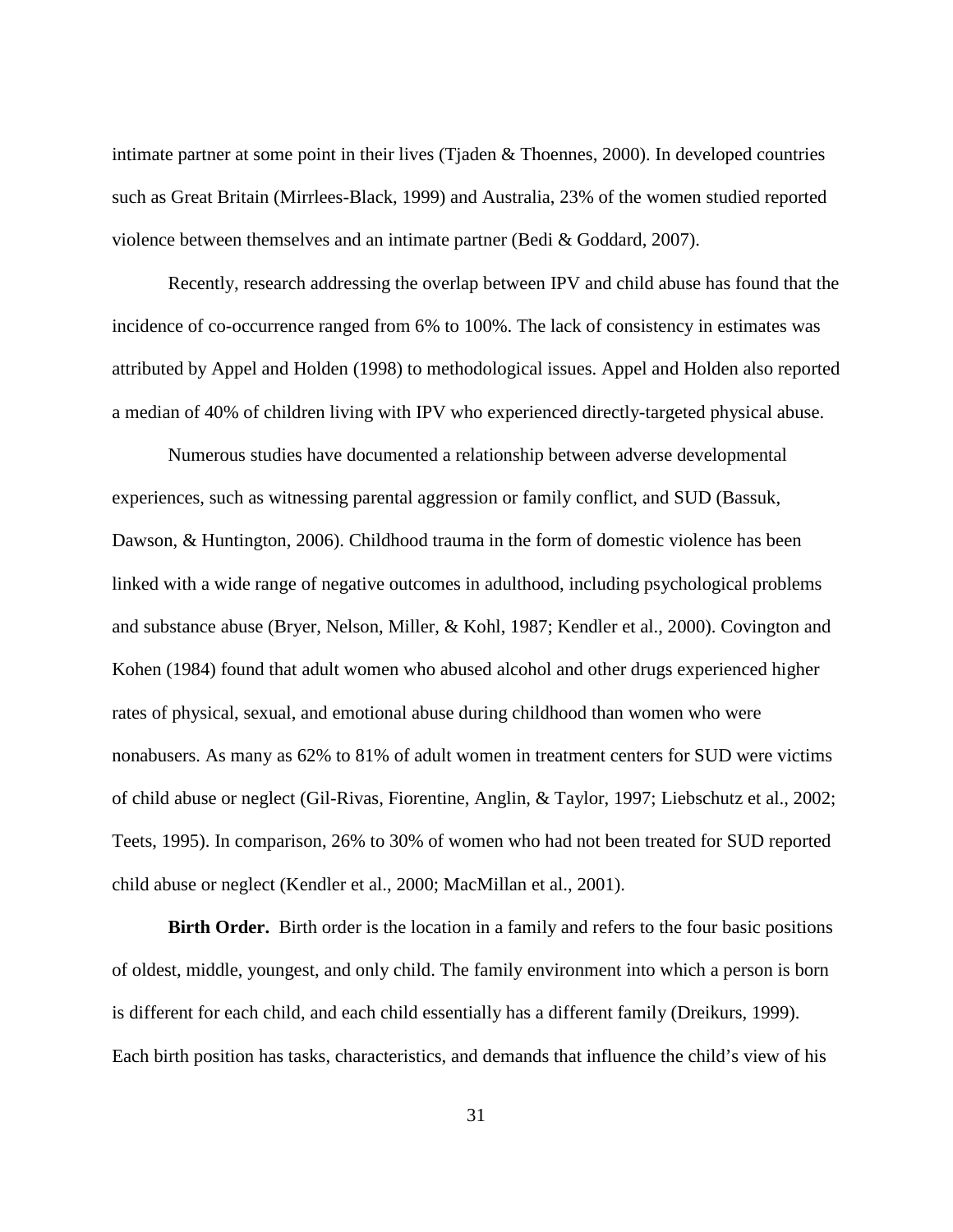or her place in the family and in life (Kalkan, 2008). The characteristics of the firstborn child are usually depicted as powerful and influential (Campbell, White, & Steward, 1991). As a rule, firstborn children usually adhere to rules, respect authority, and become leaders themselves (Kalkan). Firstborns are believed to enjoy structure and regular routines (Toman, 1993). They are more rigid than siblings who are born later (Leman, 1985).

 The middle child may feel squeezed in between older and younger siblings. Middle children may perceive themselves as in a race to overtake the firstborn and take the privileged position of being first in the family (Kalkan, 2008). Middle children may not readily develop a role in the family and are often seen as good arbitrators who emphasize justice and fairness (Leman, 1985).

 The youngest child is like the firstborn in having a special position in the family. Youngest children are often viewed as spoiled and pampered and tend to have a greater external locus of control (Falbo, 1981; Fraser & Nystul, 1983). Youngest children have been overrepresented among persons with alcoholism (Conley, 1980). They also abuse narcotics more frequently than people in other birth positions (Linder & Lemer, 1976).

 Only children, like youngest children, are likely to be seen as pampered and spoiled because there are no other children to divert the parents' attention (Adler, 1927). Only children have also been viewed as more likely to abuse drugs than persons in other birth positions (Linder & Lemer, 1976).

 Kenna and Wood (2005) suggested that research into birth order of nurses is important to consider because older siblings lend themselves to the role of caretaker and, subsequently, the profession of nursing. Firstborn children are often socialized to conform, achieve, behave, and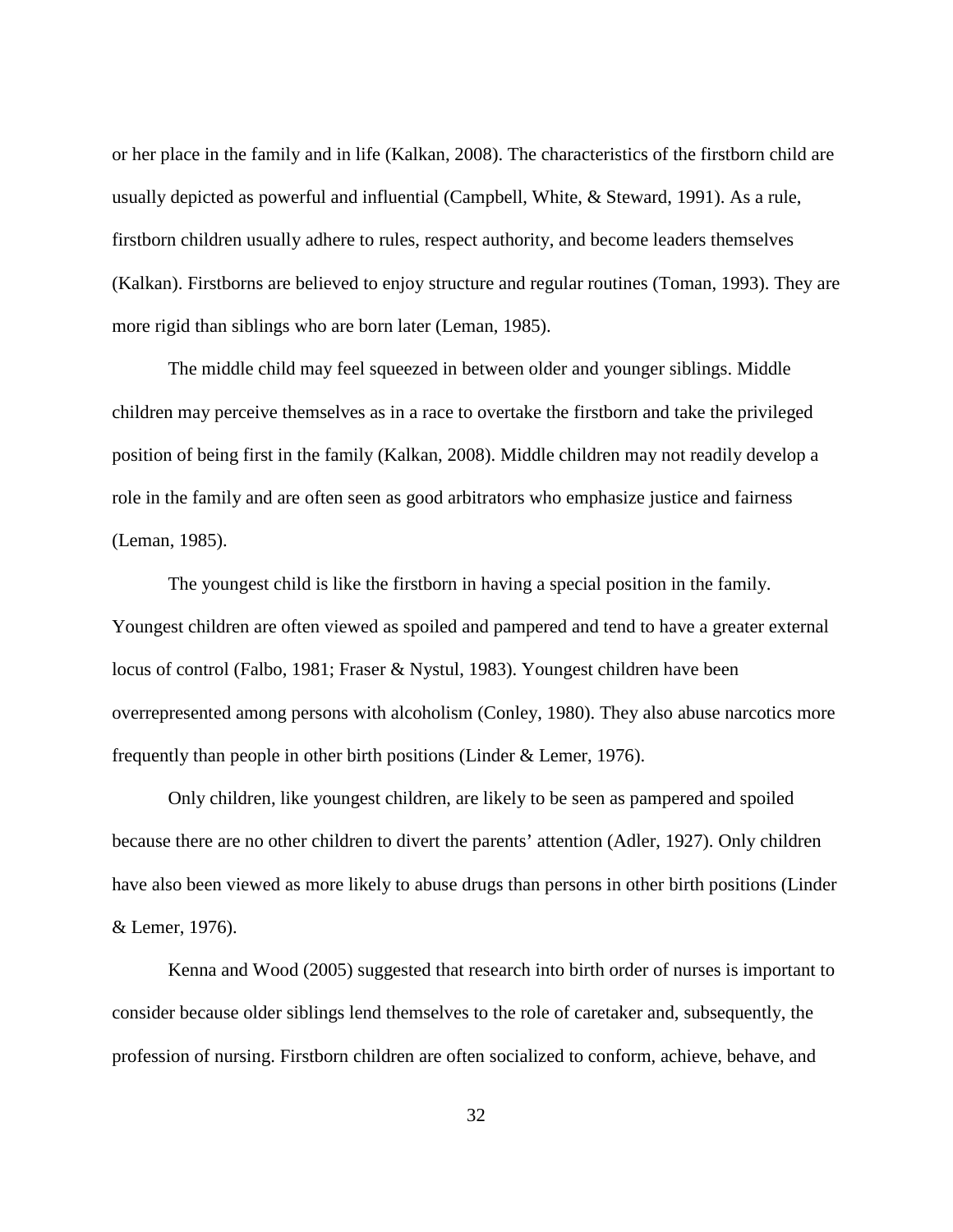please others. They frequently take responsibility when parents are absent and often act as parent substitutes in large families (Gladding, 1996).

**Gender.** Men have consistently been reported to have higher rates of SUD than women in all age groups (Sannibale  $\&$  Hall, 2001). This higher rate has been explained predominantly in terms of biological and social factors that influence women's exposure to substance use (Anthony & Helzer, 1991; Cloninger, Christiansen, Reich, & Gottesman, 1978; Helzer, Burnam, & McEvoy, 1991).

 However, there is evidence that women may be more susceptible than men to the consequences of SUD. Women have a higher prevalence of alcohol-related problems (Bongers, van Oers, van de Goor, & Garretsen, 1997; Glenn & Parsons, 1989), and they progress more rapidly from first drink to regular intoxication (Helzer et al., 1991). Sannibale and Hall (2001) found that men were twice as likely as women to meet the criteria for substance abuse, and women were more than twice as likely as men to develop severe substance dependence, particularly opioid and sedative dependence.

 The 2004 National Sample Survey of Registered Nurses reported 2.9 million nurses in the United States and that 88.4%, or 2.3 million, of those nurses were White females (HRSA, 2005). Men are a minority within nursing, and they leave the profession at almost twice the rate of females. Males leave at a rate of 7.5% and females at a rate of 4.1% (Evangelista & Sims-Giddens, 2008). Studies conducted in Missouri, Texas, and Louisiana also found that males received a disproportionate share of formal disciplinary action from the Boards of Nursing in those states (Booth & Carruth, 1998; Evangelista & Sims-Giddens).

33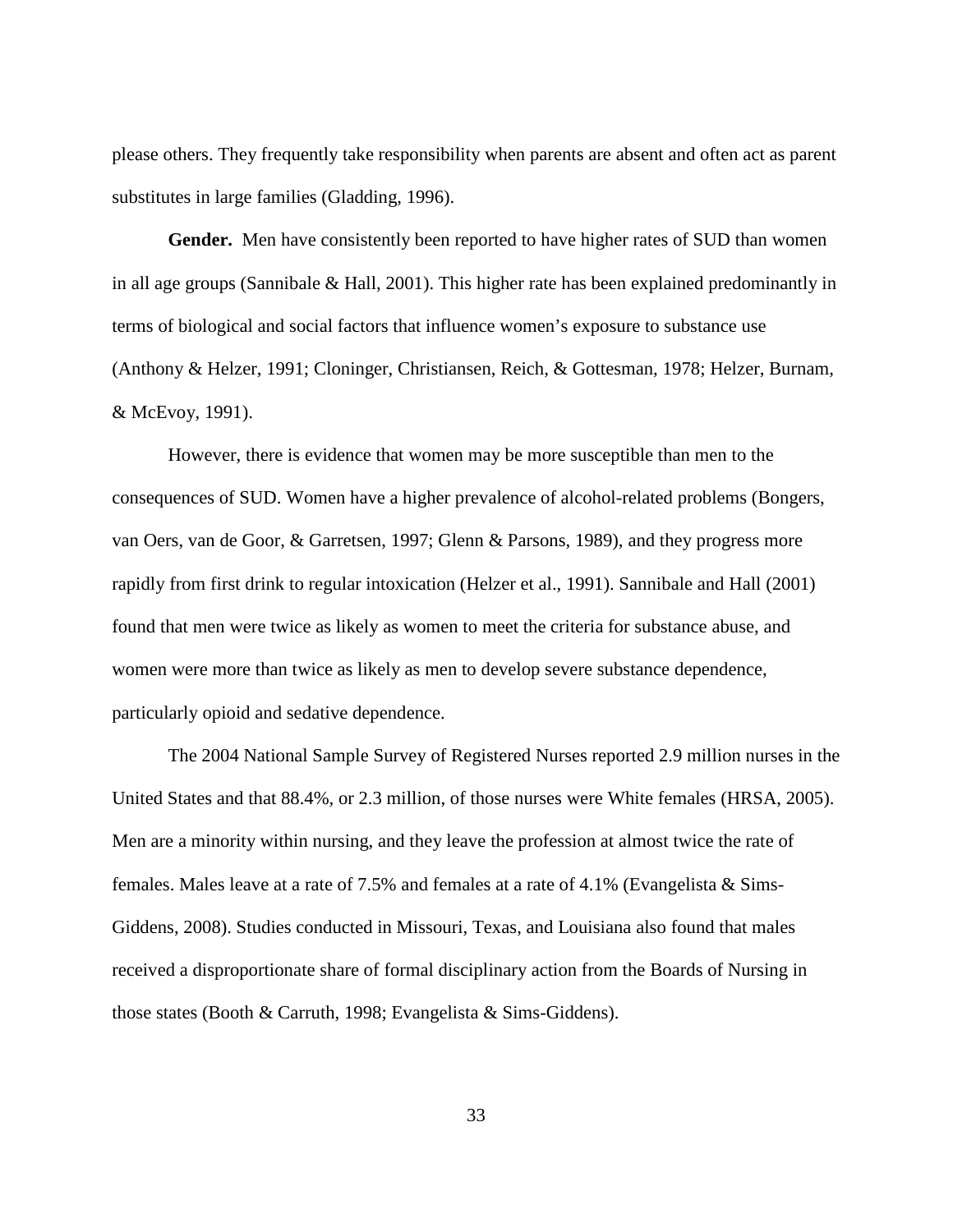Research that addresses gender as a risk factor among nurses with SUD must take into account that women tend to report a family history of alcoholism more frequently than men (Gomberg, 2003), and that there is a higher proportion of women than men in the nursing profession (Kenna & Wood, 2005). One composite review of the Idaho Program for Recovering Nurses found that 18% of those enrolled were male. This figure represented more than three times the number of male nurses licensed to practice in the United States (Clark & Farnsworth, 2006). Finke, Williams, and Stanley (1996) described the characteristics of 221 nurses in a peer assistance program and reported that the percentage of males in the program was four times higher than the percentage of males in the profession.

### **Gaps in the Literature**

 Early research on nurse impairment focused on narcotic addiction (Garb, 1965; Poplar, 1969); cross addiction, or addiction to more than one drug (Levine, Preston, & Lipscomb, 1974); and alcohol addiction (Bissell & Haberman, 1984; Bissell & Jones, 1981). These early studies focused on the prevalence of addiction in nurses. Later studies addressed the profession's attitude toward impairment from SUD (Hendrix, Sabritt, McDaniel, & Field, 1987) and began identifying characteristics of the nurse impaired from SUD (West, 2003). Ten years following the statement on nurse impairment by the American Nurses Association, the literature began to reflect the need for policies designed to assist nurses with SUD (Peery & Rimler, 1995). Much of the literature concerning policies focused on the need for developing professional assistance programs to identify and monitor nurses with SUD (West, 2003). The effort to identify early risk factors of nurses impaired from SUD included studies with students and faculty of nursing schools (Gnadt, 2006; Kornegay et al., 2004).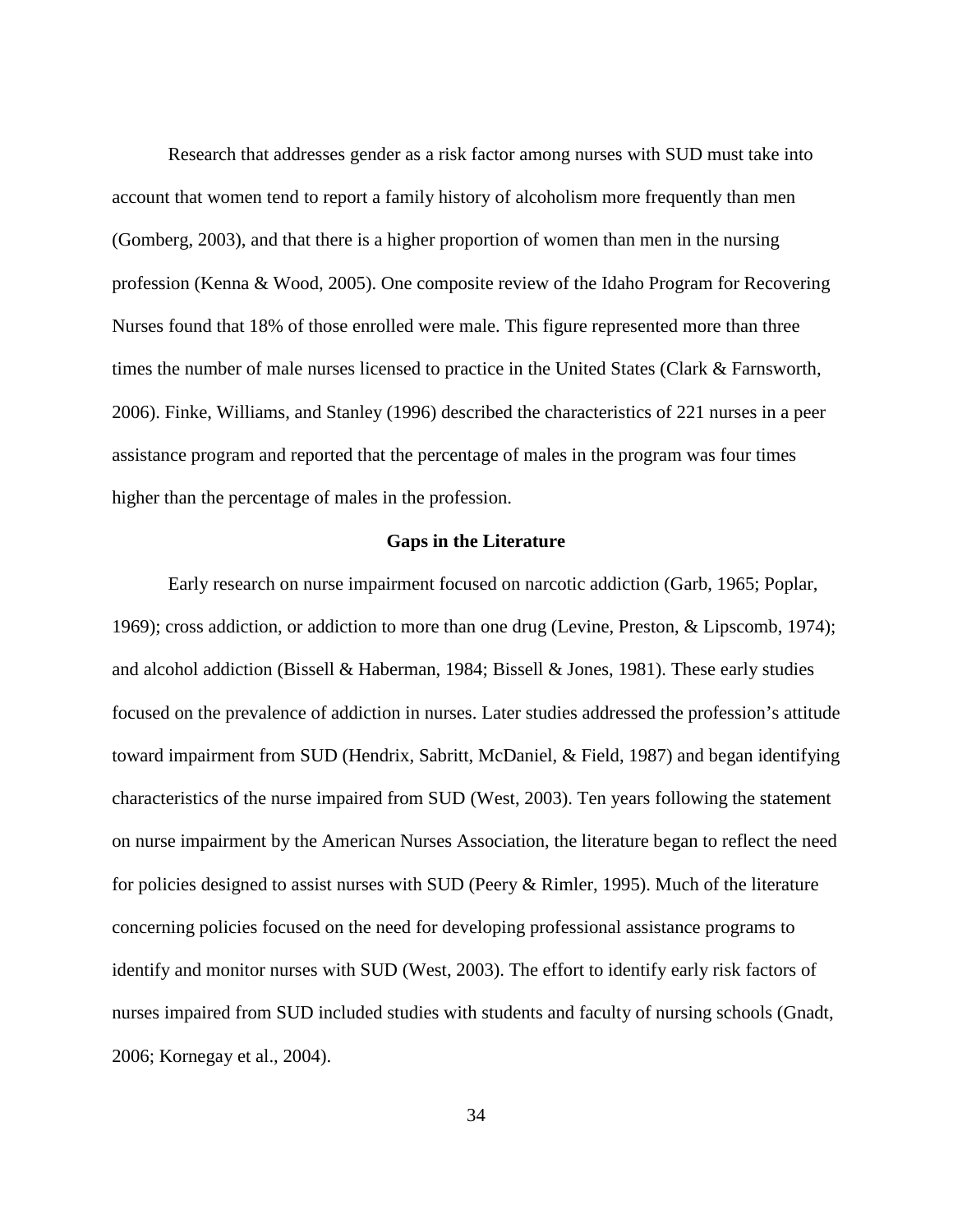In the late 1980s, researchers began to study the prevalence of codependency in the nursing profession to determine whether nurse codependency overlapped with healthy caring described in nursing theories (Quinn, 1989). Both SUD and codependency have been subjects of extensive research in the nursing profession. A review of the literature revealed that codependency has not been studied as it relates to SUD among nurses. The current study not only investigated the relationship between codependency and history of treatment for SUD among nurses, it also examined the relationships between codependency and gender, race, and birth order, variables which have been associated with SUD.

 Having a family history of SUD has been identified as a contributing factor in occurrence of SUD among nurses (West, 2003). Sullivan's study (1987) identified a family history of alcoholism, as well having a family history of mental illness. This study expanded upon previous research by exploring the relationship between these two variables and codependency among nurses.

#### **Summary**

 The prevalence of codependency and its effect on the profession of nursing has been researched (Arnold, 1990). Substance Use Disorder has also been studied in relation to the profession of nursing. The studies currently available that focus on SUD among nurses have not examined the relationship between codependency and SUD, as well as the relationship between codependency and other variables associated with SUD (e.g., gender, race, birth order, witnessing or experiencing physical violence in the family of origin, having a parent or primary caregiver with SUD, having a parent or primary caregiver with a history of mental illness). This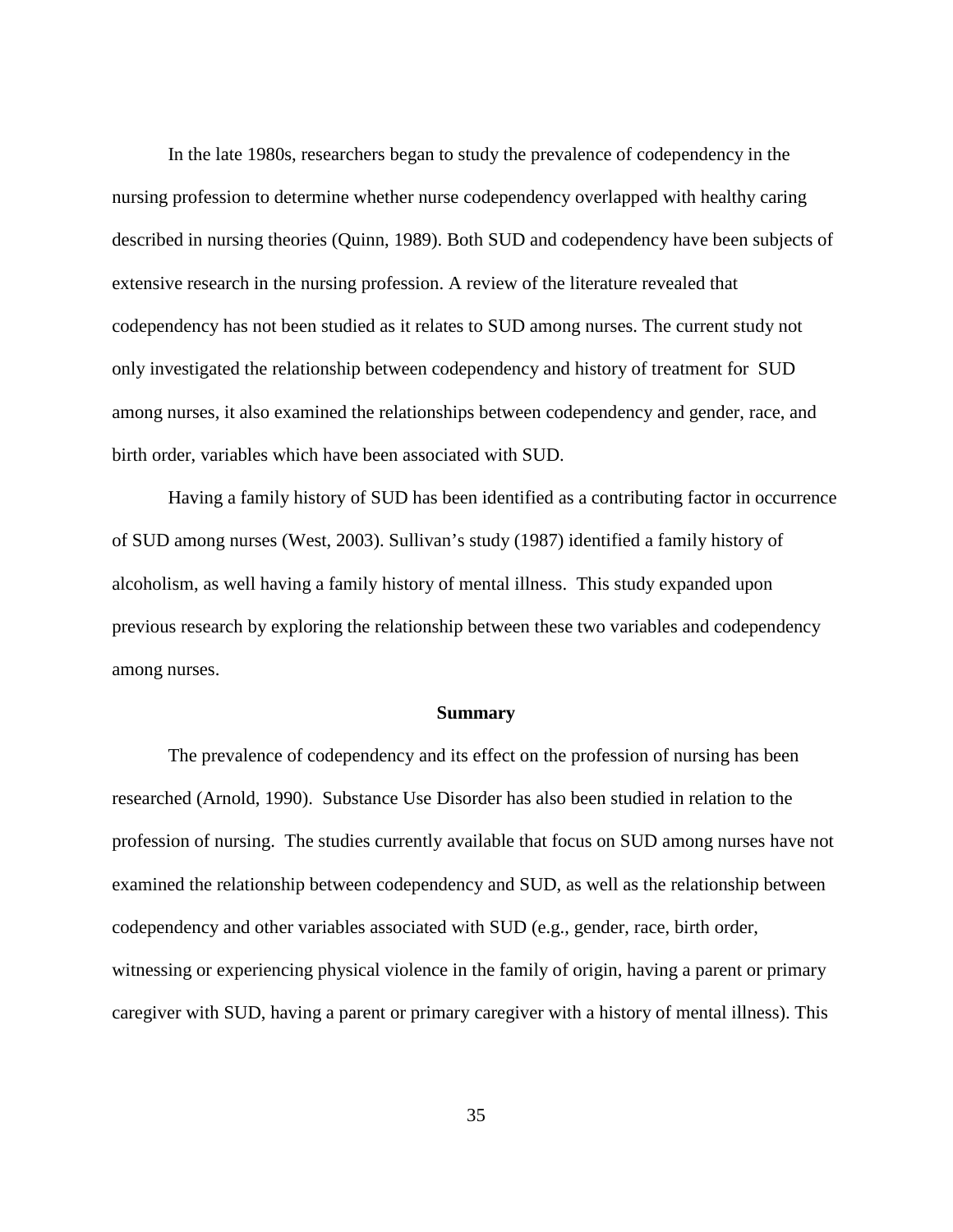study expands on previous research by providing a better understanding of codependence among nurses and its relationship to SUD and other selected variables.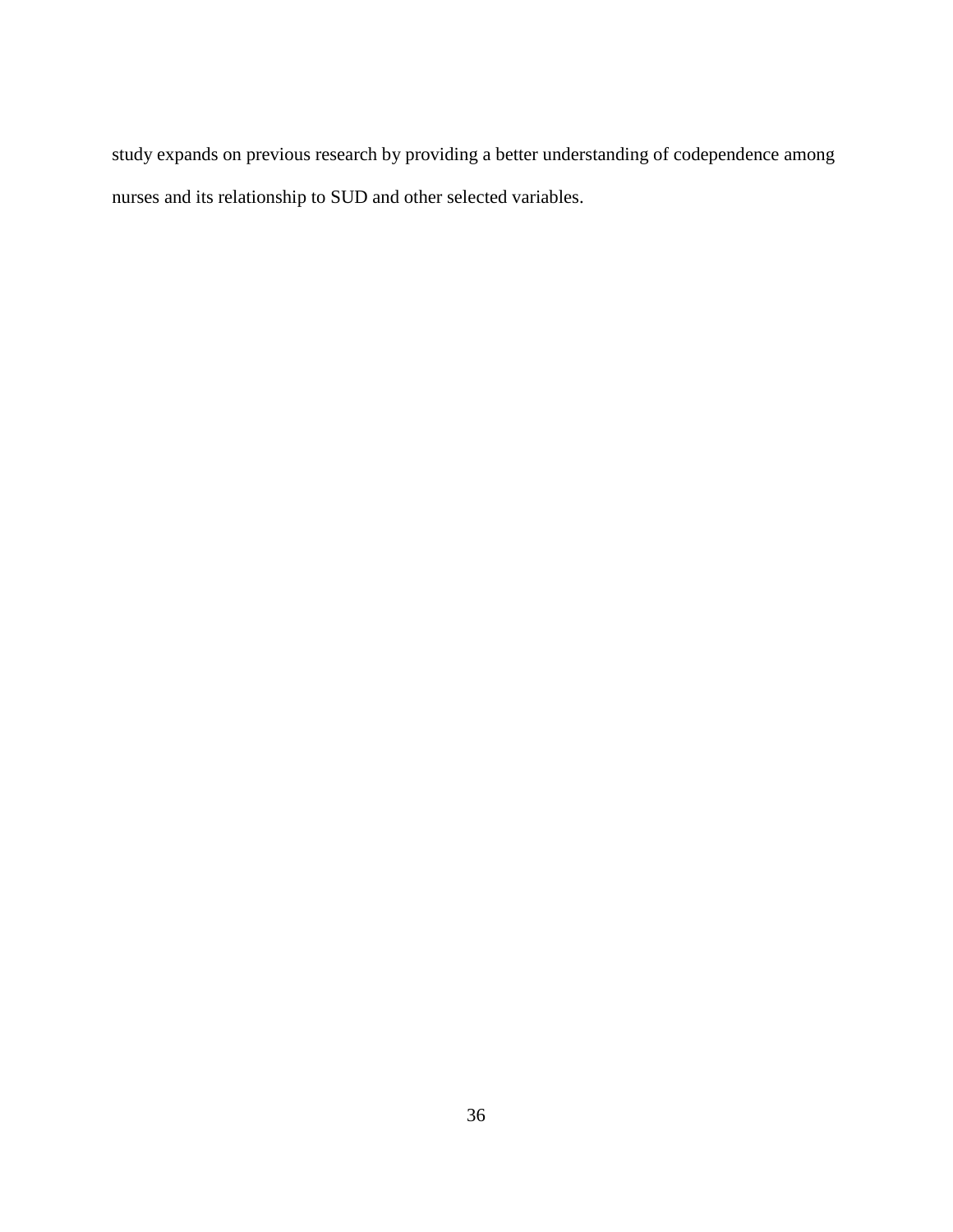# **CHAPTER III METHODOLOGY**

Substance Use Disorder is a problem in the United States as well as in the profession of nursing. As a profession, nursing has inherent factors which contribute to SUD. One of these may be codependency. This study explored the relationship between codependency and history of treatment for SUD among nurses, as well as the relationship between codependency and gender, race, birth order, having experienced or witnessed physical violence in the family of origin, having a parent or primary caregiver with SUD, and having a parent or primary caregiver with a history of mental illness.

This study addressed the following research question:

 Do nurses differ in codependency scores when compared by (a) self-reported history of treatment for SUD, (b) gender, (c) race, (d) birth order, (e) having witnessed or experienced physical violence in family of origin, (f) having a parent or primary caregiver with SUD, and (g) having a parent or primary caregiver with a history of mental illness.

## **Null Hypothesis**

The following null hypothesis was tested:

 Nurses will not significantly differ in codependency scores when compared by (a) self-reported history of treatment for SUD, (b) gender, (c) race, (d) birth order, (e) having witnessed or experienced physical violence in family of origin, (f) having a parent or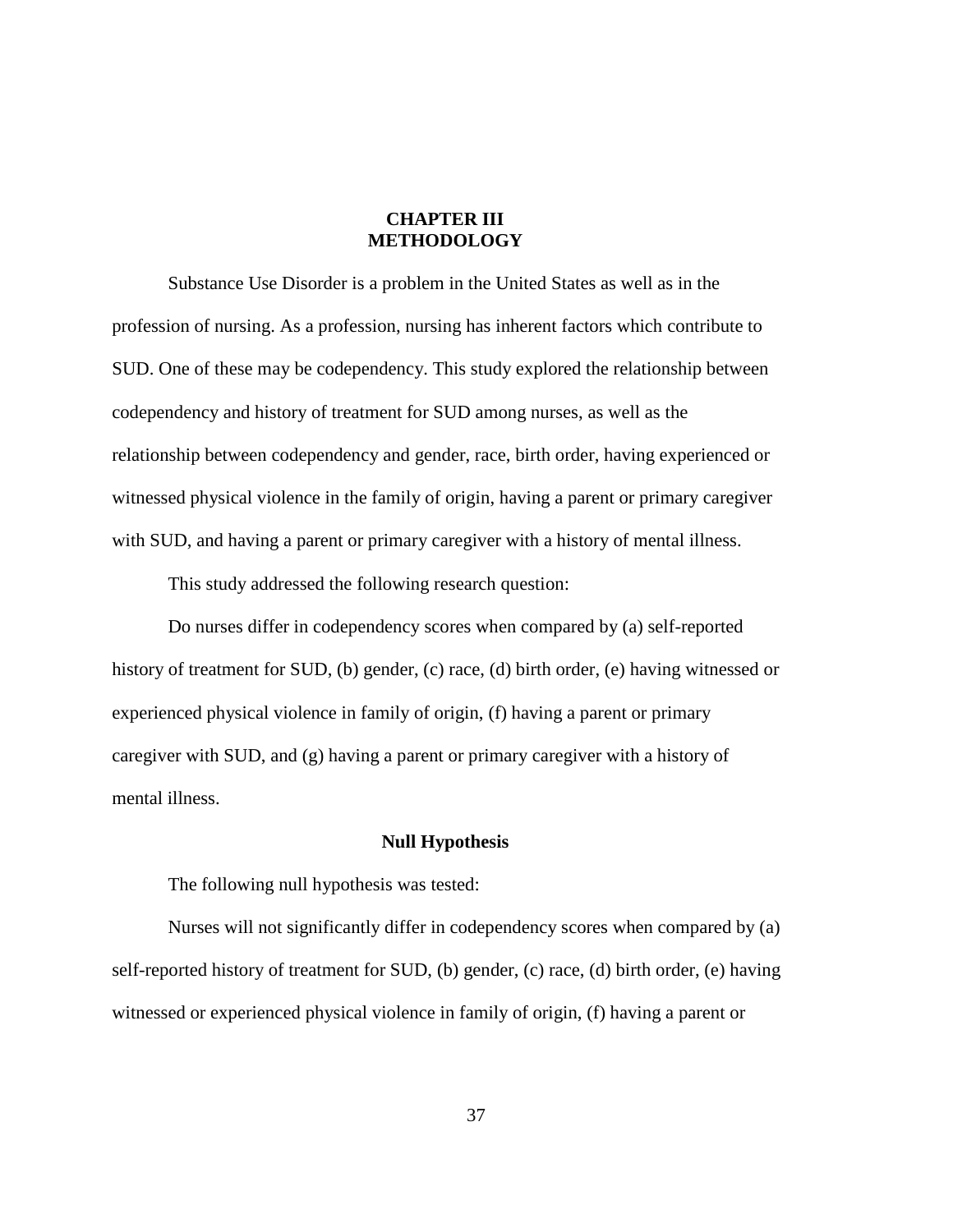primary caregiver with SUD, and (g) having a parent or primary caregiver with a history of mental illness.

## **Research Design**

The study used a survey design.

#### **Participants**

 The population was 202 nurses with active licensure in a state in the southeastern United States. The licensure board for nursing in this state offers nurses the option of selecting a specialty. Only nurses who did not indicate a specialty setting were selected for the study because of the possible interaction of specialty setting (e.g., a nurse who works in a substance abuse or mental illness specialty setting) with codependence and SUD. Participation was voluntary and confidential.

## **Procedures**

 The nurses were mailed survey packets which included a form seeking demographic information (e.g., age, gender) and data specific to other variables being studied (e.g., history of treatment for SUD, birth order, witnessing or experiencing childhood physical, parent or primary caregiver history of SUD, parental history of mental illness). The nurses also completed the Spann Fischer Codependency Scale (see Attachment A).

#### **Instruments**

 The study used the Spann-Fischer Codependency Scale (SFCS), which consists of 16 self-report items with responses assessed on a six-point Likert scale ranging from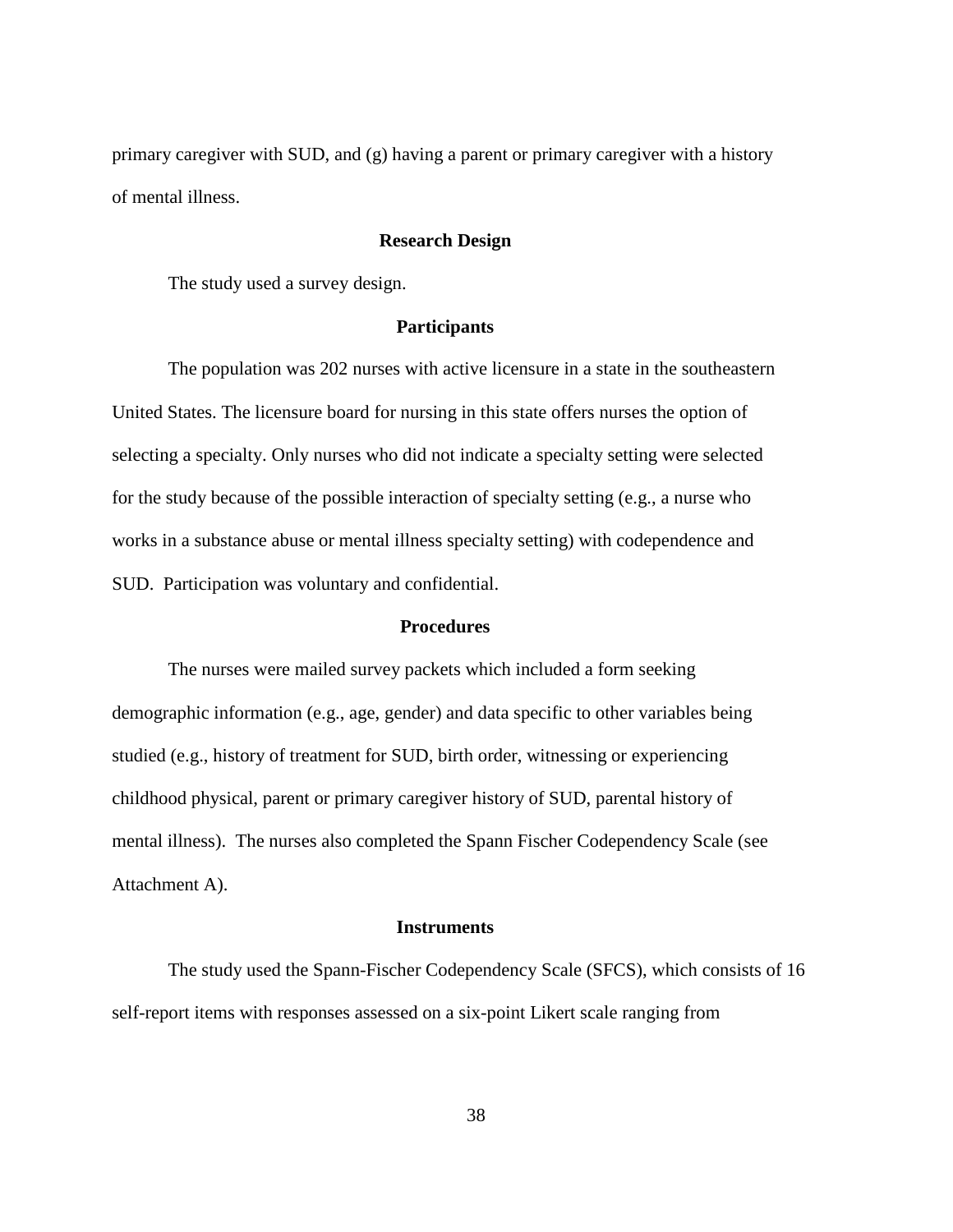1 (*Strongly Disagree)* to 5 *(Strongly Agree)* (Fischer, Spann, & Crawford, 1991). This instrument assesses codependency in terms of an extreme focus outside of self, a lack of open expression of feelings, and attempts to derive a sense of purpose through relationships. The total scores on the SFCS range from 16 to 96. Higher scores reflect greater codependency. The internal consistency as measured by Cronbach's alpha ranges from .73 to .80. In two administrations of the scale, stability estimates revealed a test-retest correlation of .87. The SFCS has demonstrated the most reliability and validity evidence of any of the codependency scales found in the literature (Allison, 2004).

#### **Data Analysis**

The data were analyzed using a 2 (history of treatment for SUD)  $X$  2 (gender)  $X$  2 (race) X 4 (birth order) X 2 (physical violence in family of origin) X 2 (parent or primary caregiver history of SUD) X 2 (parent or primary caregiver history of mental illness) ANOVA. The following variables were dichotomous (Yes/No): (a) history of treatment for SUD, (b) having witnessed or experienced physical violence in family of origin, (c) having a parent or primary caregiver with a history of SUD, and (d) having a parent or primary caregiver with a history of mental illness. Gender was categorized as male or female. Birth order had four categories: (a) first born, (b) middle child, (c) youngest child, and (d) only child. The results of this analysis can be found in Chapter IV.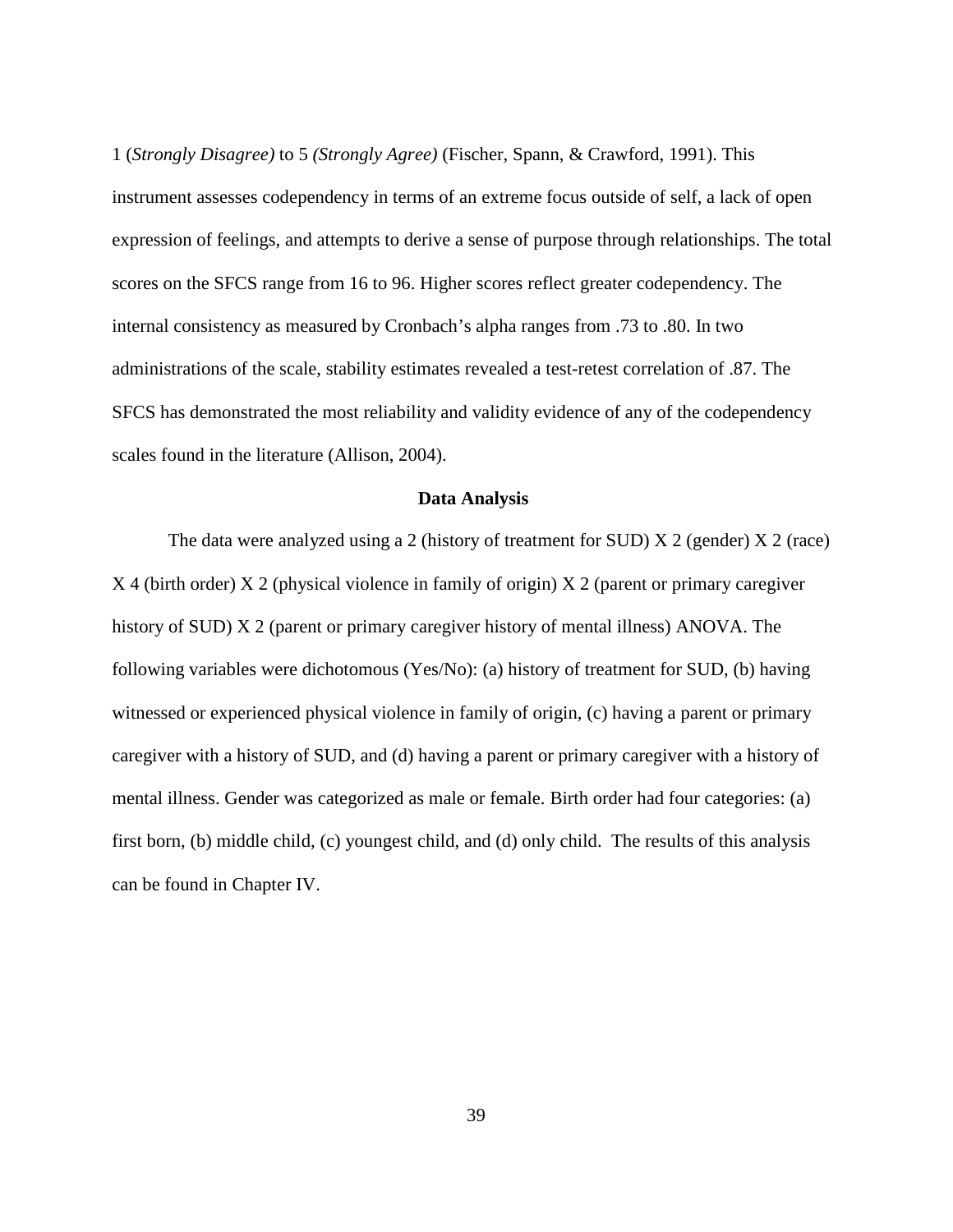# **CHAPTER IV RESULTS**

 This study examined the codependence scores of registered nurses. The following null hypothesis was tested:

 The codependence scores of nurses will not differ when compared by self-reported history of SUD, gender, race, birth order, having witnessed or experienced physical violence in the family of origin, parent or primary caregiver history of SUD, and parent or primary caregiver history of mental illness.

#### **Participants**

 One thousand registered nurses who did not indicate a specialty setting were chosen from the board of nursing roster of a southeastern state. Each nurse was mailed a survey packet which contained a letter of consent, the Spann-Fischer Codependency Scale, a form seeking demographic information (e.g., age, gender) and data specific to other variables being studied (e.g., history of treatment for SUD, birth order, witnessing or experiencing childhood physical, parent or primary caregiver history of SUD, parental history of mental illness), and a stamped envelope for returning the survey. Of the 1,000 surveys mailed, 202 were returned for a response rate of 20.2%.

The nurses ranged in age from 23 to 75 years ( $M = 53.22$ ,  $SD = 10.37$ ). The majority (*n*  $= 185$ ) of the nurses were female; the remainder ( $n = 17$ ) were male. Racial identification was as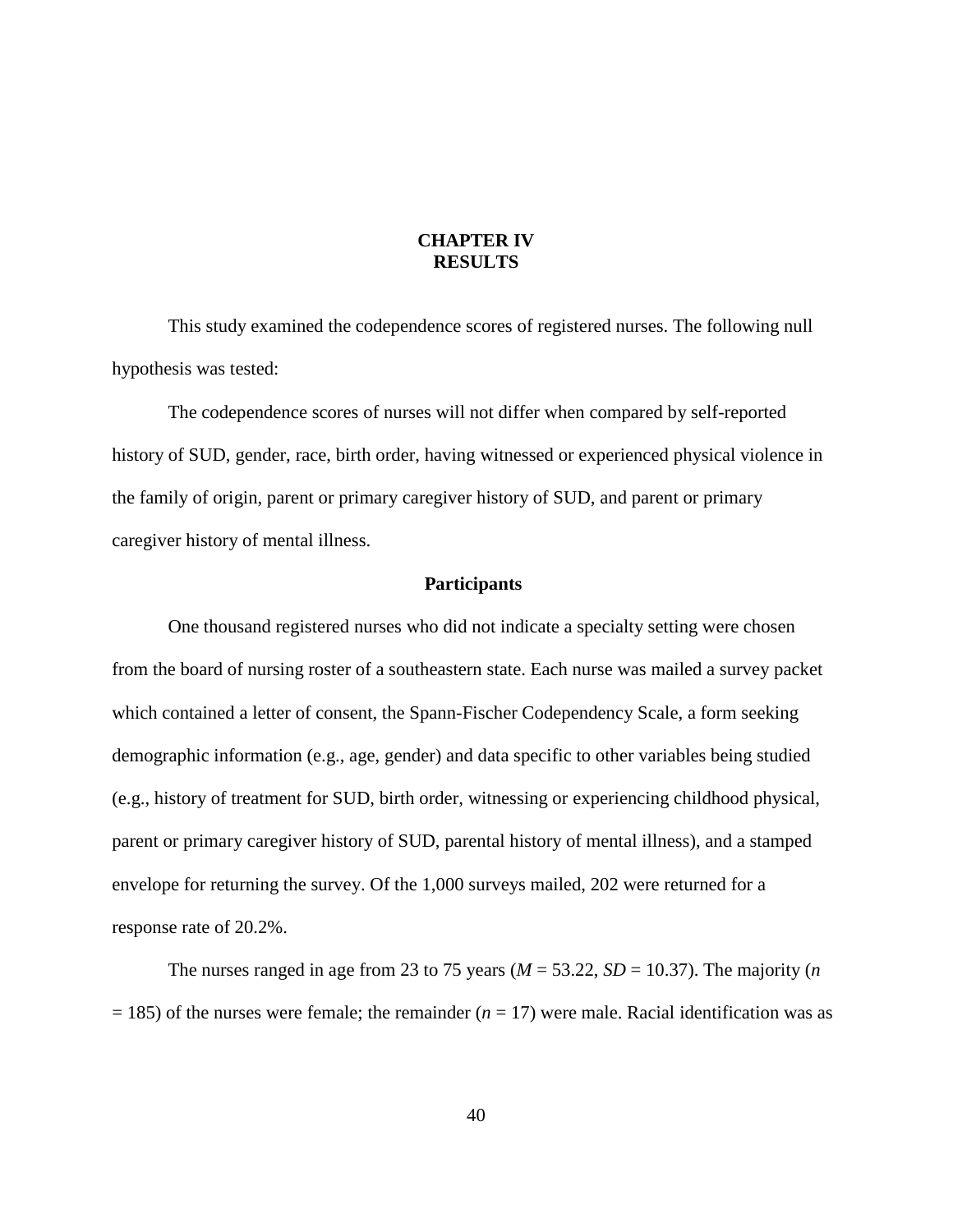follows: White  $(n = 157)$ , African American  $(n = 43)$ , Hispanic  $(n = 1)$ , and one reported his or her race as other.

 Seventy four nurses reported they were the first born child in the family. Sixty five nurses indicated that they were a middle child. Fifty nurses reported being the youngest child and 12 nurses indicated being an only child.

 The nurses were asked if they had ever been treated for SUD. Ten reported having been treated and 192 reported no history of treatment. The nurses were also asked three questions about their family of origin. One question asked if they had ever witnessed or experienced physical violence in their family of origin. Sixty nine nurses reported witnessing or experiencing physical violence in their family of origin; 132 did not report in history of violence in their family. One nurse did not respond to this question.

 The nurses were also asked if they had a family history of SUD. Fifty six nurses answered positively to a parental history of SUD; while 145 nurses responded negatively to this question. One nurse did not answer the question. The last question asked if the nurses had a history of mental illness in their family of origin. Thirty five nurses responded that they did and 165 nurses responded that they did not have a history of mental illness in their family. Two nurses did not respond to the question.

#### **Data Analysis**

The nurses' codependency scores ranged from 17 to 88 ( $M = 48.49$ ,  $SD = 16.52$ ). Mean codependency scores by SUD and the other independent variables of the study can be found in Table 1.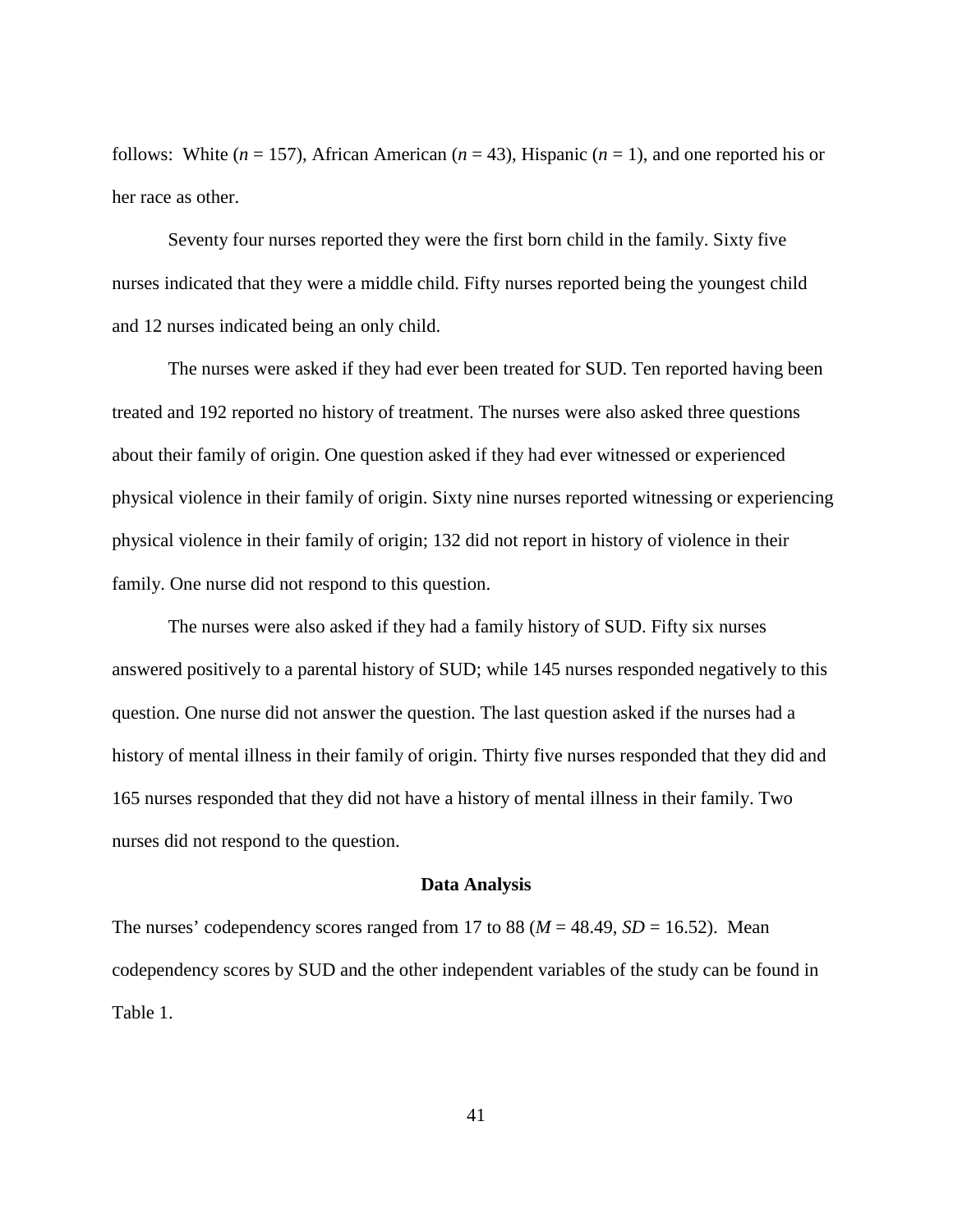# Table 1

|                                                 |       | SD   |  |
|-------------------------------------------------|-------|------|--|
| History of treatment for SUD                    |       |      |  |
| Yes                                             | 58.90 | 5.27 |  |
| N <sub>o</sub>                                  | 47.95 | 1.18 |  |
| Gender                                          |       |      |  |
| Male                                            | 43.58 | 4.22 |  |
| Female                                          | 48.95 | 1.21 |  |
| Race                                            |       |      |  |
| White                                           | 49.96 | 1.32 |  |
| nonWhite                                        | 43.36 | 2.30 |  |
| <b>Birth Order</b>                              |       |      |  |
| First born                                      | 48.31 | 1.97 |  |
| Middle child                                    | 47.23 | 2.11 |  |
| Youngest child                                  | 50.86 | 2.32 |  |
| Only child                                      | 48.50 | 3.19 |  |
| Physical violence in family of origin           |       |      |  |
| Yes                                             | 53.57 | 1.96 |  |
| N <sub>o</sub>                                  | 45.62 | 1.38 |  |
| Parent or primary caregiver with SUD            |       |      |  |
| Yes                                             | 51.50 | 2.28 |  |
| N <sub>o</sub>                                  | 47.32 | 1.35 |  |
| Parent or primary caregiver with mental illness |       |      |  |
| Yes                                             | 57.00 | 2.63 |  |
| N <sub>o</sub>                                  | 46.64 | 1.26 |  |

# *Codependency Mean Scores by SUD and Other Selected Variables*

 The hypothesis was tested using a 2 (history of treatment for SUD) X 2 (gender) X 2 (race)  $X$  4 (birth order)  $X$  2 (physical violence in family of origin)  $X$  2 (parent or primary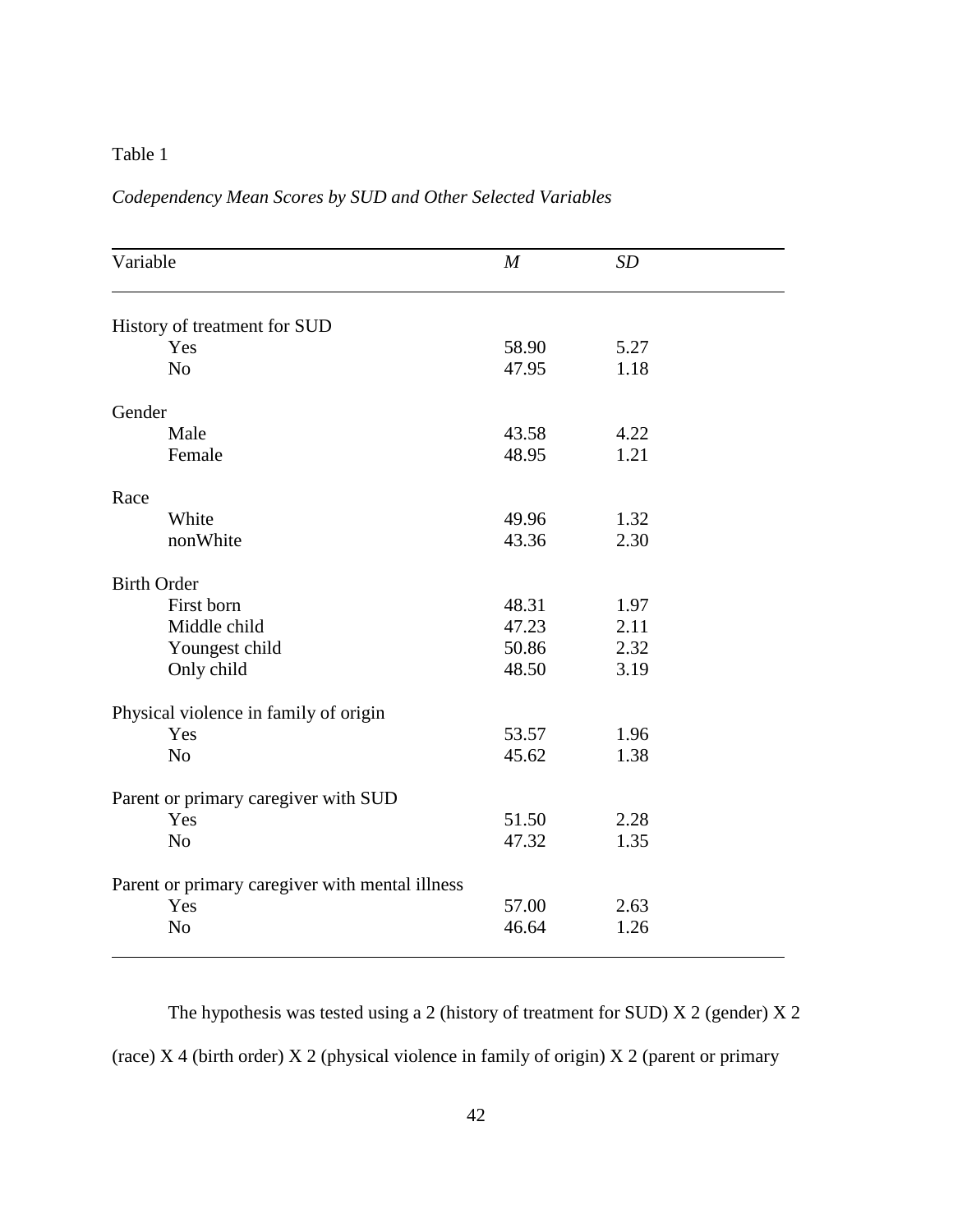caregiver history of SUD) X 2 (parent or primary caregiver history of mental illness) ANOVA. The race variable was collapsed into two categories: White and nonWhite. The results of the analysis can be found in Table 2

| Source         | df             | $\boldsymbol{F}$ | $\eta_p^2$ | $\boldsymbol{p}$ |
|----------------|----------------|------------------|------------|------------------|
| <b>SUD</b>     | $\overline{2}$ | 3.82             | .020       | $.05*$           |
| Gender         | $\mathbf{1}$   | 1.98             | .011       | .16              |
| Race           | $\mathbf{1}$   | 2.97             | .016       | .09              |
| Birth order    | 3              | .41              | .007       | .75              |
| Violence       | $\mathbf{1}$   | 4.43             | .023       | $.04*$           |
| Caregiver SUD  | $\mathbf{1}$   | .02              | .000       | .89              |
| Caregiver MI   | $\mathbf{1}$   | 5.64             | .029       | $.02*$           |
| Error<br>Total | 187<br>197     |                  |            |                  |

*Differences in Codependency Scores by SUD and Selected Variables* 

 $*_{p}$  < .05

Note: Violence = having witnessed or experienced physical violence in family of origin; Caregiver SUD = parent or primary caregiver history of Substance Abuse Disorder; Caregiver  $MI =$  parent or primary caregiver history of mental illness

 The nurses' codependency scores differed significantly when compared by history of treatment for SUD. Nurses who reported having been treated for SUD had higher codependency scores than nurses reporting not having been treated for SUD. The nurses also differed significantly in their codependency scores when compared by their having witnessed or experienced physical violence in their family of origin. Those who had witnessed or experienced physical violence in their family of origin had higher codependency scores than those who had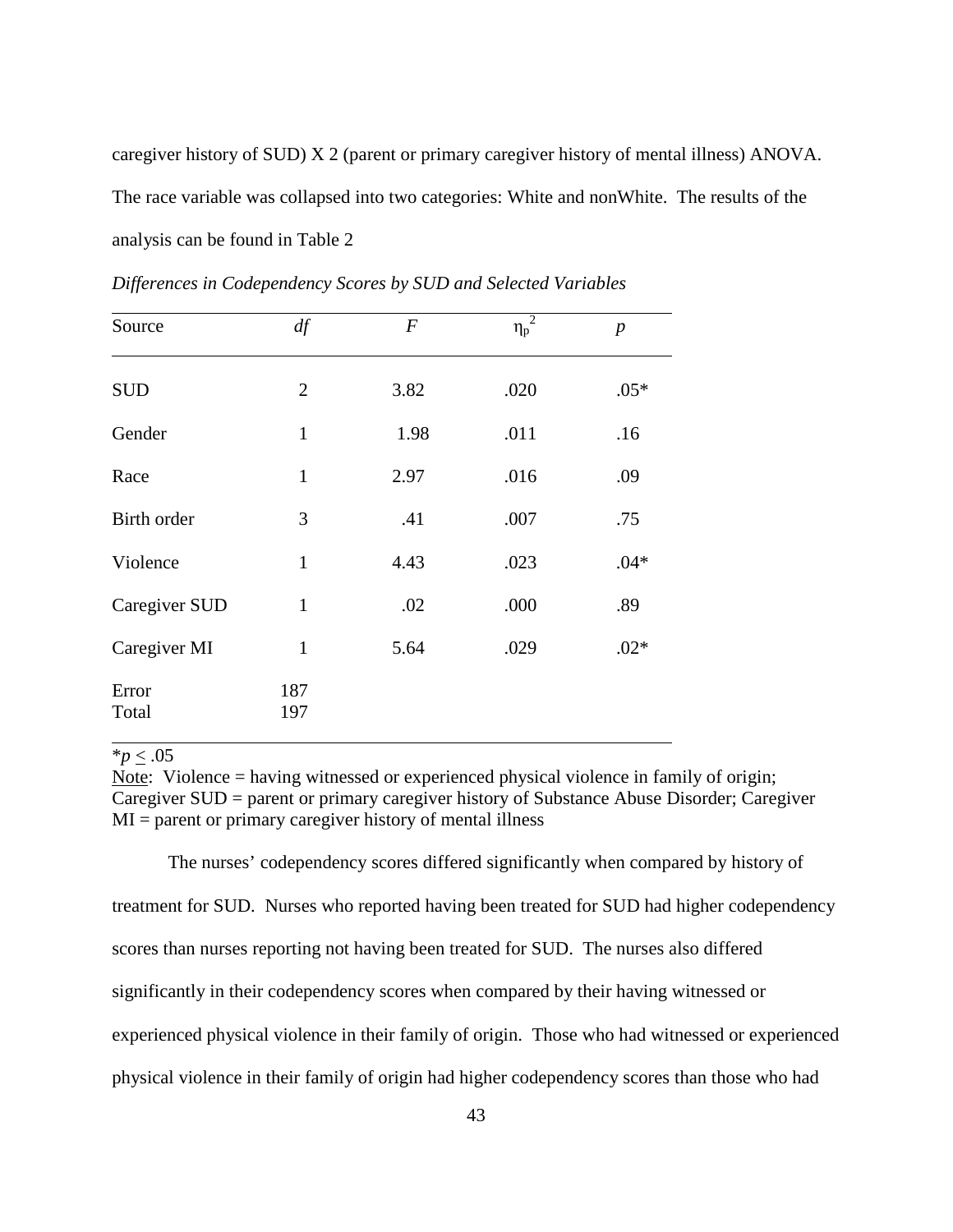not. Finally, the nurses' codependency scores differed significantly when they were compared by having a parent or primary caregiver with a history of mental illness. The nurses who had a parent or primary caregiver with a history of mental illness had higher codependency scores than those who did not. Discussion and implications of these findings are provided in Chapter V.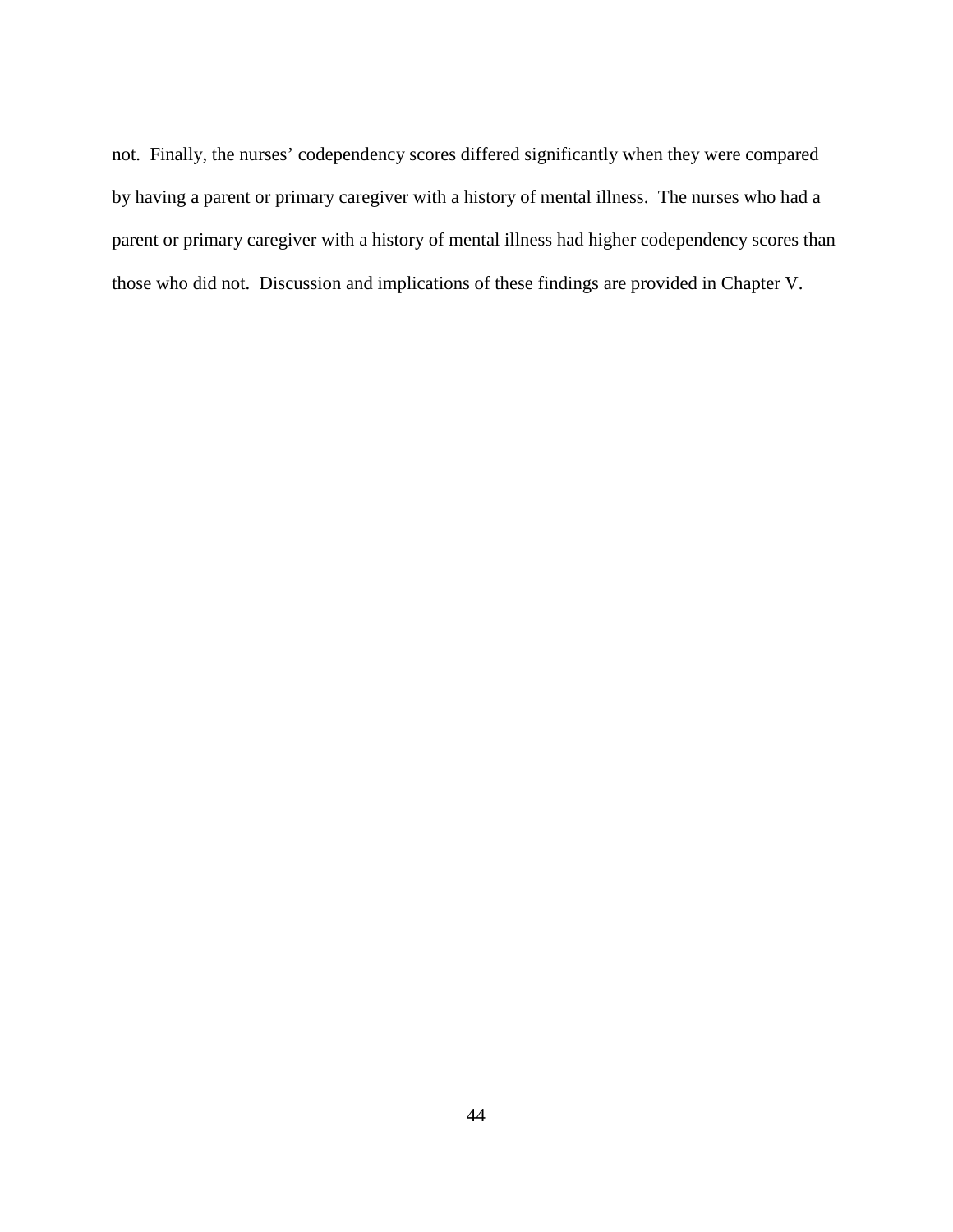# **CHAPTER V DISCUSSION, IMPLICATIONS, AND RECOMMENDATIONS**

 In the United States, codependency is a common mental health problem. Over twenty years ago, forty million Americans were estimated to be diagnosed as codependent (Goff & Goff, 1988). It has also been suggested that the incidence of codependency is higher in the helping professions (Martsolf, Hughes-Hammer, Estok, & Zeller, 1999). Of these professional groups, nursing, more than any other profession, has been saddled with the stereotype of codependency (Arnold, 1990). Codependency in nursing is manifested by a loss of professional identity, an overidentification with the role of caretaker, an inability to distinguish one's responsibilities from the responsibilities of others, a false sense of duty to others that has a basis in fear, and a dependency on others for self-worth. Nurse codependency fosters dependency on the caregiver by the care receiver, encourages feelings of guilt in the care receiver, and is controlling (Allison, 2004). It is important to distinguish nurse codependency from healthy nurse caring which, in contrast to codependency, is empowering, nonjudgmental, spontaneous, and stems from a solid basis of self-worth (Caffrey & Caffrey, 1994). This study focused on the relationships between codependence scores and self-reported treatment for SUD, gender, race, birth order, family history of physical violence, history of SUD in a parent or primary caregiver, and history of mental illness in a parent or primary caregiver.

 The study examined the codependency scores of nurses when compared by (a) selfreported history of treatment for SUD (b) gender, (c) race, (d) birth order, (e) having witnessed or experience physical violence in the family of origin, (f) having a parent or primary caregiver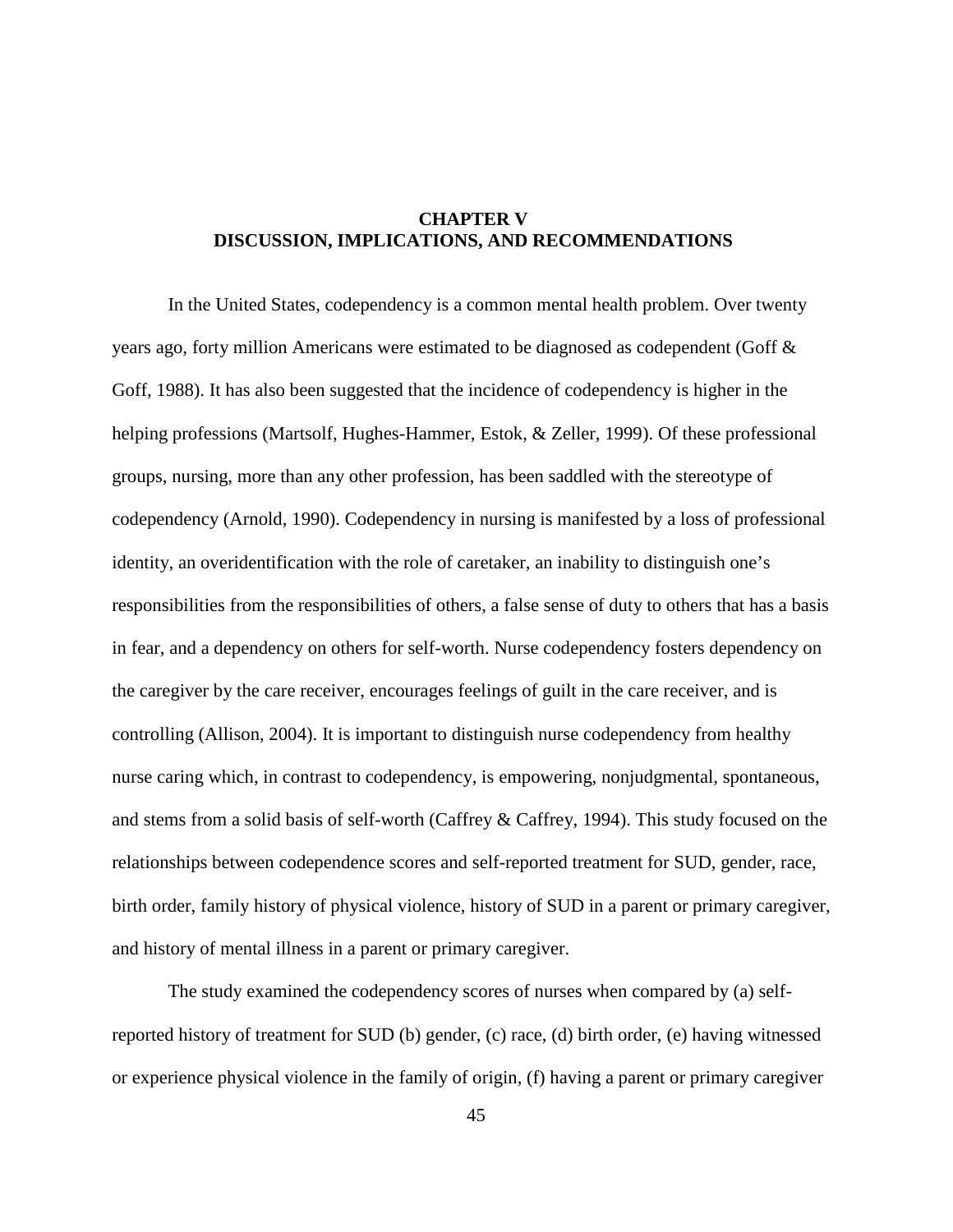with SUD, and (h) having a parent or primary caregiver with a history of mental illness. Participants in the study were nurses with active licensure in a southeastern state in the United States.

 The nurses differed in their codependency scores when compared by (a) self-reported treatment for SUD, (b) having experienced or witnessed physical violence in the family of origin, and (c) having a parent or primary caregiver who had a history of mental illness.

## **Discussion**

 Substance Use Disorder has been described as a serious problem in the nursing profession. Thirty-nine states have programs designed to monitor nurses who are impaired by SUD. The majority (67% to 90%) of all disciplinary action taken by state boards of nursing is related to SUD. Although it is recognized as a serious problem, estimating the incidence of SUD among nurses is difficult. In 1984, the American Nurses Association estimated that 8% to 10% of nurses were dependent on alcohol and 2% to 3% were dependent on other drugs. Later estimates ranged from 6% to 32% (Griffith, 1999; Trinkoff, & Storr, 1998). Some of the early research supported the claim that nurses may be at higher risk for SUD than the general population (Bissell & Jones, 1981; Clark, 1988; Coombs, 1996; Gelfand, Long, McGill, & Sheerin, 1990; Sullivan, et al., 1988). This study did not support the claim that the incidence of SUD among nurses is higher than the general population. Of the 202 surveys returned, ten participants reported having been treated for SUD, or less than 5%. It is possible that nurses who have been treated for SUD did not respond to the survey and had they responded, the differences may have been even more significant with a larger response rate.

46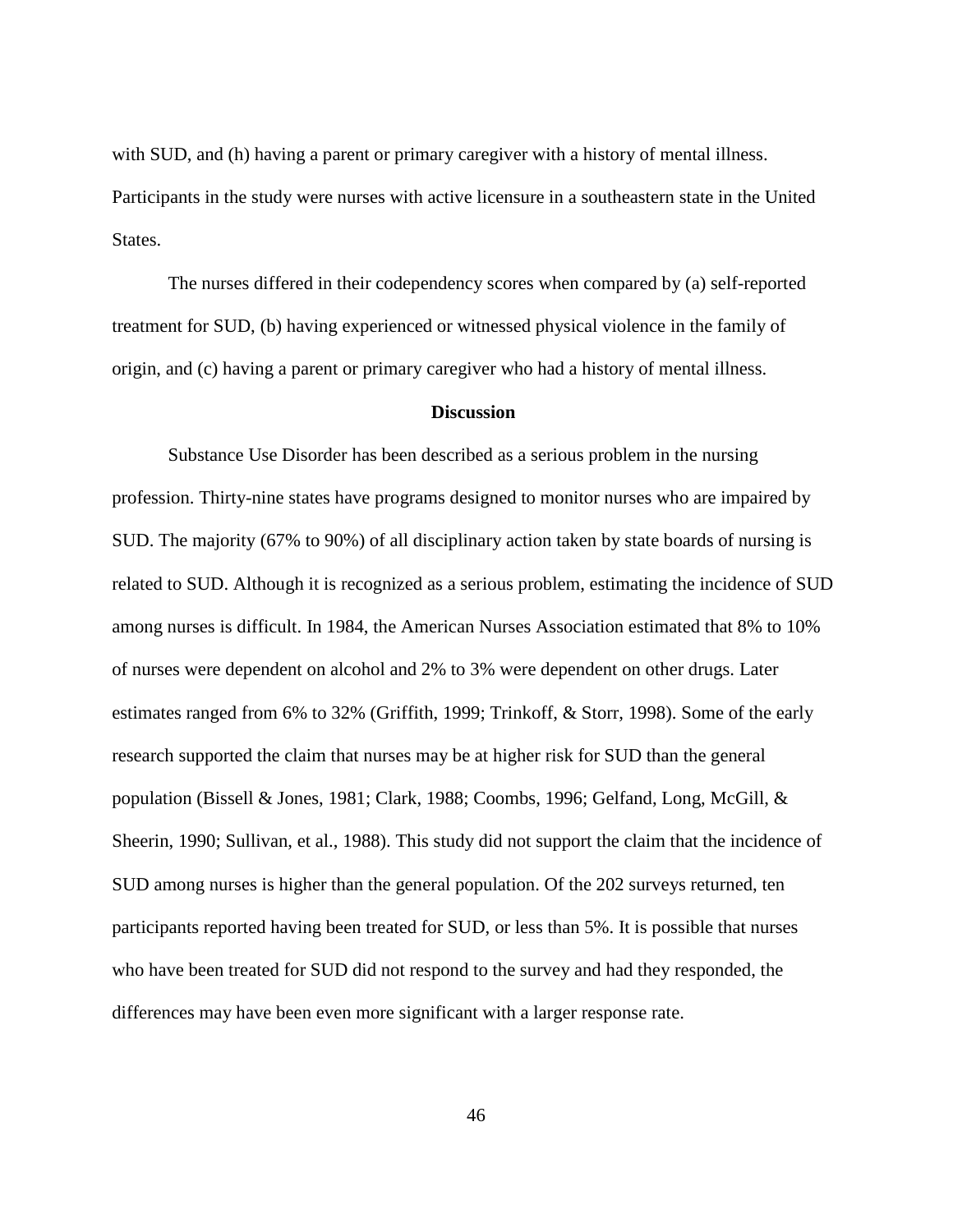Previous research has suggested that codependency and SUD are linked. Studies of chemically-dependent persons entering their first treatment programs have found that 60% of them and 90% of those who are chronically relapse-prone have dual diagnoses of SUD and codependency (Gorski, 1992). In this study, the nurses who reported a history of treatment for SUD had higher codependency scores. This was an expected finding.

 Prior research into the effects of trauma on children indicated that witnessing physical violence within the family was a potential contributor to long-term difficulties (Mabanglo, 2002). This form of trauma was also linked with a wide range of negative outcomes in adulthood, including psychological problems (Bryer, Nelson, Miller, & Kohl, 1987; Kendler et al., 2000). The nurses in this study who reported a history of physical violence in their family of origin had higher codependency scores. This was an expected finding. Children who witness family violence can develop caretaking patterns at an early age. This sometimes evolves from the need to protect other siblings from physical harm. The powerful need to take care of others is a classic characteristic of codependency. This powerful need to take care of others may stem from the feelings of powerlessness to stop or control the physical violence in the family.

 Mynatt (1996) found that nurses with a family history of mental illness suffered victimization and had low self-esteem. Rohrer et al. (2007) also found that individuals with a family history of mental disease were nearly twice as likely to report mental distress. In this study, the nurses who reported a family history of mental illness had higher codependence scores. This was an expected finding. Gorski (1992) identified low self-esteem as a core concept of codependency. Children who feel victimized and suffer low self-esteem from family of origin

47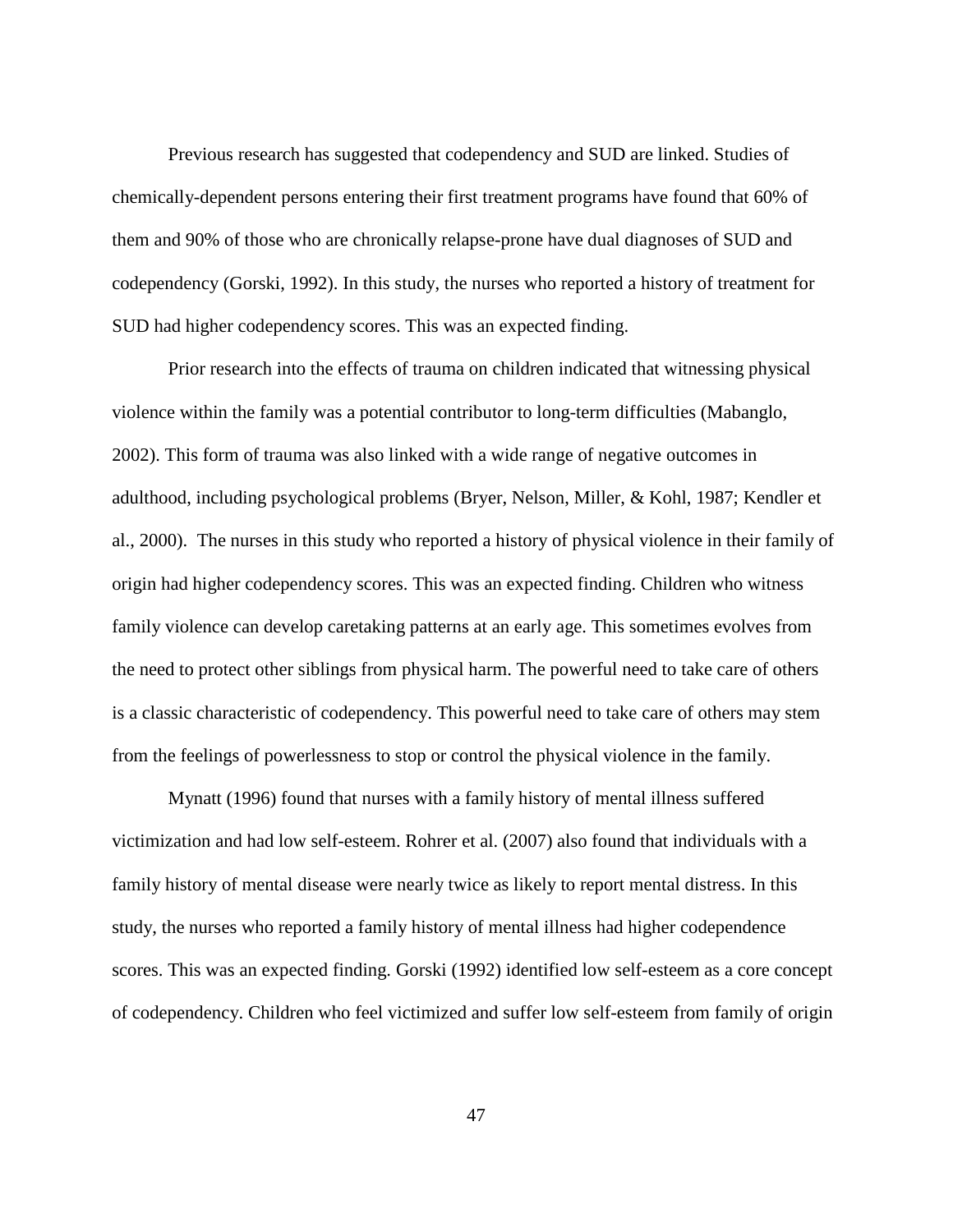issues such as mental illness are predisposed to codependency. The codependent personality obsessively seeks approval from others in an effort to gain higher self-esteem.

 Coombs (1996) speculated that health-care professions attract people who are reared in families with alcoholic and emotionally abusive parents. Research conducted by Holder, Farnsworth, and Wells (1994) reported that almost 70% of nursing students in their study came from families with histories of sexual molestation, SUD, and physical violence. Children of parents with SUD can be described as sometimes adopting patterns of behavior precociously mature for their age. They often assume excessive responsibility and accept the role of caretaker for the alcoholic parent (Haack & Hartford, 1984). Such family situations can contribute to the learned roles centered on carrying out adult functions in childhood, such as caring for an alcoholic parent (Snow & Willard, 1989). These learned behaviors can overpower an individual's ability to find balance (Hemfelt, Minierth, & Meier, 1989). The nurses in this study who reported a history of SUD in their families of origin did not have higher codependence scores. Given the dynamics of codependency and the findings from research into children of alcoholic parents, this was an unexpected finding. This was unexpected because the concept of codependency began with the belief that codependent behavior evolved from being associated with a person with SUD. Most treatment facilities include families in their treatment of patients with SUD because the concept that no one gets sick alone has been embraced by the professional community. It was expected that children who have been reared in an environment dominated by the behavior of a parent or guardian with SUD would have characteristics of codependency.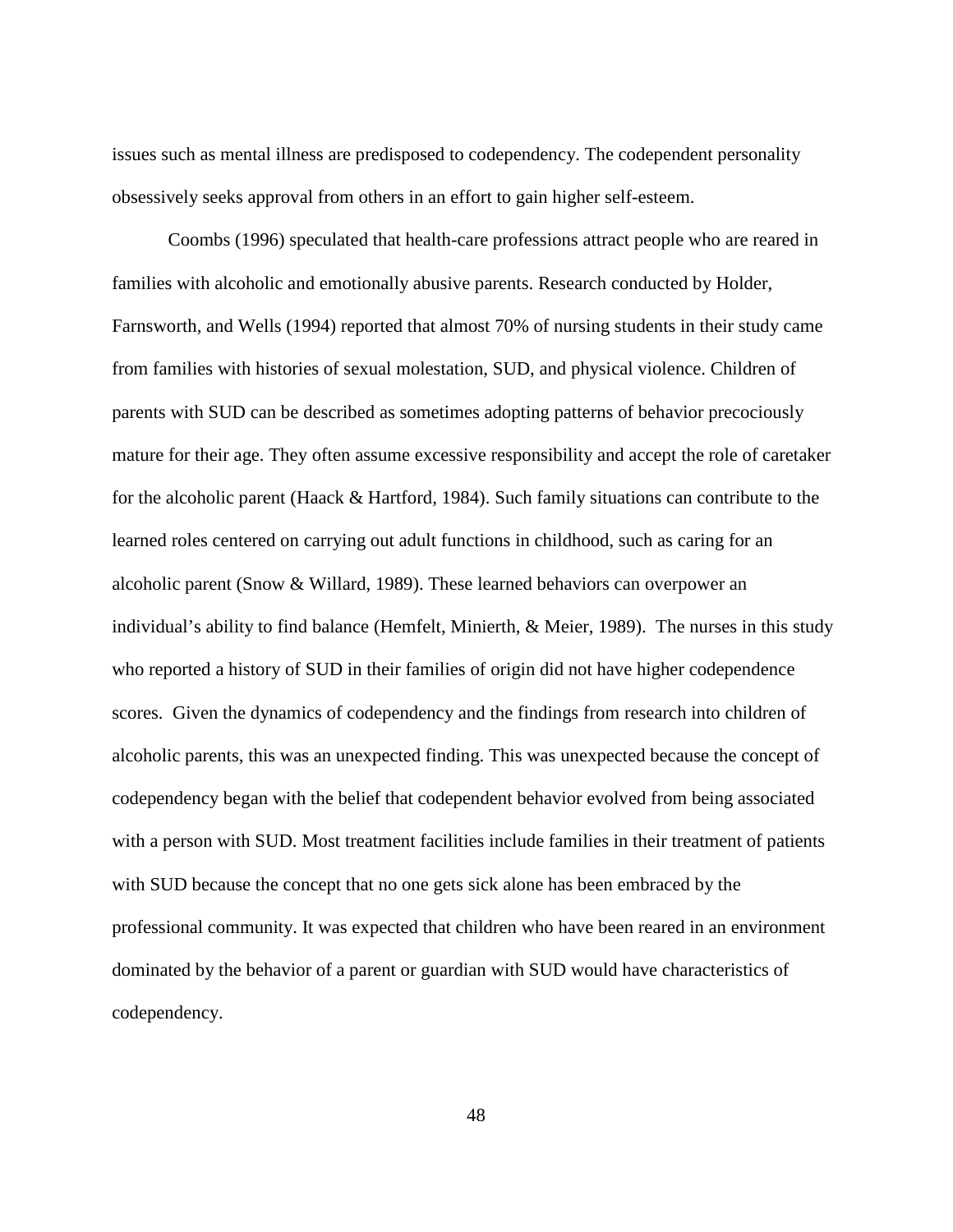Previous research suggested that firstborn children lend themselves to the role of caretaker and are often socialized to conform, achieve, behave, and to please others (Kenna & Wood, 2005). They frequently take responsibility when parents are absent and often act as parent substitutes in large families (Gladding, 1996). Given the similarities between the characteristics of firstborn children and the characteristics of codependency, it was expected that birth order would be significant when making comparisons. In this study, however, order of birth was not significant in relation to codependency scores.

This was an unexpected finding because firstborn children are often people pleasers and can be dependent on others for approval. The need to please others and have their approval is central to codependency.

#### **Implications and Recommendations**

1. Nurses who reported treatment for SUD had higher codependence scores. This finding could be helpful to facilities that treat nurses with SUD. Along with treatment designed to address SUD, facilities could include lectures and psychoeducational groups that address codependency issues. Individual counseling sessions with these nurses in treatment, and following discharge from treatment could also be structured to include goals for recovering from codependency.

2. Nurses who have histories of physical violence in their families of origin have higher codependency scores. Counselors who work with registered nurses as well as counselors employed by universities with schools of nursing could use this finding in treatment planning. The trauma of witnessing or experiencing physical violence can have a negative impact on a

49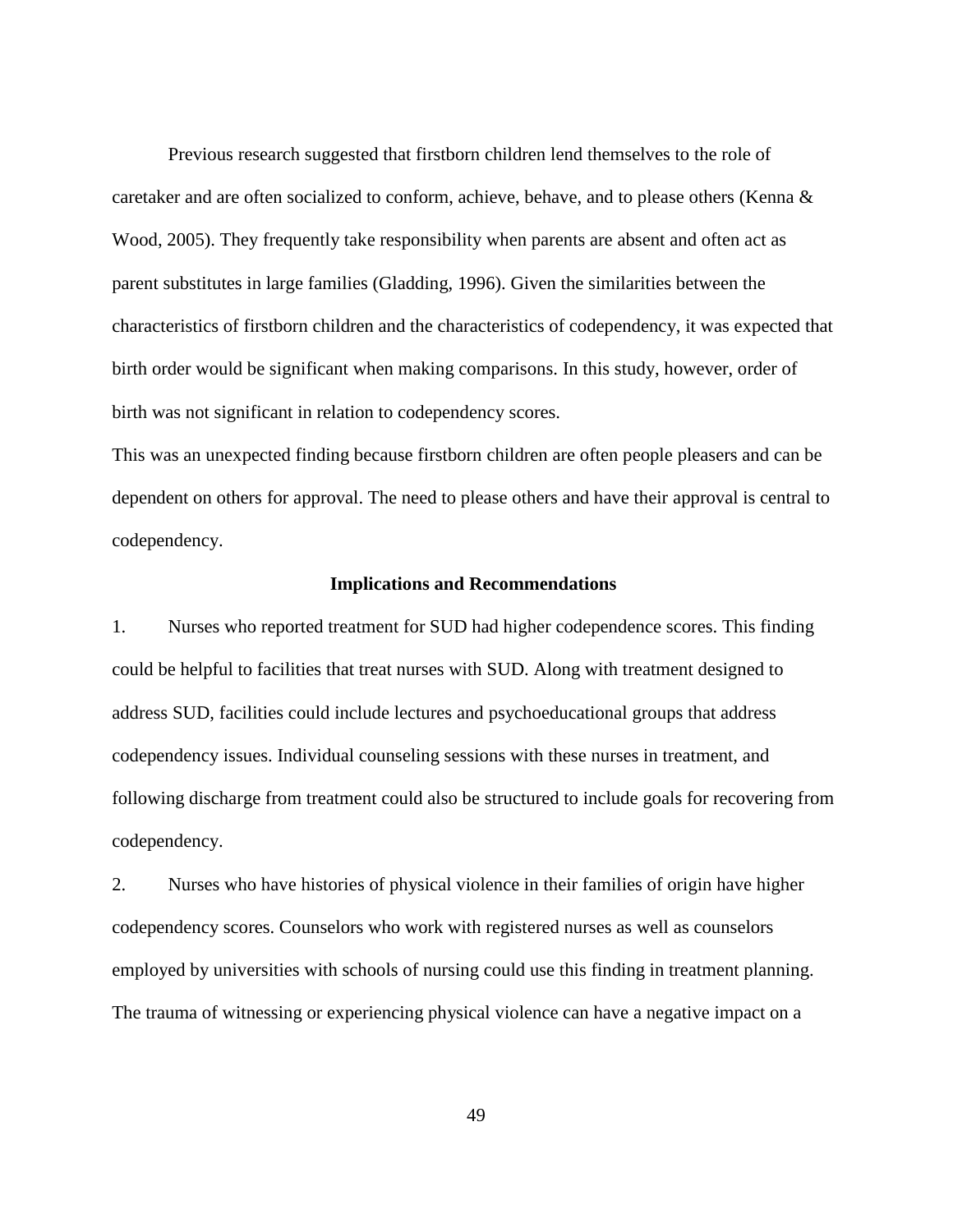person's physical and emotional health well into adulthood, if left untreated. Nurses who have a family background of physical violence need to address this issue therapeutically.

3. Nurses who have histories of mental illness in their families of origin have higher codependency scores. This finding needs to be addressed in the curriculum of schools of nursing. The core of nursing education is the promotion of physical and mental health. Nursing students could be taught the importance of their own mental health as well as their patients. This finding could also benefit counselors who work with nurses and nursing students.

#### **Future Research**

1. The present study focused on nurses registered in one state. Future research needs to be conducted in other states or using a national random sample to increase generalization of the findings.

2. The findings from this study were based on a limited sample size without random selection. Future research needs to be with a larger, randomly selected sample.

3. This study did not address a history of childhood sexual abuse. Prior research has linked childhood sexual abuse and SUD. Incidence of childhood sexual abuse among women being treated for SUD is as high as 75%. Future research needs to explore this relationship.

4. The present study did not ask participants for their educational level. Future research could include this to determine if baccalaureate nursing programs are more successfully addressing the risk of codependency in nursing than associate degree schools of nursing.

5. This research focused on history of treatment for SUD, without asking the participant about current substance use. Future research should include a question addressing the participant's current use of mood or mind altering substances. It is possible that some of the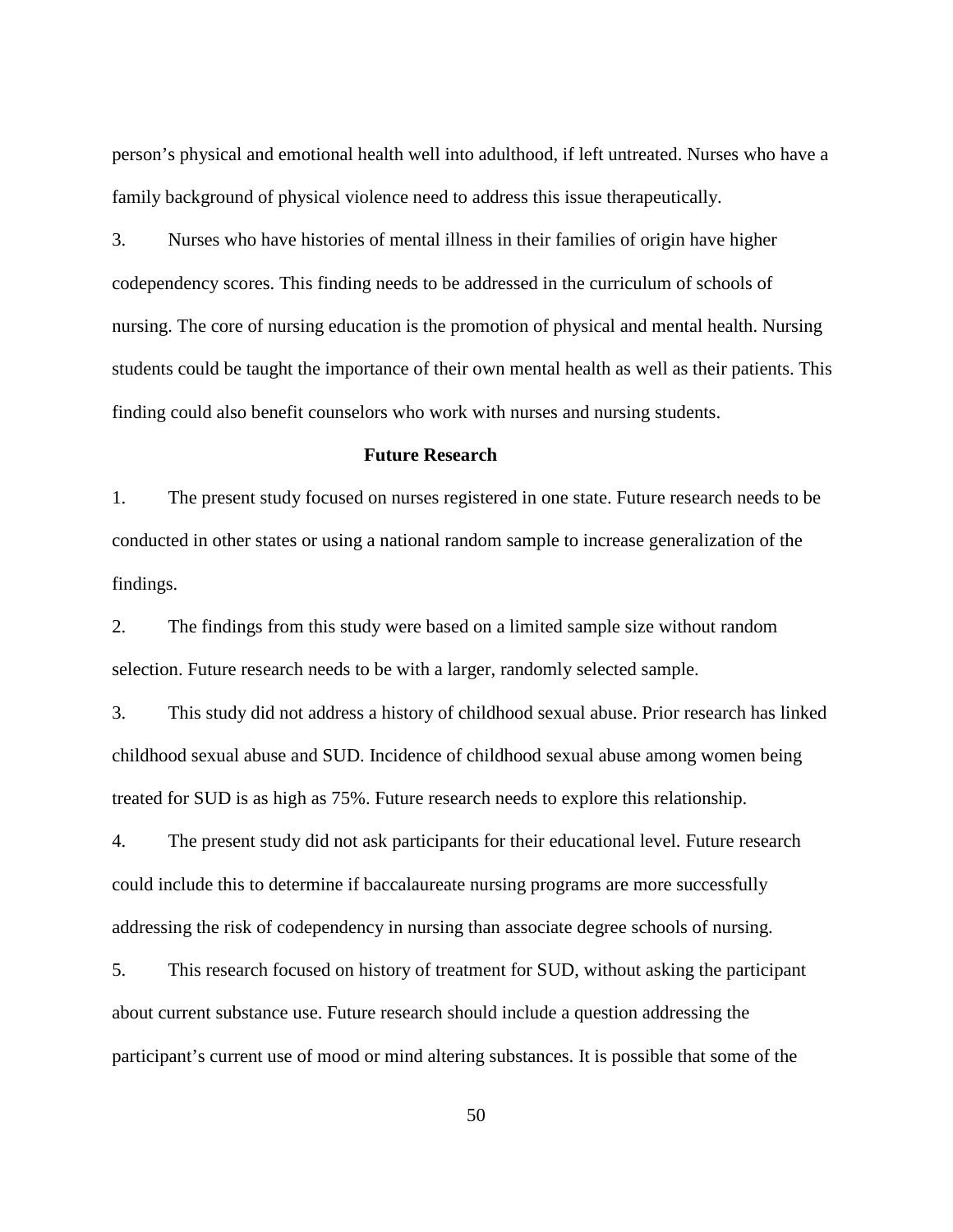participants could be abusing substances and may not have yet been referred for treatment or come to the attention of their state board of nursing.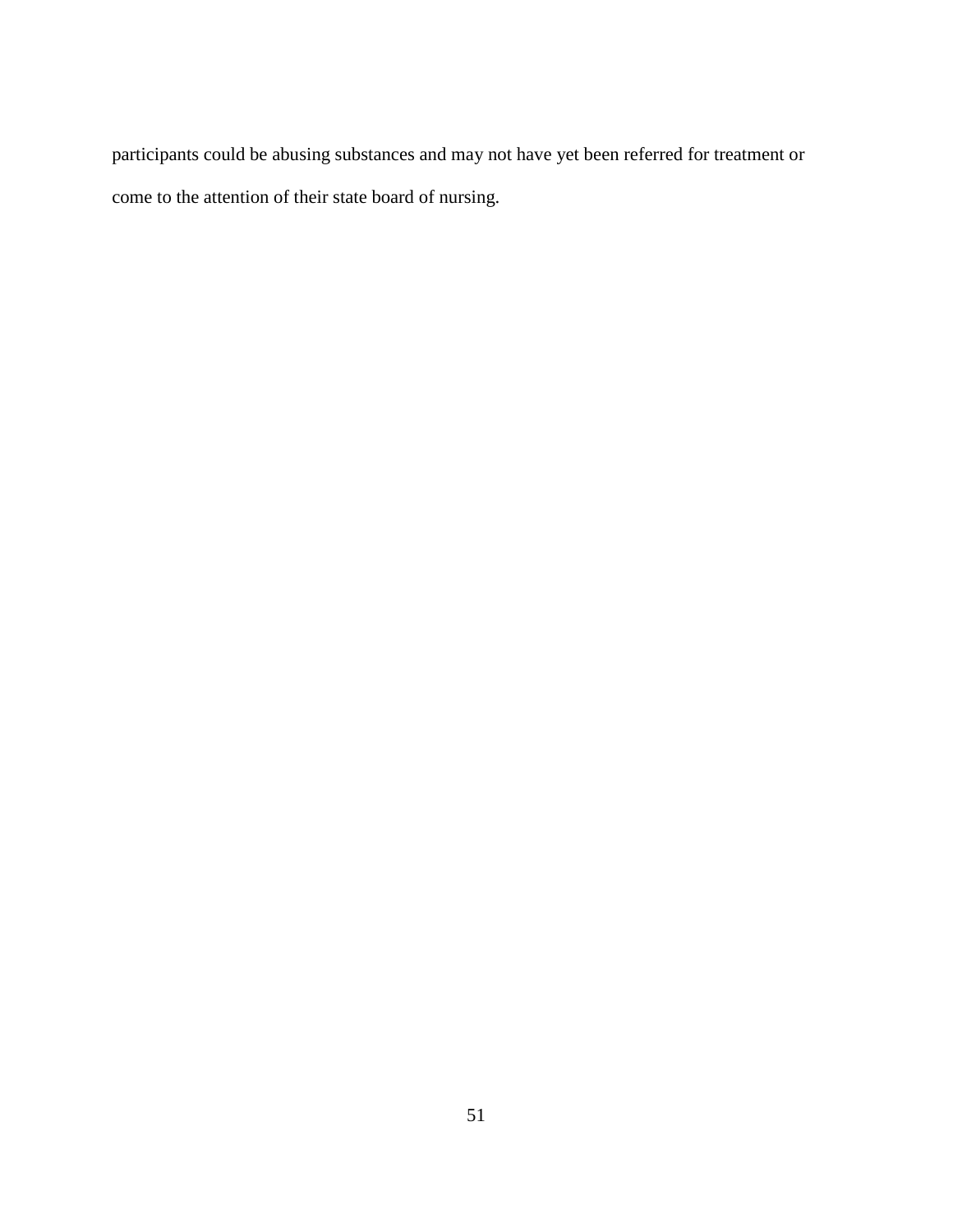# **REFERENCES**

- Abbott, A. A. (2002). Health-care challenges created by substance abuse: The whole is definitely bigger than the sum of its parts. *Health and Social Work, 27*(3), 162-168.
- Adler, A. (1927). *Understanding human nature.* Garden City, NY: Garden City Publishing.
- Allison, S. (2004). Nurse codependency: Instrument development and validation. *Journal of Nursing Management, 12*(1), 63-75.
- American Nurses Association. (1984). *Addictions and psychological dysfunctions in nursing: The profession's response to the problem.* Kansas City, MO: Author.
- American Psychiatric Association. (2000). *The diagnostic and statistical manual of mental disorders*  (4th ed.) text rev. Washington, DC: Author.
- Anderson, S. C. (1994). A critical analysis of the concept of codependency. *Social Work, 39*(6), 677- 685.
- Anthenelli, R., & Schuckit, M. (1998). Genetic influences in addiction. In A. Graham & T. Schultz (Eds.), *Principles of addiction medicine* (2nd ed.) (pp. 17-35). Chevy Chase, MD: American Society of Addiction Medicine.
- Anthony, J. C., & Helzer, J. E. (1991). Syndromes of drug abuse and dependence. In L.N. Robins & D. A. Regier (Eds.), *Psychiatric Disorders in America: The Epidemiologic Catchment Area Study*  (pp. 81-115). New York: The Free Press.
- Appel, A. E., & Holden, G. W. (1998). The co-occurrence of spouse and physical child abuse: A review and appraisal. *Journal of Family Psychology, 12,* 578-599.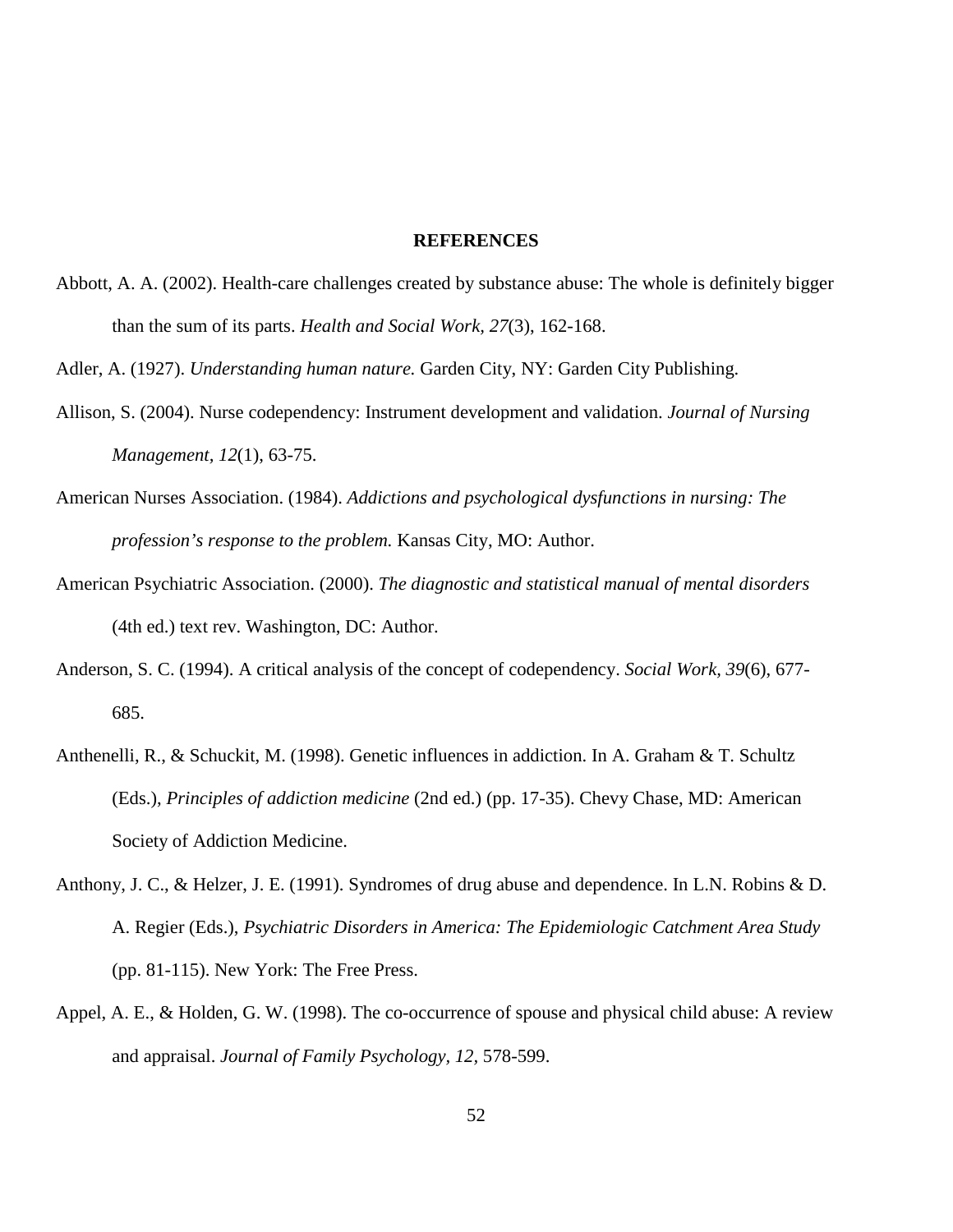- Arnold, L. (1990). Codependency. Part I. Origins, characteristics. *Association of Perioperative Nurses, 51*, 1341-1348.
- Asher, R., & Bissett, D. (1988). Codependency: A view from women married to alcoholics. *International Journal of Addictions, 23,* 331-350.
- Baldwin, L., & Smith, V. (1994). Relapse in chemically dependent nurses: Prevalence and contributing factors. *National Council of State Boards of Nursing Issues, 15*(1), 3-9.
- Barr, M. A., & Lerner, W. D. (1984). The impaired nurse: A management issue. *Nursing Economics, 2*, 196-201.
- Bassuk, E., Dawson, R., & Huntington, N. (2006). Intimate partner violence in extremely poor women: Longitudinal markers. *Journal of Family Violence, 21,* 387-399.
- Beattie, M. (1987). *Codependent no more*. Center City, MN: Hazeldon.
- Bedi, G., & Goddard, C. (2007). Intimate partner violence: What are the impacts on children? *Australian Psychologist, 42*(1), 66-77.
- Bianchi, E. R. F. (2004). Stress and coping among cardiovascular nurses: A survey in Brazil. *Mental Health Nursing, 25,* 737-745.
- Bissell, L., & Haberman, P. W. (1984). *Alcoholism in the professions*. New York: Oxford University Press.
- Bissell, L., & Jones, R. W. (1981). The alcoholic nurse. *Nursing Outlook, 29,* 96-100.
- Bluestone, B. (1986). *The impaired nurse*. Center City, MN: Hazeldon.
- Boey, K. (1999). Distressed and stress resistant nurses. *Issues in Mental Health Nursing, 19,* 33-54.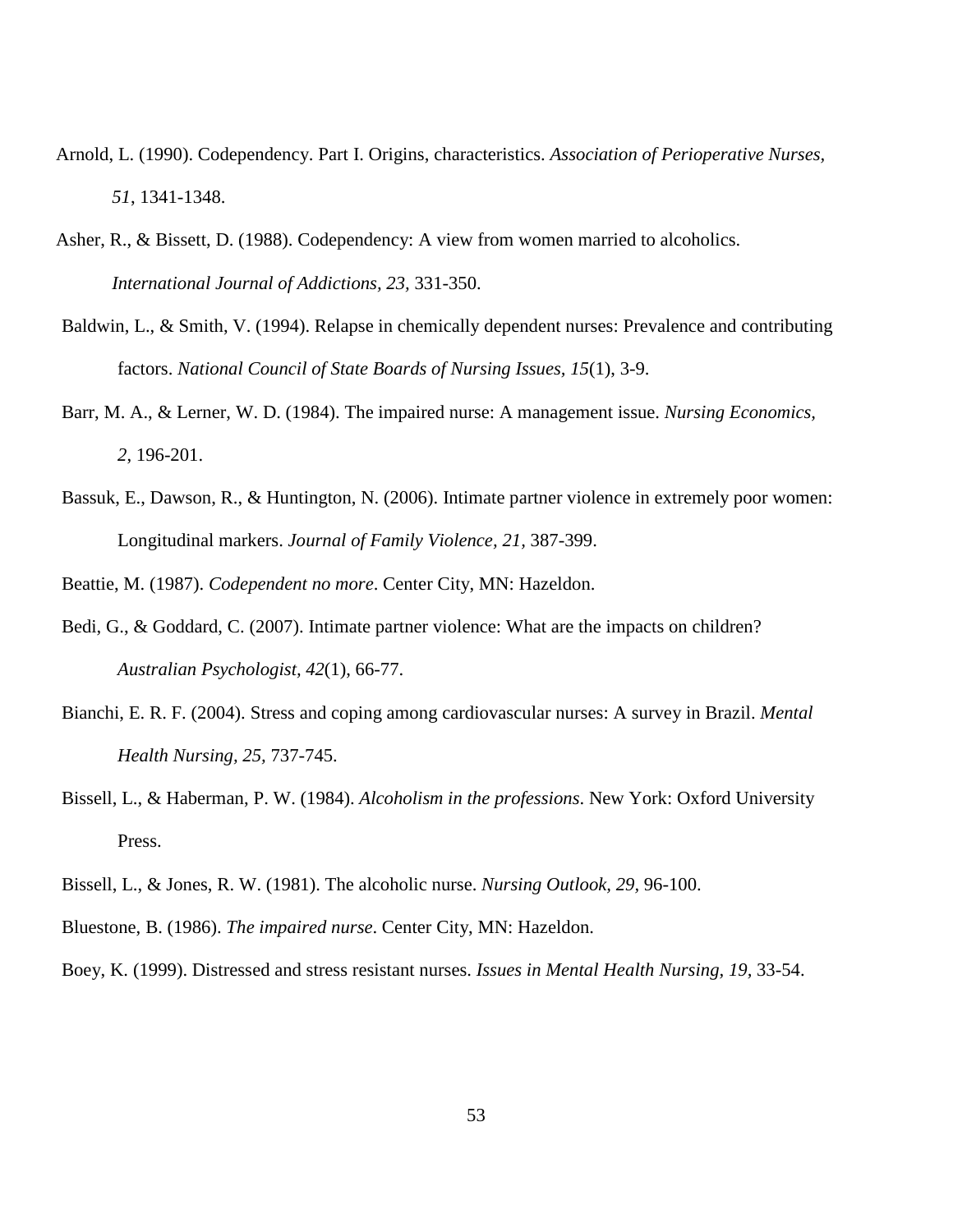- Bongers, I. M., van Oers, J. A., van de Goor, L. I., & Garretsen, H. F. (1997). Alcohol use and problem drinking: Prevalences in the general Rotterdam population. *Substance Use and Misuse, 32,*  1491-1512.
- Booth, D., & Carruth, A. K. (1998). Violations of the nurse practice act: Implications for nurse managers. *Nursing Management, 29,* 35-39.
- Brook, J. S., Whiteman, M., Balka, E. B., & Cohen, P. (2001). Parent drug use, parent personality, and parenting. *The Journal of Genetic Psychology, 156,* 137-151.
- Brown, L. S. (1990). What's addiction got to do with it: A feminist critique of codependence. *Psychology of Women, 17,* 1-4.
- Bryer, J. B., Nelson, B. A., Miller, J. B., & Kohl, P. A. (1987). Childhood sexual and physical abuse as factors in adult psychiatry. *Psychological Bulletin, 99,* 66-77.
- Bugle, L. (1996). A study of drug and alcohol use among Missouri RNs. *Journal of Psychosocial Nursing, 34*, 41-45.
- Bureau of Labor Statistics. (2008). *Occupational Outlook Handbook* 2008-09. Retrieved March 25, 2009, from http://www.bls.gov/oco/ocos067.htm
- Caffrey, R., & Caffrey, P. A. (1994). Nursing: Caring codependent? *Nursing Forum, 29*(1), 12-17.
- Calkins, M. (2001). State news. Impaired nurses. *Wyoming Nurse, 14*(1), 107-114.
- Campbell, L., White, J., & Steward, A. (1991). The relationship of psychological birth order. *Individual Psychology, 47,* 380-391.
- Carlson, B. E. (1984). Children's observations of interparental violence. In A. R. Roberts (Ed.), *Battered women and their families* (pp. 147-167). New York: Springer.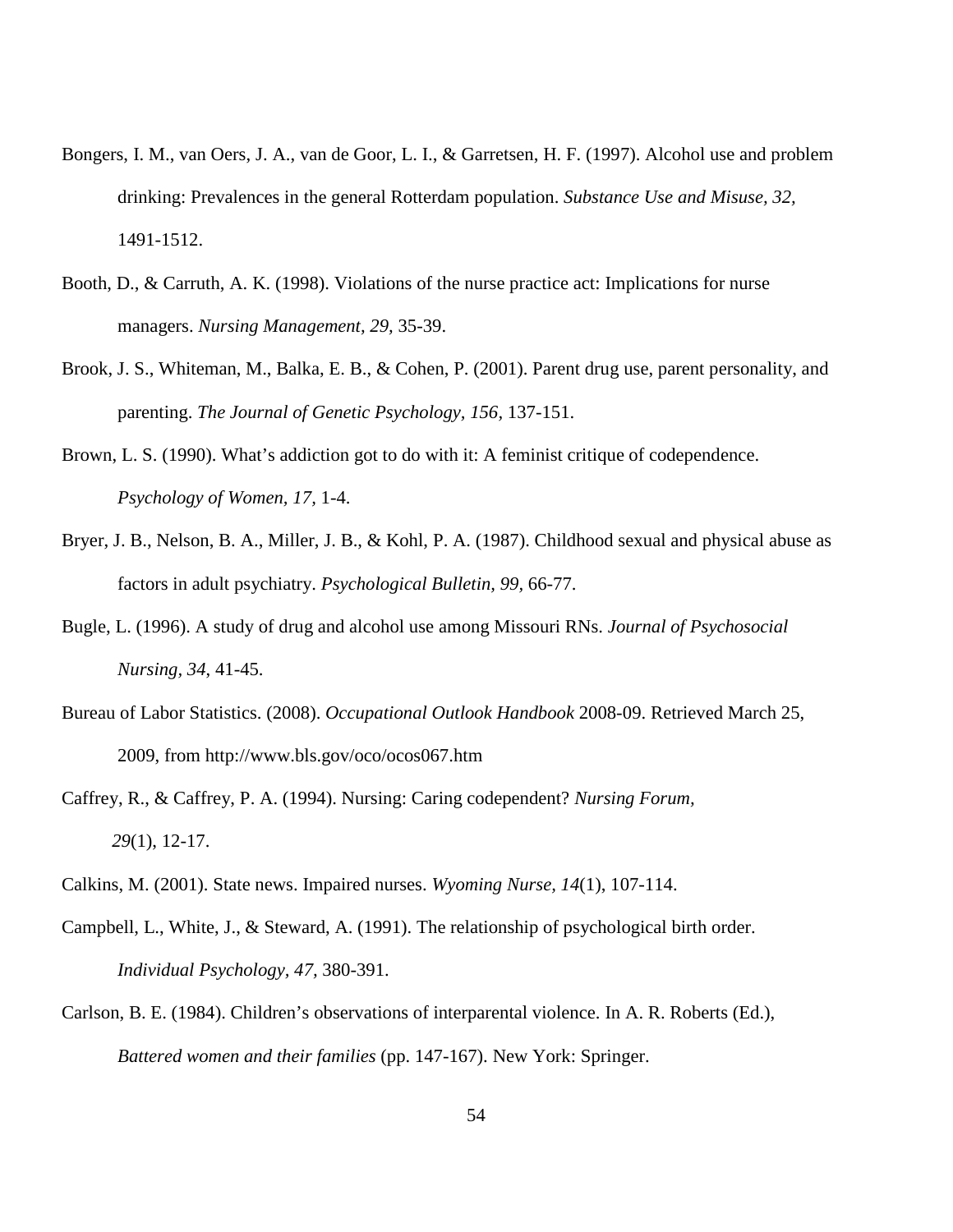- Caroselli-Karinja, M. F., & Zboray, S. D. (1986). Impaired nurse. *Journal of Psychosocial Nursing, 26*, 14-19.
- Cauthorne-Lindstrom, C., & Hrabe, D. (1990). Codependent behaviors in managers: A script for failure. *Nursing Management, 21*(21), 34-39.

Cermak, T. L. (1986). Diagnostic criteria for codependency. *Journal of Psychoactive Drugs, 18,* 15-20.

- Chandra, A., & Ozturk, A. (2004). Health professionals beware of prescription pain medication abuse and diversion. *Hospital Topics, 82*(4), 34-38.
- Charney, D., Palacios-Boix, J., & Gill, K. (2007). Sexual abuse and the outcome of addiction treatment. *American Journal on Addictions, 16,* 93-100.
- Chassin, L., Pillow, D. R., Curran, P. J., Molina, B. S., & Barrera, M. (1993). Relation of parental alcoholism to early adolescent substance use: A test of three mediating mechanisms. *Journal of Abnormal Psychology, 102,* 3-19.
- Church, O. M. (1985). Sairey Gamp revisited: A historical inquiry into alcoholism and drug dependency. *Nursing Administration Quarterly, 9*(2), 15-19.
- Church, O. M. (2000). Substance abuse and addictions: Choosing change in the land of steady habits. *Connecticut Nursing News, 73*(2), 8-12.
- Clark, C., & Farnsworth, J. (2006). Program for recovering nurses: An evaluation. *MEDSURG Nursing, 15*(4), 223-230.
- Clark, M. (1988). The recovering nurse: The pre-employment interview. *Nursing Management, 19*(1), 33-37.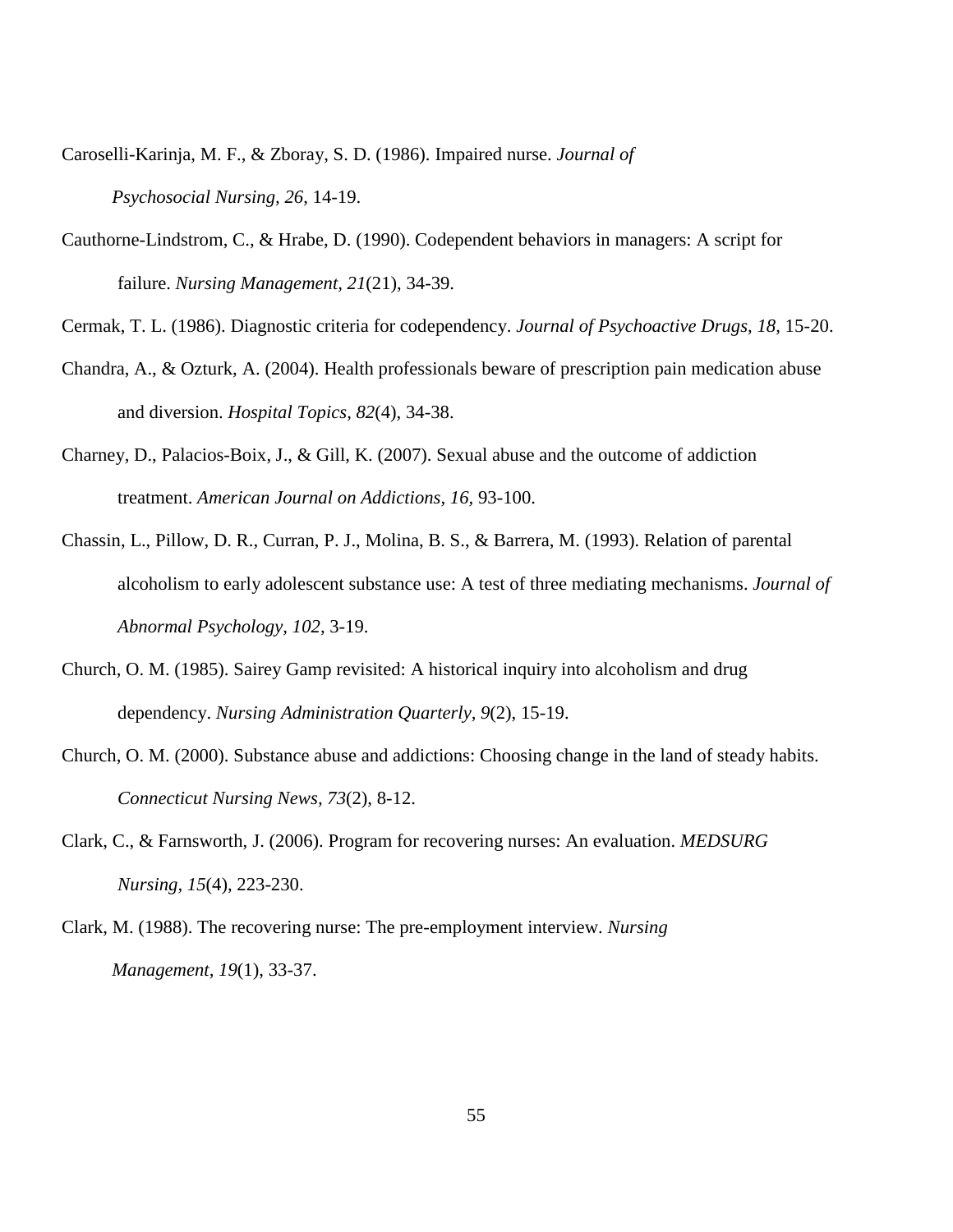- Cloninger, C. R., Christiansen, K. O., Reich, T., & Gottesman, I. (1978). Implications of sex differences in the prevalences of antisocial personality, alcoholism, and criminality for familial transmission. *Archives of General Psychiatry, 35,* 941-951.
- Conley, J. J. (1980). Family configuration as an etiological factor in alcoholism. *Journal of Abnormal Psychology, 89,* 670-673.
- Coombs, R. H. (1996). Addicted health professionals. *Journal of Substance Misuse, 1,* 187-194.

Coombs, R. H. (1997). *Drug-impaired professionals*. Cambridge, MA: Harvard University Press.

Covello, B. (1991). Codependency taints nursing's goals. *RN, 54*(4), 132.

- Covington, S. S., & Kohen, J. (1984). Women, alcohol and sexuality. *Advances in Alcohol and Substance Abuse, 4,* 42-56.
- Darbro, N. (2005). Alternative diversion programs for nurses with impaired practice: Completers and non-completers. *Journal of Addictions Nursing, 16*(4). 169-185.
- Davidhizar, R., & Eshleman, J. (1992). Co-dependency in the workplace. *Hospital Topics, 70*(3), 15- 19.
- Domenico, D., & Windle, M. (1993). Interpersonal and interpersonal functioning among middle-aged female adult children of alcoholics. *Journal of Consulting and Clinical Psychology, 61,* 659- 666.
- Domenighetti, G., Tomamichel, M., Gutzwiller, F., Berthoud, S., & Casabianca, A. (1991). Psychoactive drug use among medical doctors is higher than the general population. *Social Science Medicine, 33*, 269-274.
- Dreikurs, R. (1999). *An introduction to individual psychology.* Florence, KY: Routledge. Ellis, P. (1995). Addressing chemical dependency. *Nursing Management, 26*(8), 56-58.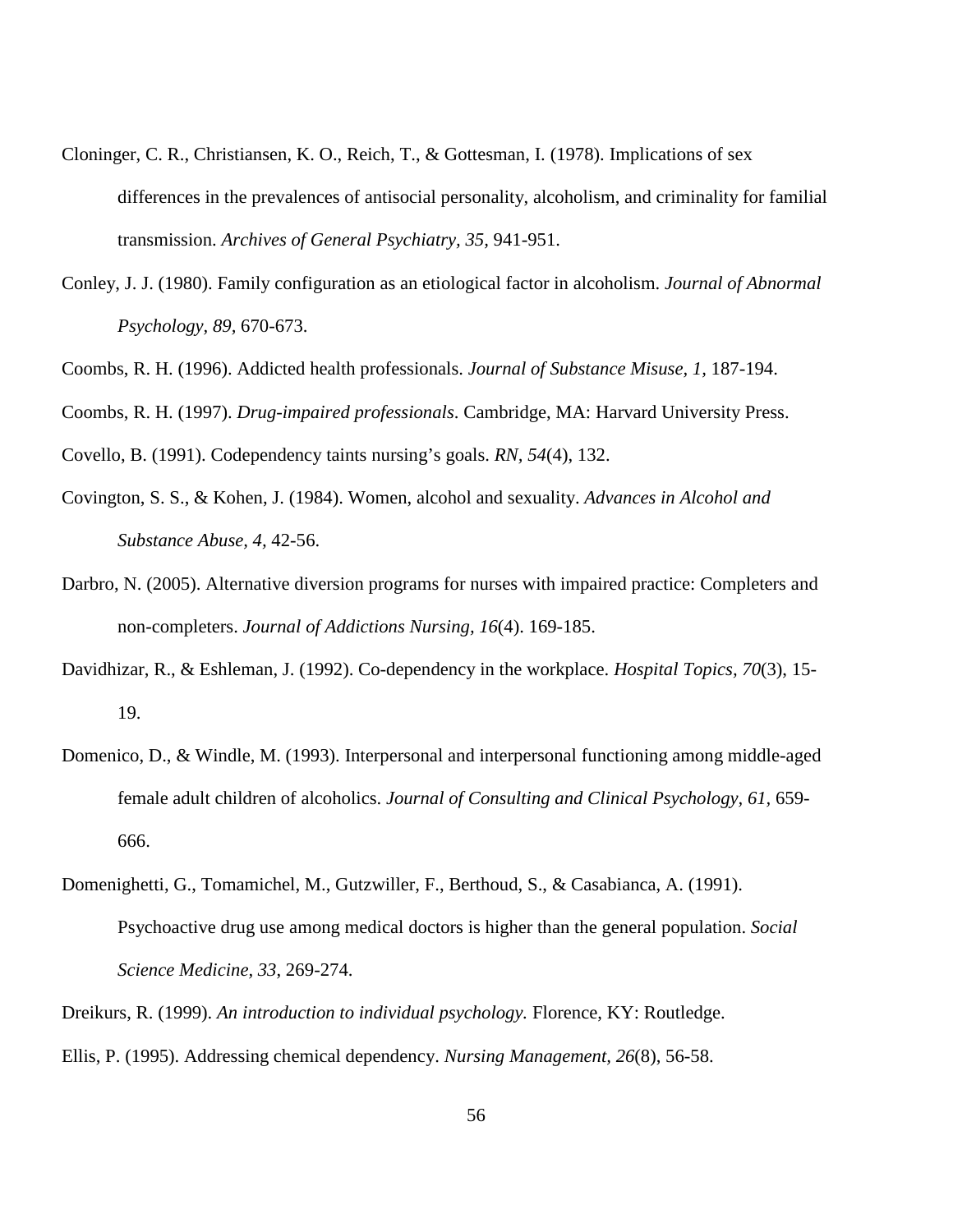- Evangelista, A., & Sims-Giddens, S. (2008). Gender differences in discipline of nurses in Missouri. *Western Journal of Nursing Research, 30,* 501-514.
- Falbo, T. (1981). Relationships between birth category, achievement, and interpersonal orientation. *Journal of Personality and Social Psychology, 41,*121-131.
- Faltz, B. (1998). Substance abuse disorders. In M. A. Boyd & M. A. Nihart (Eds.),
- *Psychiatric Nursing: Contemporary practice* (pp. 708-715). Philadelphia: Lippincott.
- Field, M. (2004). Doctors doing drugs and drinking. *The Physician Executive,* 28-31.
- Finke, L., Hickman, L., & Miller, E. (1993). Personal drug and alcohol use by staff nurses at work. *Addictions Nursing Network, 5*, 25-29.
- Finke, L., Williams, J., & Stanley, R. (1996). Nurses referred to peer assistance programs for alcohol and drug problems. *Archives of Psychiatric Nursing, 10*(5), 319-324.
- Finley, B. (1982). Primary and secondary prevention of substance abuse in nurses. *Occupational Health Nursing, 30,* 14-18.
- Fischer, J. L. Spann, L., & Crawford, D. (1991). Measuring codependency. *Alcoholism Treatment Quarterly, 8*, 87-99.
- Fitzgerald, H.E., Sullivan, L.A., Ham, H.P., Zucker, R.A., Bruckel, S., Schneider, A.M., & Noll, R.B. (1993). Predictors of behavior problems in three-year-old sons of alcoholics: Early evidence for the onset of risk. *Child Development, 64,* 110-123.
- Fogger, S., & McGuinness, T. (2006). Barriers to helping impaired nurses. *The Alabama Nurse, 33*(4), 1-7.
- Fraser, R., & Nystul, M. S. (1983). The effects of birth order and sex on locus of control. *Individual Psychology, 39,* 63-65.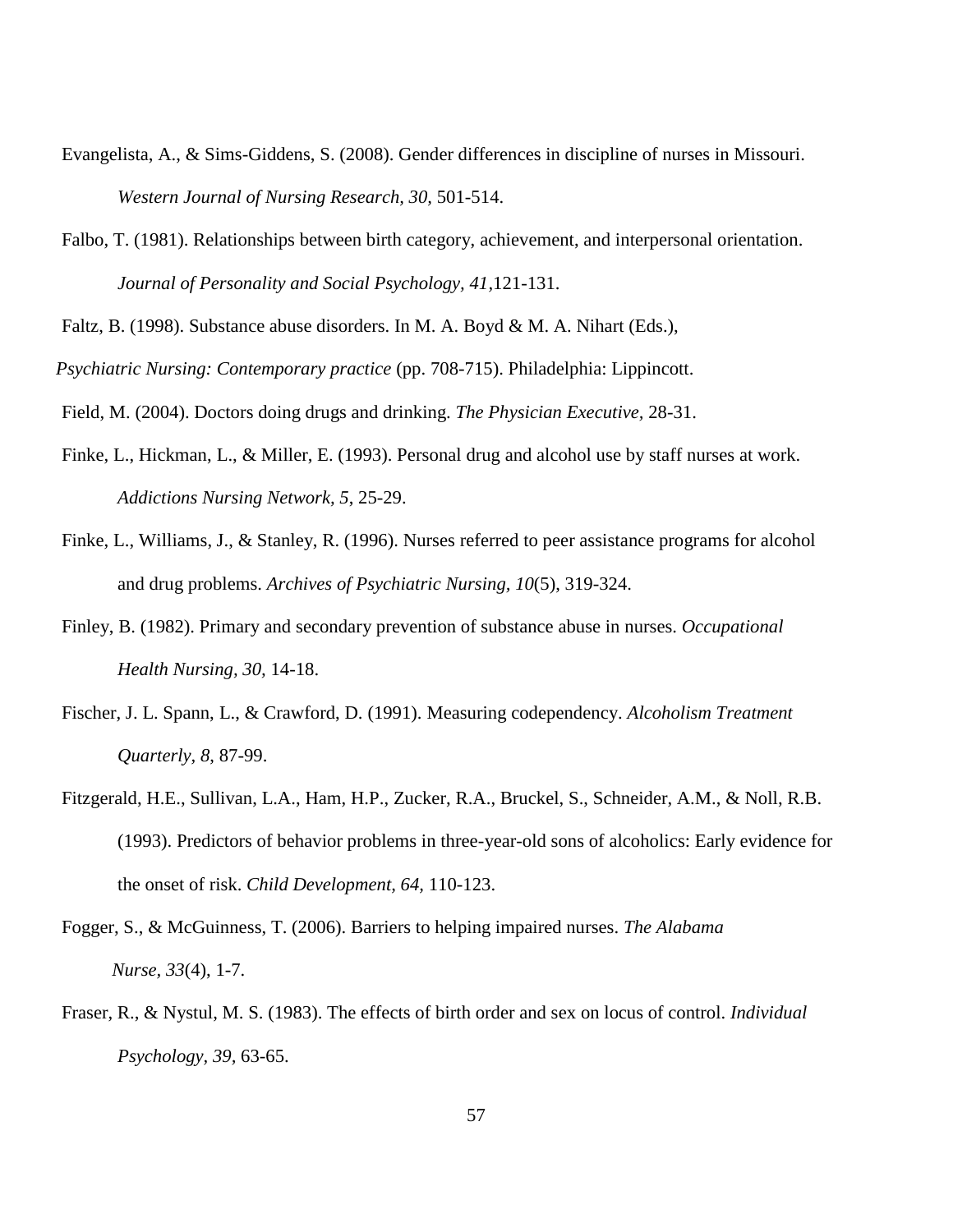- Friedman, P. D., Saltz, R., & Samet, J. H. (1998). Management of adults recovering from alcohol or other drug problems: Relapse prevention in primary care. *Journal of the American Medical Association, 279,* 1227-1231.
- Friel, J. C., & Friel, L. D. (1987). *Adult Children: Secrets of dysfunctional families .* Deerfield Beach, FL: Health Communications.

Garb, S. (1965). Narcotic addiction in nurses and doctors. *Nursing Outlook, 13,* 30-34.

- Gelfand, G., Long, P., McGill, D., & Sheerin, C. (1990). Prevention of chemically impaired nursing practice. *Nursing Management, 21,* 76-78.
- Gfroerer, J. C., Penne, M. A., Pemberton, M. R., & Folsom, R. E. (2002). The aging baby boomer cohort and future prevalence of substance abuse. In S. P. Korper & C. L. Council (Eds.), *Substance Use by Older Adults: Estimates of Future Impact on the Treatment System* (DHHS Publication No. SMA 03-3763, Analytic Series A-21). Rockville, MD: Substance Abuse and Mental Health Services Administration, Office of Applied Studies.
- Gil-Rivas, V., Fiorentine, R., Anglin, M. D., & Taylor, E. (1997). Sexual and physical abuse: Do they compromise drug treatment outcomes? *Journal of Substance Abuse Treatment, 14,* 351-358.
- Gladding, S. T. (1996). *Counseling: A comprehensive profession* (3rd ed.). Englewood Cliffs, NJ: Prentice Hall.
- Glenn, S. W., & Parsons, O. (1989). Alcohol abuse and familial alcoholism: Psychosocial correlates in men and women. *Journal of Studies in Alcohol, 50,* 116-127.
- Glover, G. J. (1994). The hero child in the alcoholic home: Recommendations for counselors. *The School Counselor, 41,* 185-190.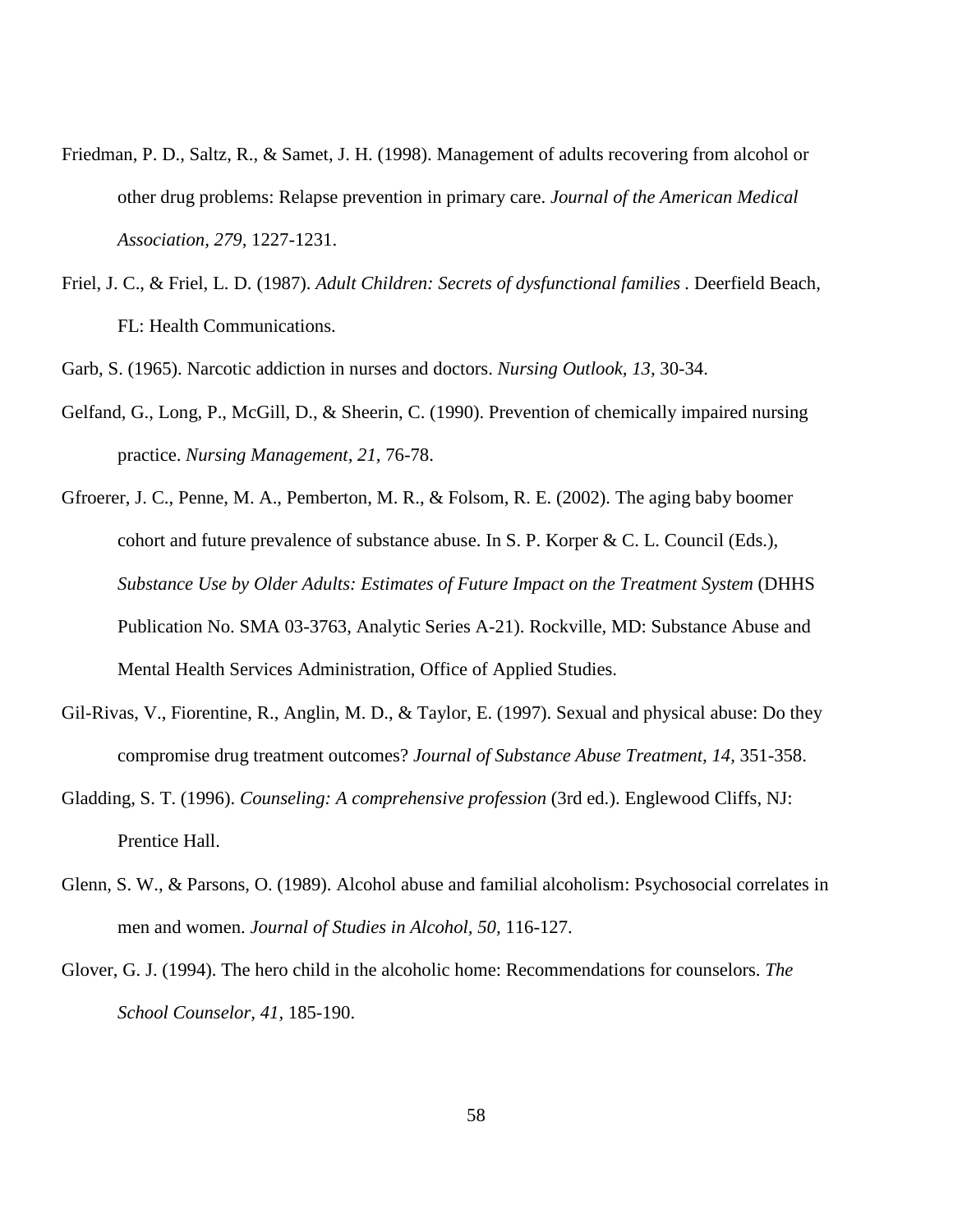Gnadt, B. (2006). Religiousness, current substance use, and early risk indicators for substance abuse in nursing students. *Journal of Addictions Nursing, 17,* 151-158.

Goff, L., & Goff, P. (1988). Trapped in codependency. *Personnel Journal,* 50-57.

- Gold, M. S., Byars, J. A., & Frost-Pineda, K. (2004). Occupational exposure and addictions for physicians: Case studies and theoretical implications. *Psychiatric Clinics of North America, 27,*  745-753.
- Gomberg, E. (2003). Treatment for alcohol-related problems: Special populations: Research opportunities. *Recent Developments on Alcoholism, 16,* 313-333.
- Goodwin, D. W. (1981). Alcoholism and heredity. *Journal of the National Association of Private Psychiatric Hospitals, 12,* 94-96.
- Gorelick, D. A. (2008). Addiction treatment: Science and policy for the twenty-first century. *The American Journal of Psychiatry, 165*(7), 923-925.
- Gorski, T. T. (1992). Diagnosing codependency: A practical guide to understanding and treatment. *Addiction & Recovery, 12*(7), 14-17.
- Gossop, M., Stephens, S., Steward, D., Marshall, J., Bearn, J., & Strang, J. (2001). Health-care professionals referred for treatment of alcohol and drug problems. *Alcohol and Alcoholism, 36*(2), 160-164.

Griffith, J. (1999). Substance abuse disorders in nurses. *Nursing Forum, 34*(4), 19-28.

- Haack, M., & Hartford, T. (1984). Drinking patterns among student nurses. *The International Journal of the Addictions, 19,* 577-583.
- Haack, M. R. (1988). Stress and impairment among nursing students. *Research in Nursing and Health, 11,* 125-134.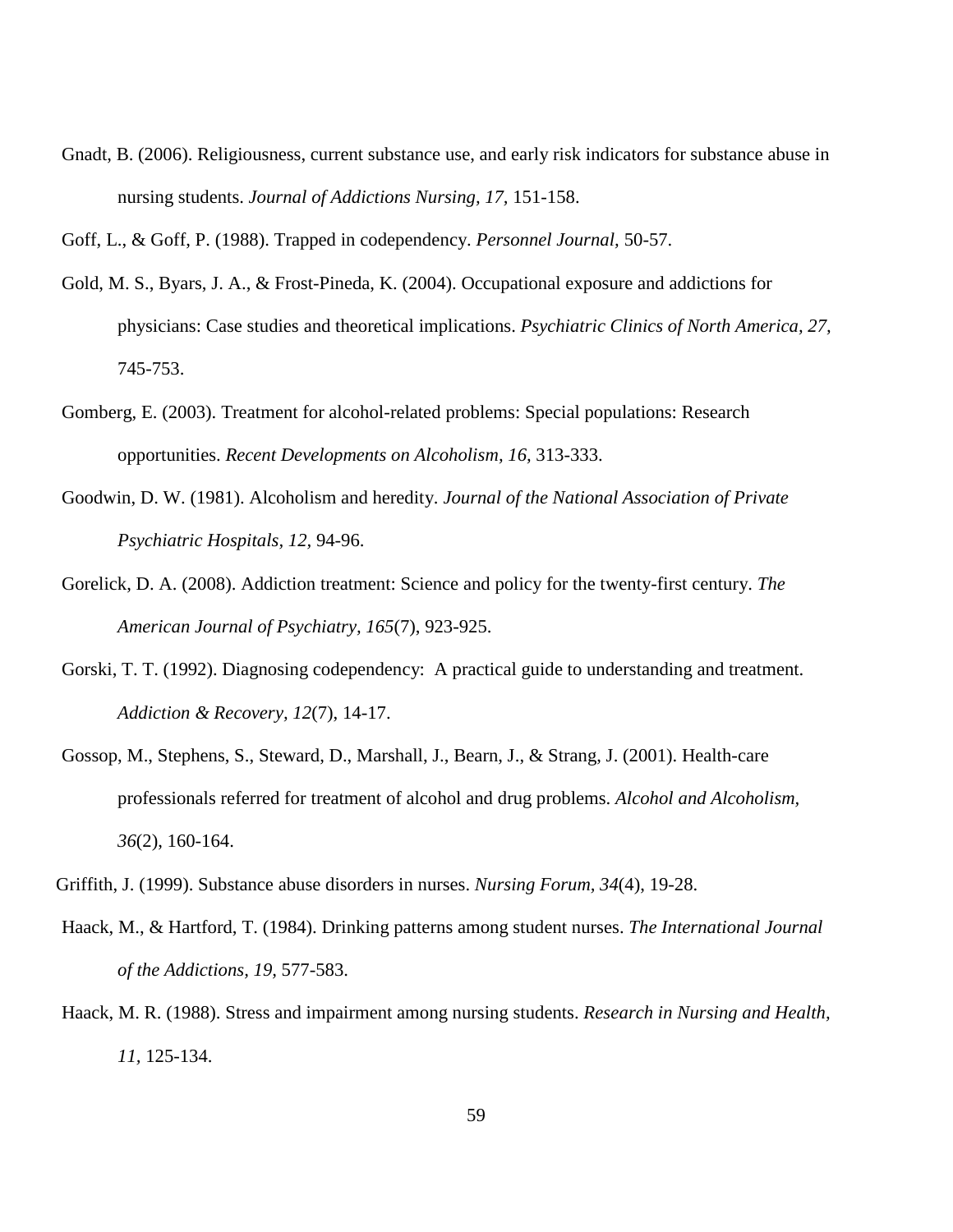- Haack, M. R., & Yocum, C. J. (2002). State policies and nurses with substance disorders. *Journal of Nursing Scholarship, 34*, 89-94.
- Hansen, M., Ganley, B., & Carlucci, C. (2008). Journeys from addiction to recovery. *Research and Theory for Nursing Practice: An International Journal, 22*(4), 256-272.
- Harper, J., & Capdevila, C. (1990). Codependency: A critique. *Journal of Psychoactive Drugs, 22*, 283-292.
- Health Resources and Services Administration. (2005). United States Department of Health and Human Services. *National Sample Survey of Registered Nurses.* Washington, DC: U. S. Government Printing Office.
- Helzer, J. E., Burnam, A., & McEvoy, L. T. (1991). Alcohol abuse and dependence. In L. N. Robins & D. A. Regier (Eds.), *Psychiatric Disorders in America: The Epidemiologic Catchments Area Study* (pp. 81-115)*.* New York: The Free Press.
- Hemfelt, R., Minierth, F., & Meier, P. (1989). *Love is a choice.* Nashville, TN: Thomas Nelson.
- Hendrix, M. J., Sabritt, D., McDaniel, A., & Field, B. (1987). Perceptions and attitudes toward nursing impairment. *Research in Nursing and Health, 10*(5), 323-333.
- Herman, J. L. (1992). *Trauma and recovery.* New York: Basic Books.
- Holden, G. W. (1998). Introduction: The development of research into another consequence of family violence. In G. W. Holden, R. Geffner, & E. N. Jouriles (Eds.), *Children exposed to marital violence: Theory, research and applied issues* (pp. 1-18). Washington, DC: American Psychological Association.
- Holder, L. M., Farnsworth, B. J., & Wells, D. (1994). A preliminary survey of codependency traits and family of origin status of nursing students. *Addictions Nursing, 6*(2), 76-80.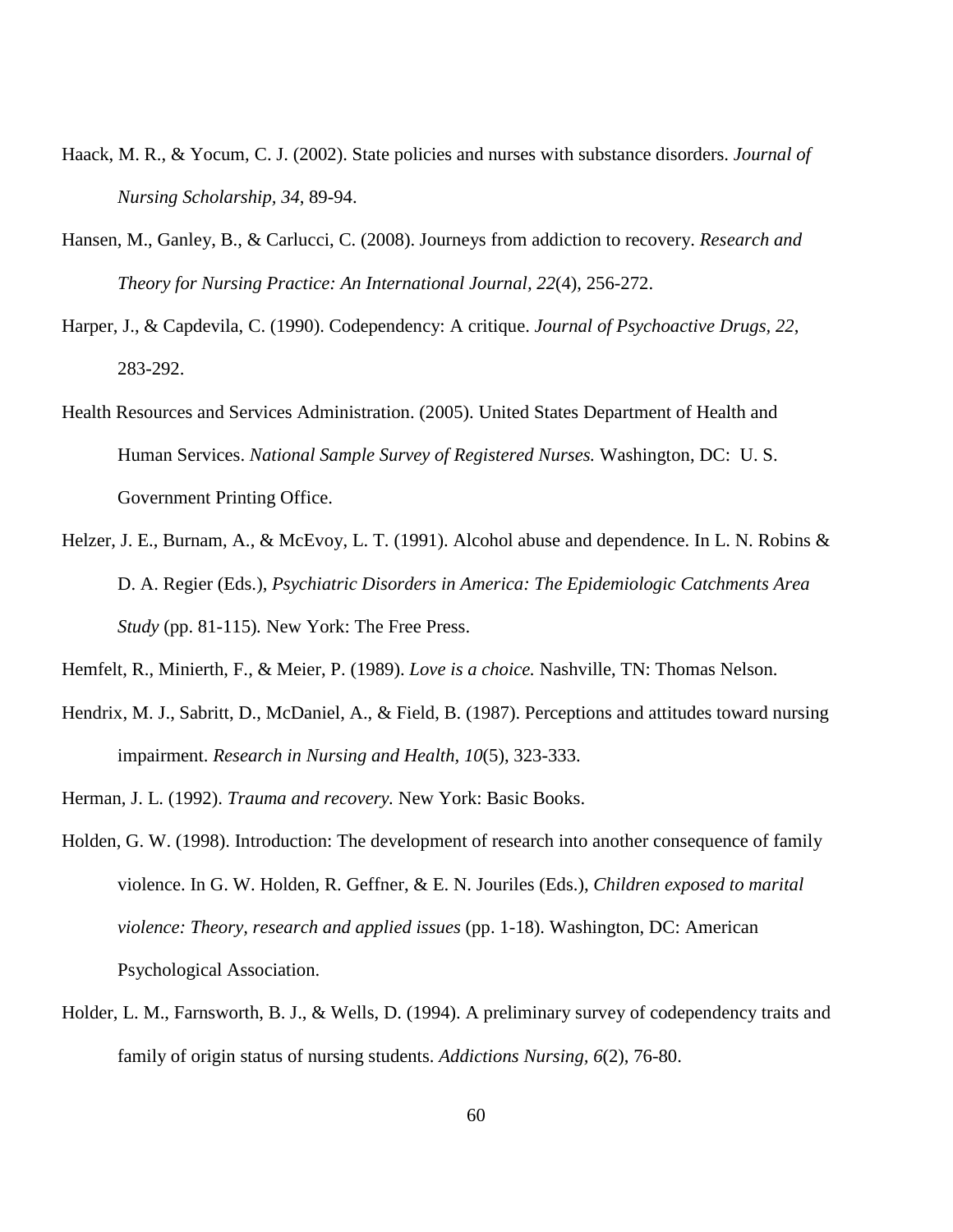- Hoover, D., & Norris, J. (1996). Validation study for 'impaired personal boundaries,' proposed nursing diagnosis. *Nursing Diagnosis, 7*(4), 147-152.
- Hughes, P., Storr, C., Brandenburg, N., Baldwin, D., Anthony, J., & Sheehan, D. (1999). Physician substance use by medical specialty. *Journal of Addictive Diseases, 18*(2), 23-37.
- Jaffe, P. G., Wolfe, D. A., & Wilson, S. K. (1990). *Children of battered women.* Newbury Park, CA: Sage Publications.
- Johnstone, M. J. (2001). Stigma, social justice, and the rights of the mentally ill: Challenging the status quo. *Australian and New Zealand Journal of Mental Health, 10*, 200-209.
- Kalkan, M. (2008). The relationship of psychological birth order to irrational relationship beliefs. *Social Behavior and Personality: An International Journal, 36*(4), 455-466.
- Kandel, D. B. (1990). Parenting styles, drug use, and children's adjustment in families of young adults. *Journal of Marriage and the Family, 52,* 183-196.
- Kaplan, H., Sadock, B., & Grebb, J. (1994). *Synopsis of psychiatry: Behavioral sciences clinical psychiatry* (7th ed.). Baltimore: Williams & Wilkins.
- Kaufman, E. (1994). *Psychotherapy of addicted person.* New York: Guilford Press.
- Kendler, K., Bulik, C., Silberg, J., Hettema, J., Myers, J., & Prescott, C. (2000). Childhood sexual abuse and adult psychiatric and substance use disorders in women. *Archives of General Psychiatry, 57,* 953-959.
- Kenna, G. A., & Wood, M. D. (2005). Family history of alcohol and drug use in health-care professionals. *Journal of Substance Use, 10*(4), 225-238.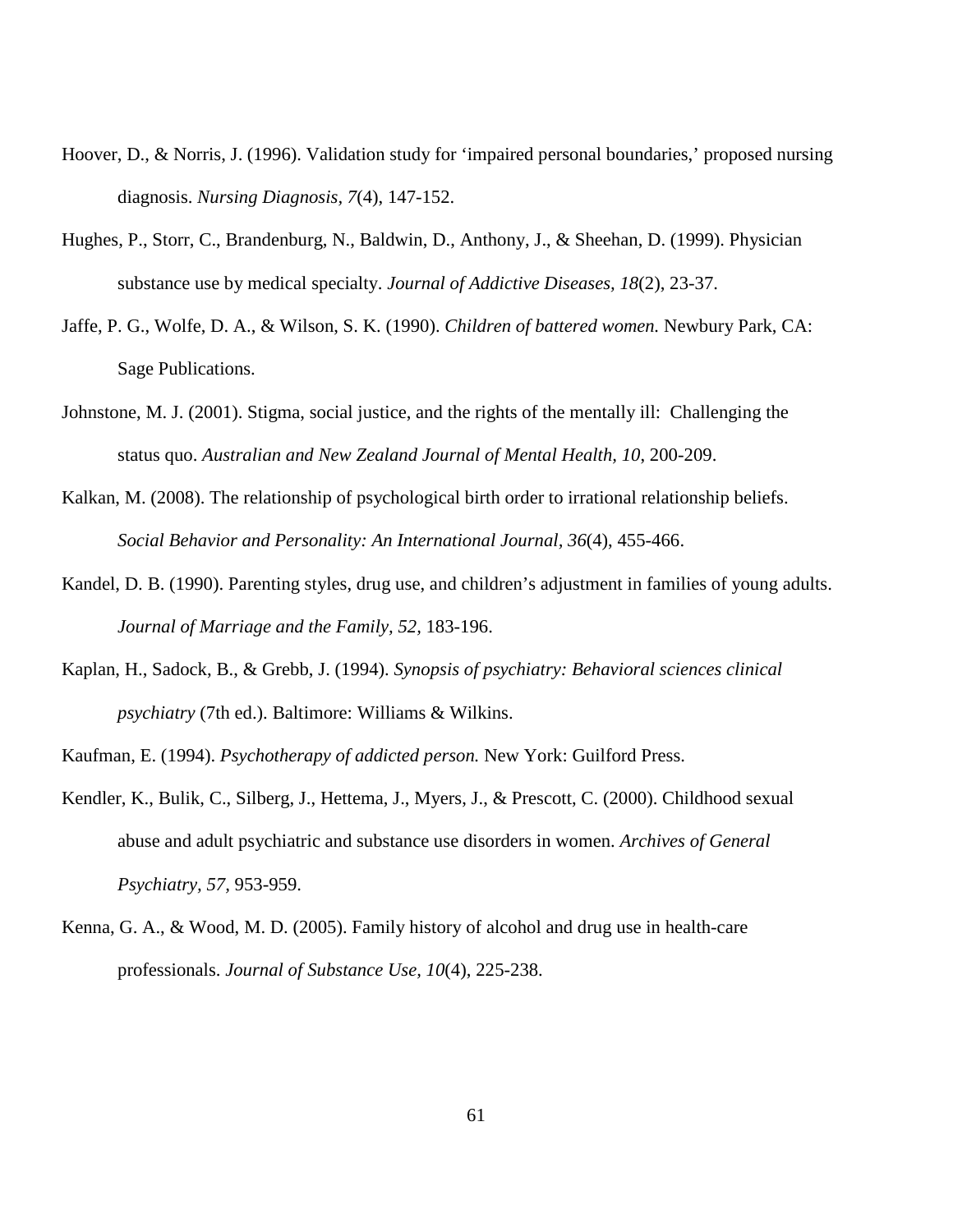- Klebanoff, N. A. (1991). Codependency: Caring or suicide for nurses and nursing? In R. M. Neil & R. Watts (Eds.), *Caring and nursing: Explorations in feminist perspectives* (pp. 151-161). New York: National League for Nursing.
- Kornegay, K., Bugle, L., Jackson, E., & Rives, K. (2004). Facing a problem of great concern: Nursing faculty's lived experience of encounters with chemically dependent nursing students. *Journal of Addictions Nursing, 15*, 125-132.
- Kowal, P. (1994). Codependence issues and the college health nurse. *Journal of American College Health, 42*(4), 187-190.
- Kuperman, S., Schlosser, S. S., Lidral, J., & Reich, W. (1999). Relationship of child psychopathology to parental alcoholism and antisocial personality disorder. *Journal of American Academy of Child and Adolescent Psychiatry, 38,* 686-692.
- Leman, K. (1985). *The birth order book: Why you are the way you are.* Grand Rapids, MI: Spire Books.
- Leshner, A. I. (2001). When the question is drug abuse and addiction the answer is all of the above. *NIDA Notes, 16*(2), 3-4.
- Levine, D. G., Preston, P. A., & Lipscomb, S. G. (1974). A historical approach to understanding drug abuse among nurses. *American Journal of Psychiatry, 131,* 1036- 1037.
- Lewis, A. (2006). *Type of substance abuse and source of treatment referral: Developing predictor models for identifying substance abuse among health-care professionals.* Unpublished doctoral dissertation, Walden University.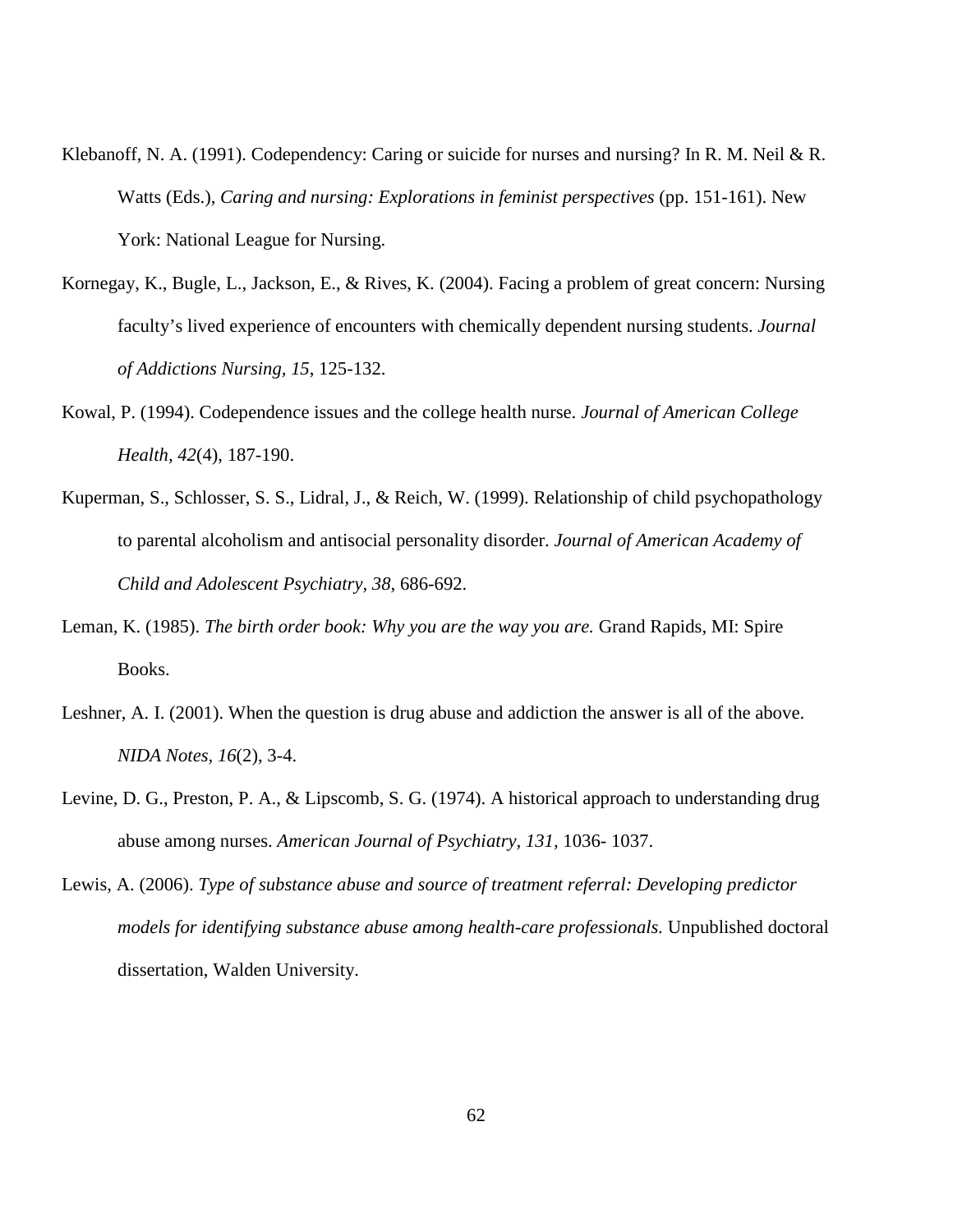- Liebschutz, J., Savetsky, J. B., Saits, R., Horton, N. J., Lloyd-Travaglini, C., & Samet, J. H. (2002). The relationship between sexual and physical abuse and substance abuse consequences. *Journal of Substance Abuse Treatment, 22,* 121-128.
- Lillibridge, J., Cox, M., & Cross, W. (2002). Uncovering the secret: Giving voice to the experiences of nurses who misuse substances. *Journal of Advanced Nursing, 39,* 219-229.
- Linder, R. L., & Lemer, S. E. (1976). Birth order and psychoactive drug use among students. *Drug Forum, 5,* 1-3.
- Lippman, H. (1992). Addicted nurses: Tolerated, tormented, or treated? *RN, 55*(4), 36-41.
- Lloyd, G. (2002). One hundred alcoholic doctors: A 21-year follow-up. *Alcohol and Alcoholism, 37*(4), 370-374.
- Lyon, D., & Greenberg, J. (1991). Evidence of codependency in women with an alcoholic parent: Helping out Mr. Wrong. *Journal of Personality and Social Psychology, 61,* 435-439.
- Ma, C.C., Samuels, M., & Alexander, J. (2003). Factors that influence nurses' job satisfaction. *Journal of Nursing Administration, 33*(5), 293-299.
- Mabanglo, M. A. G. (2002). Trauma and the effects of violence exposure and abuse on children: A review of the literature. *Smith College Studies in Social Work, 72,* 231-251.
- MacMillan, H. L., Fleming, J. E., Streiner, D. L., Lin, E., Boyle, M. H., Jamieson, E., et al. (2001). Childhood abuse and lifetime psychopathology in a community sample. *American Journal of Psychiatry, 158,* 1878-1883.
- Malliarakis, K. D., & Lucey, P. (2007). Social determinates of health: Focus on substance use and abuse. *Nursing Economics, 25,* 368-372.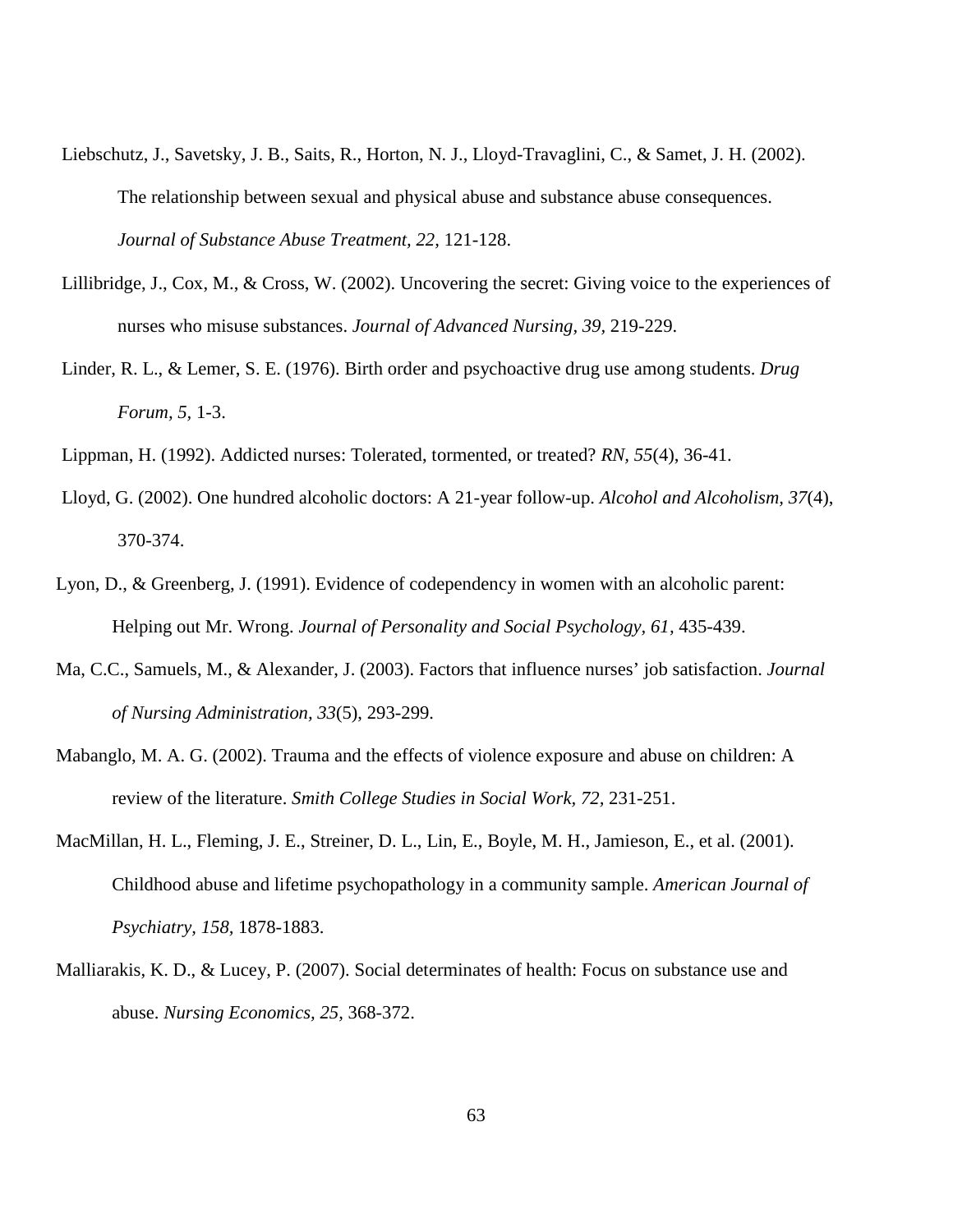- Malloy, G. B., & Berkery, A. C. (1993). Codependency: Feminist perspective. *Journal of Psychosocial Nursing and Mental Health Services, 31*(4), 15-19.
- Martin, C. S., Lynch, K. G., Pollock, N. K., & Clark, D. B. (2000). Gender differences and similarities in the personality correlates of adolescent and alcohol problems. *Psychology of Addictive Behaviors, 14,*121-133.
- Martinez, R. (2001). Innovative roles of executive director of peer assistance services: An interview with Elizabeth M. Pace. *Journal of Addictions Nursing, 13*(1), 49-51.
- Martsolf, D. S. (2002). Codependency, boundaries, and professional nurse caring: Understanding similarities and differences in nursing practice. *Orthopaedic Nursing, 21*(6), 61-67.
- Martsolf, D. S., Hughes-Hammer, C., Estok, P., & Zeller, R. (1999). Codependency in male and female helping professionals. *Archives of Psychiatric Nursing, XIII* (2), 97-103.
- McAuliffe, W. (1984). Nontherapeutic opiate addiction in health-care professionals: A new form of impairment. *American Journal of Drug and Alcohol Abuse, 10*(1), 1-22.
- Mirrlees-Black, C. (1999). *Domestic violence: Findings from a new British crime survey self completion questionnaire.* London: Home Office.
- Monahan, G. (2003). Drug use/misuse among health professionals. *Substance Use and Misuse, 38,*  1877-1881.
- Morgan, J. (1991). What is codependency? *Journal of Clinical Psychology, 47,* 720-729.
- Moss, H. B., Baron, D.A., Hardie, T. L., & Vanyukov, M. M. (2001). Preadolescent children of substance-dependent fathers with antisocial personality disorder: Psychiatric disorders and problem behaviors. *American Journal on Addiction, 10*(3), 269-278.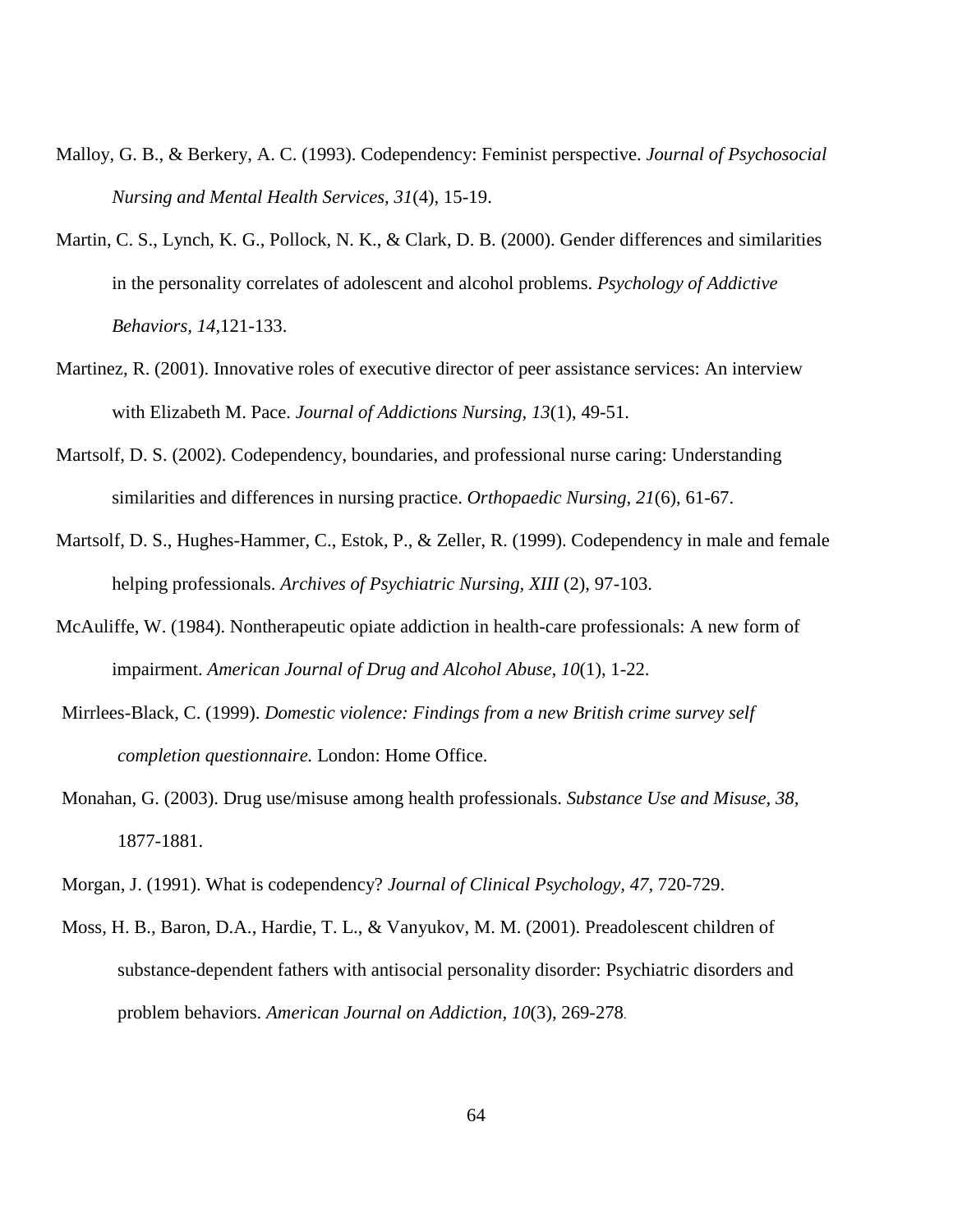- Mueser, K. T., Noordsy, D. L., Drake, R. E., & Fox, L. (2003). *Integrated treatment for dual disorders: A guide to effective practice.* New York: The Guilford Press.
- Murray, C. J., & Lopez, A. D. (1997). Global mortality, disability and contribution of risk factors: Global burden of disease study. *Lancet, 349,* 1436-1442.
- Myers, T., & Weiss, E. (1987). Substance use by interns and residents: An analysis of personal, social and professional differences. *British Journal of Addictive Medicine, 82*, 1091-1099.
- Mynatt, S. (1996). A contributing risk factor to chemical dependency in nurses. *Journal of Psychosocial Nursing, 34,* 13-22.
- National Council of State Boards of Nursing. (1990). *Chemical dependency handbook for Boards of Nursing.* Chicago: Author.
- National Council of State Boards of Nursing (Producer). (2001). *Breaking the habit: When your colleague is chemically dependent* [Motion picture]. (Available from the National Council of State Boards of Nursing, 111 East Wacker Drive, Suite 2900, Chicago, IL 60601).
- National Household Survey on Drug Abuse Series: H-14. (2002). *Summary of Findings from the 2001 National Household Survey on Drug Abuse* (DHHS Pub. (SMA) 01-3549). Washington, DC: Substance Abuse and Mental Health Services Administration, Office of Applied Studies.
- National Institute on Alcohol Abuse and Alcoholism. (2000). *Tenth special report to the U.S. Congress on alcohol and health.* Washington, DC: U. S. Government Printing Office.
- National Institute on Alcohol Abuse and Alcoholism. (2001). *Alcoholism: Getting the Facts* (NIH Publication No. 96-4153). Washington, DC: U. S. Government Printing Office.
- National Institute on Drug Abuse. (2007). *Drugs, brains, and behavior: The science of addiction.* Bethesda, MD: National Institutes of Health.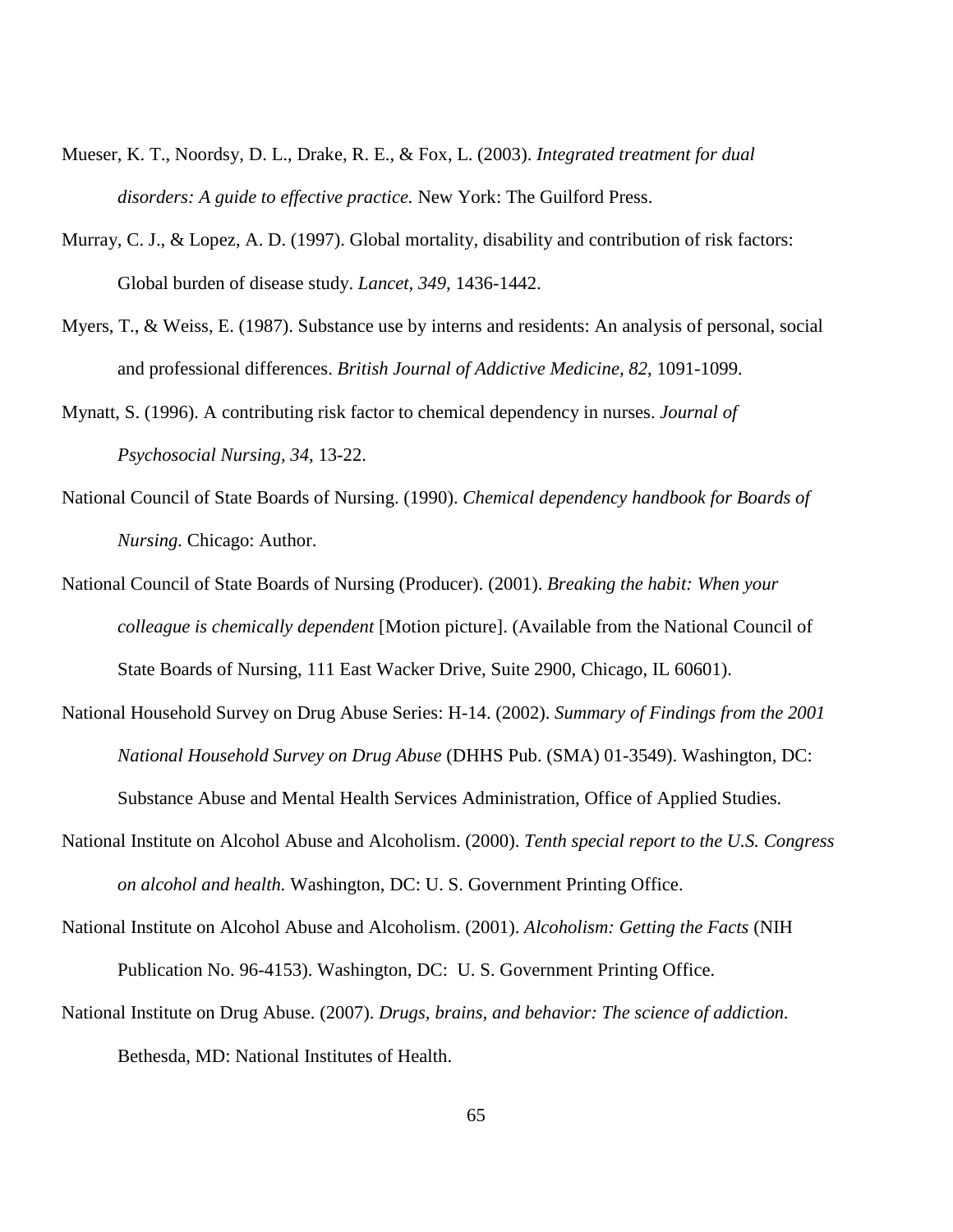O'Brien, P., & Gaborit, M. (1992). Codependency: A disorder separate from chemical dependency. *Journal of Clinical Psychology, 48*(1), 129-136.

Oravecz, R. (2002). Children of alcoholics. *Psiholoska Obzorja/ Horizons of Psychology, 11,* 95-107.

- Parker, F., Faulk, D., & LoBello, S. (2003). Assessing codependency and family pathology in nursing students. *Journal of Addictions Nursing, 14*, 85-90.
- Pears, K., Capaldi, D. M., & Owen, L. D. (2007). Substance use risk across three generations: The roles of parent discipline practices and inhibitory control. *Psychology of Addictive Behaviors, 21*(3), 373-386.
- Peery, B., & Rimler, G. (1995). Chemical dependency among nurses: Are policies adequate? *Nursing Management, 26*(5), 52-56.
- Peleg-Oren, N., Rahav, G., & Teichman, M. (2008). School-age children of fathers with substance use disorder: Are they a high risk population? *Journal of Alcohol and Drug Education, 52,* 9-31.

Poplar, I. F. (1969). Characteristics of nurse addicts. *American Journal of Nursing, 69*, 117-119.

- Quinn, J. (1989). *Healing: The emergence of right relationship*. In R.C.B. Shield (Ed.), *Healers on healing* (pp. 139-143). New York: Penguin Putnam.
- Rigby, K., Virgo, I., Russell, G., & Cormack, S. (1992). Occupational role and perceptions of substance misuse in Australia. *International Journal of the Addictions, 27*, 515-531.
- Robert Wood Johnson Foundation. (1993). *Substance abuse: The nation's number one health problem.*  Institute for Health Policy. Princeton, NJ: Brandeis University.
- Rohrer, J., Rohland, B., Denison, A., Pierce, R., & Rasmussen, N. (2007). Family history of mental illness and frequent mental distress in community clinic patients. *Journal of Evaluation in Clinical Practice, 13,* 435-439.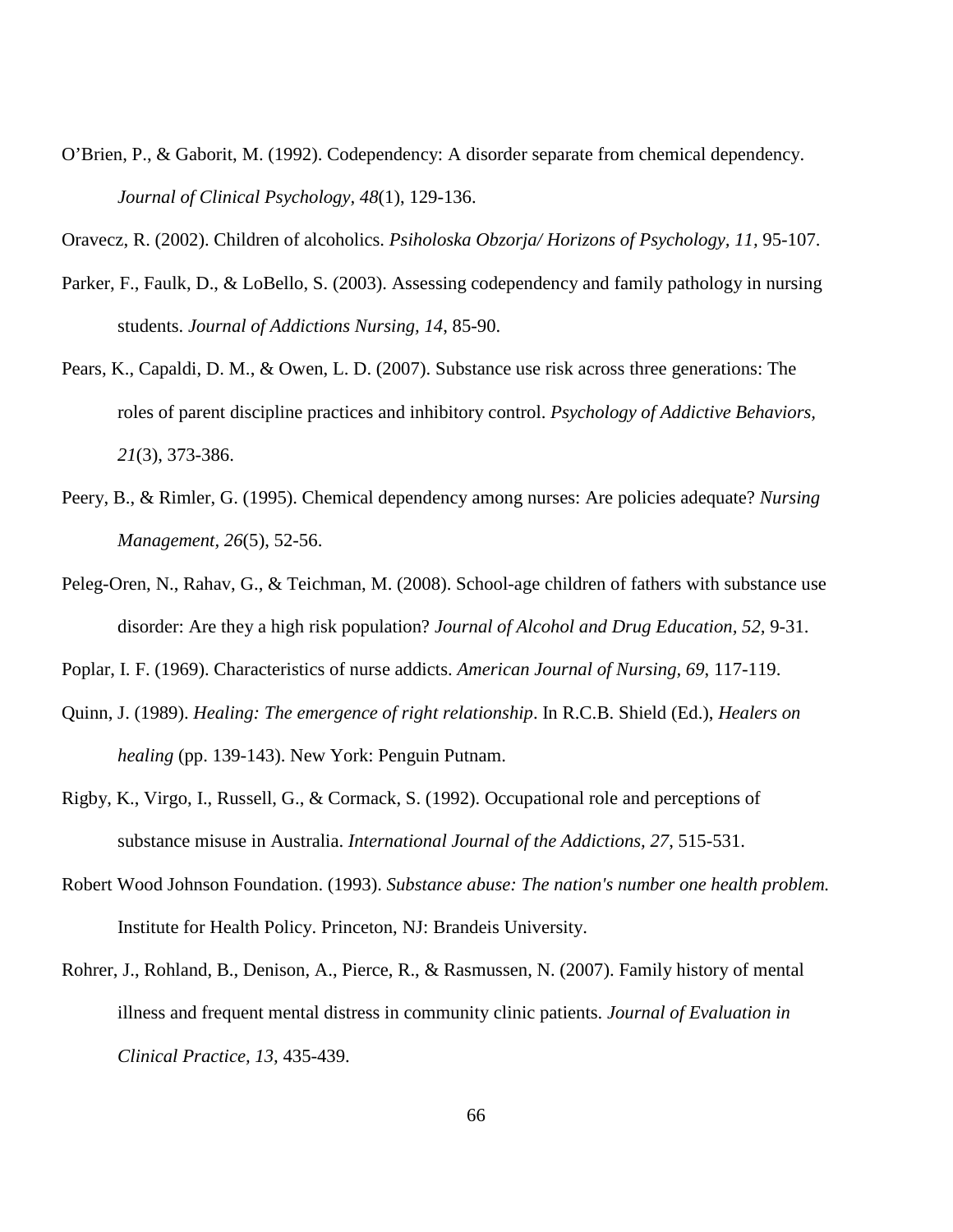- Rosenberg, M. L., O'Carroll, P. W., & Powell, K. E. (1992). Violence is a public health problem. *Journal of the American Medical Association, 267,* 117-118.
- Rosvold, E., Vaglum, P., & Moum, T. (1998). Use of tranquilizers among Norwegian physicians: A nation-wide comparative study. *Social Science Medicine, 46*, 581-590.
- Ryan, J. (1991). Codependency in nursing: Healing wounds and changing patterns. *Journal of Christian Nursing, 8*(2), 13.
- Sannibale, C., & Hall, W. (2001). Gender-related symptoms and correlates of alcohol dependence among men and women with a lifetime diagnosis of alcohol use disorders. *Drug and Alcohol Review, 20*, 369-382.
- Saunders, B. E. (2003). Understanding children exposed to violence: Toward an integration of overlapping fields. *Journal of Interpersonal Violence, 18*, 356-376.
- Scott, A. (1993). A beginning theory of personal space boundaries. *Perspectives in Psychiatric Care, 29*(2), 12-21.
- Sebre, S., Sprugevica, I., Novotni, A., Bonevski, D., Pakalniskiene, V., Popescu, D., Turchina, T., Friedrich, W., & Lewis, O. (2004). Cross-cultural comparisons of child-reported emotional and physical abuse: Rates, risk factors and psychosocial symptoms. *Child Abuse and Neglect, 28*, 113-127.
- Shaw, M. F., McGovern, M. P., Angres, D. H., & Rawal, P. (2004). Physicians and nurses with substance use disorders. *Journal of Advanced Nursing, 47,* 561-671.
- Shrum, H. (2004). No longer theory. Correctional practices that work. *Journal of Correctional Education, 55,* 225-235.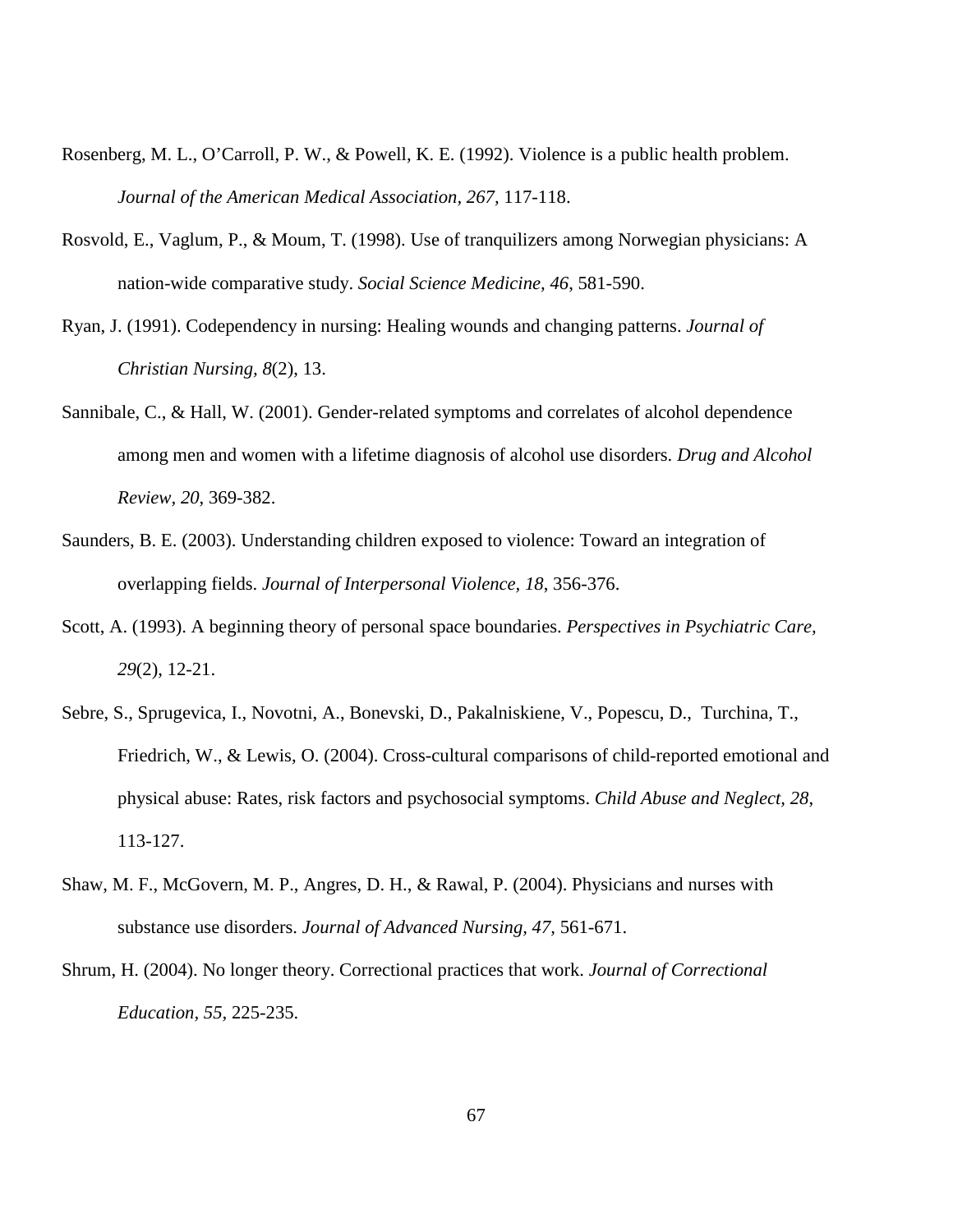- Shulman, L., Shapira, S., & Hirshfield, S. (2000). Outreach developmental services to children of patients in treatment for substance abuse. *American Journal of Public Health, 90,* 1930-1934.
- Shumaker, R., & Hickey, P. (2006). Medication diversion in the perioperative setting. *Association of Operating Room Nurses, 83*(3), 745-749.
- Simoni, P. S., & Paterson, J. J. (1997). Hardiness, coping, and burnout in the nursing workplace. *Journal of Professional Nursing, 13,* 178-185.

Sloan, A., & Vernarec, E. (2001). Impaired nurse: Reclaiming careers. *RN, 64*, 58-63.

- Smardon, M. (1998). An integrating review of substance abuse among nurses from 1981-1997. *Online Journal of Knowledge Synthesis for Nursing, 5*(1), 1-14.
- Smith, L.L., & Hughes, T.L. (1996). Re-entry: When a chemically dependent colleague returns to work. *American Journal of Nursing, 96*(2)*,* 32-37*.*
- Snow, C., & Willard, D. (1989). *I'm dying to take care of you. Nurses and codependence: Breaking the cycle.* Redmond, WA: Professional Counselor.
- Stude, E. (1990). Professionalization of substance abuse counseling. *Journal of Applied Rehabilitation Counseling, 21,* 11-14.
- Substance Abuse and Mental Health Services Administration. (2005). *Overview of findings from the national survey on drug use and health.* Retrieved December 4, 2007, from http://www.oas.samhsa.gov/nhsda.html
- Substance Abuse and Mental Health Services Administration. (2007). *Results from the 2006 National Survey on Drug Use and Health: National Findings* (Office of Applied Studies, NSDUH Series H-32, DHHS Publication No. SMA 07-4293). Rockville, MD: Author.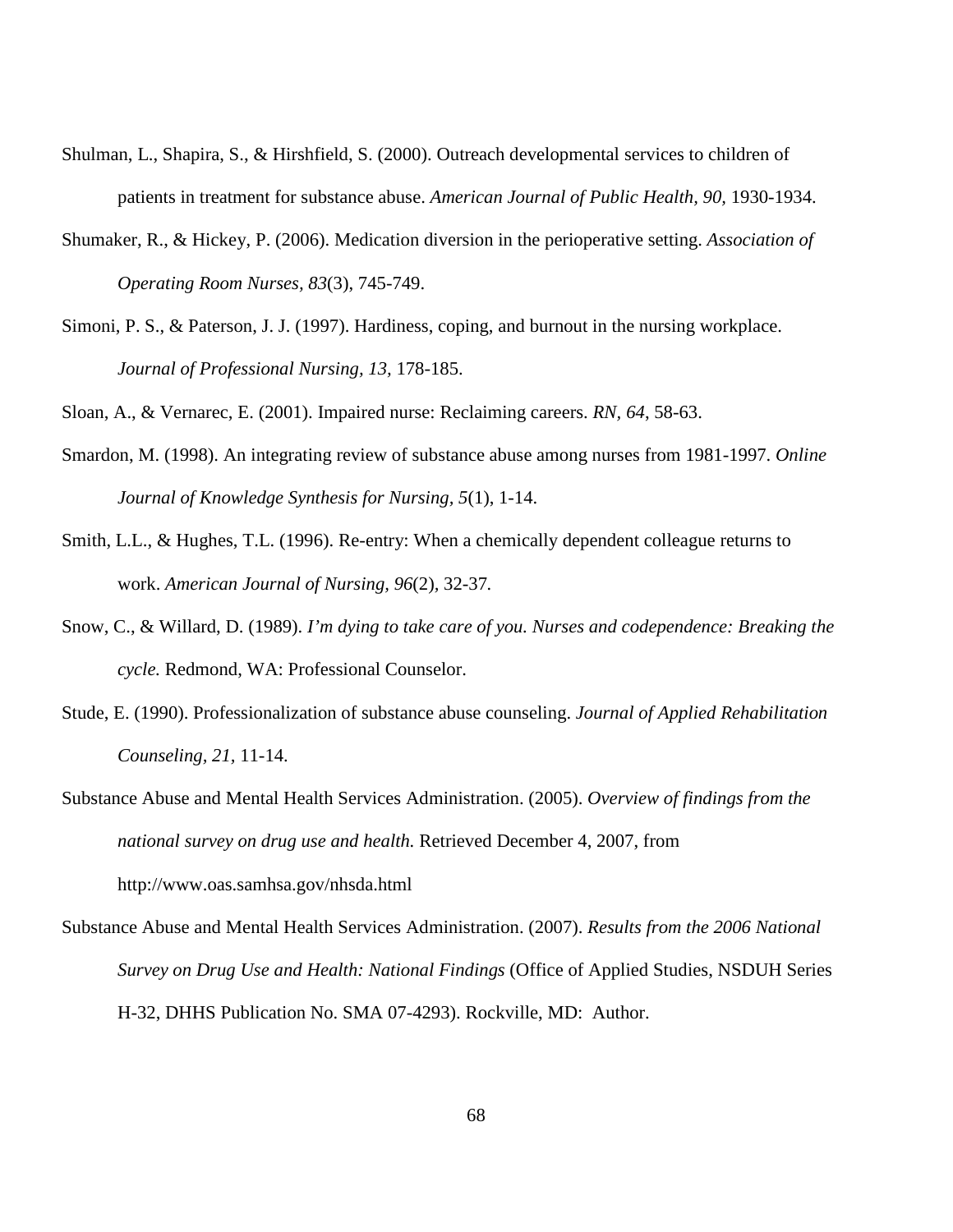- Sullivan, E. (1987). Comparison of chemically dependent and nondependent nurses on familial, personal and professional characteristics. *Journal on Studies of Alcohol, 48,* 563-568.
- Sullivan, E., Bissel, L., & Williams, E. (1988). *Chemical dependency in nursing: The deadly diversion.*  Menlo Park, CA: Addison-Wesley.
- Talbot, G. D., Gallegos, K., Wilson, P., & Porter, T. (1987). The medical association impaired physician program. Prevalence of alcohol and other drug problems among physicians. *Journal of the American Medical Association, 257*, 2927-2930.
- Teets, J. (1995). Childhood sexual trauma of chemically dependent women. *Journal of Psychoactive Drugs, 27,* 231-238.
- Thompson, K. (2007). Occupational therapy and substance use disorders: Are practitioners addressing these disorders in practice? *Occupational Therapy in Health Care, 21*(3), 61-77.
- Tjaden, P. G., & Thoennes, N. (2000). *Full report of the prevalence, incidence, and consequences of violence against women: Findings from the National Violence Against Women Survey.*  Washington DC: U.S. Department of Justice.
- Toman, W. (1993). *Family constellation: Its effects on personality and social behavior (4th ed.).* New York: Springer.
- Torkelson, D. J., Anderson, R. A., & McDaniel, R.R. (1996). Interventions in response to chemically dependent nurses: Effect of context and interpretation. *Research in Nursing and Health, 19*(2), 153-162.
- Tournier, R. (1979). Alcoholics Anonymous as treatment and as ideology. *Journal of Studies on Alcohol, 40,* 230-239.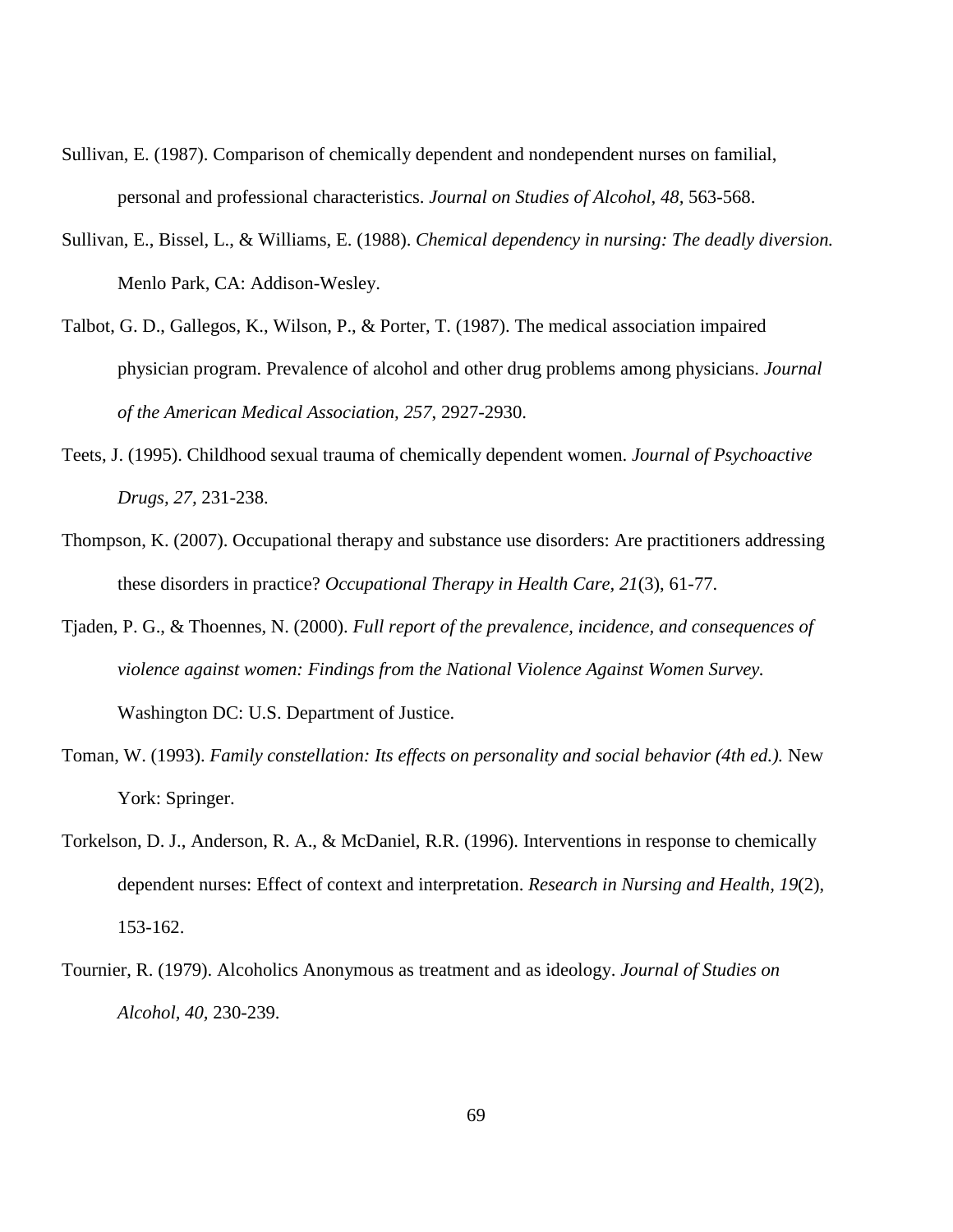- Trinkoff, A., & Storr, C. (1994). Relationship of specialty and access to substance use among registered nurses: An exploratory analysis. *Drug and Alcohol Dependence, 36*, 215-219.
- Trinkoff, A., & Storr, C. (1998). Substance use among nurses: Differences between the specialties. *American Journal of Public Health, 88*(4), 581-585.
- Trinkoff, A. M., Eaton, W., & Anthony, J. C. (1991). The prevalence of substance abuse among registered nurses. *Nursing Research, 40*, 172-175.
- Trinkoff, A. M., Zhou, Q., Storr, C. L., & Soeken, K. (2000). Workplace access, negative proscriptions, job strain, and substance use in registered nurses. *Nursing Research, 49,* 83-90.
- Tsai, S. L. (1993). Chinese nurse stress in Taiwan, Republic of China. *Issues in Mental Health Nursing, 14,* 275-285.
- Tyler, P. A., Carroll, D., & Cunningham, S. E. (1991). Stress and well-being in nurses: A comparison of the public and private sector. *International Journal of Nursing Studies, 28,* 125-130.
- Tyler, P. A., & Cushway, D. (1995). Stress in nurses: The effects of coping and social support. *Stress Medicine, 11,* 91-98.
- Van der Wal, D. (1996). Codependency: A concomitant field of interest in research into the phenomenon caring. *Curationis, 19*(4), 40-42.
- Velleman, R., & Orford, J. (1990). Young adult offspring of parents with drinking problems: Recollections of parents' drinking and its immediate effects. *British Journal of Clinical Psychology, 29*, 297-317.
- Virdin, J. (1992). Impaired nursing: The role of the nurse manager. *Pediatric Nurse, 18,* 137-138. Watson, J. (1999). *Post modern nursing and beyond.* Edinburgh, Scotland: Churchill Livingstone.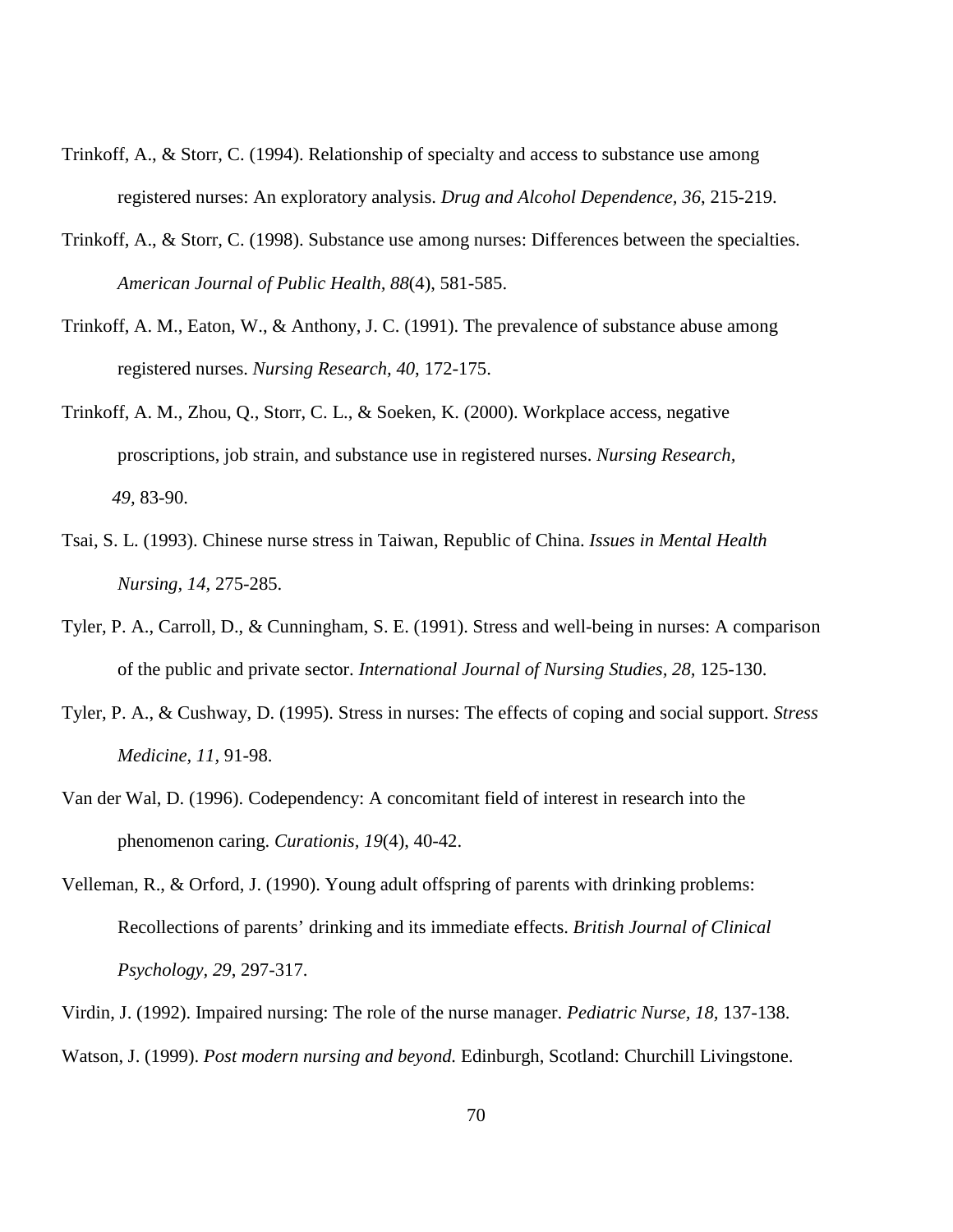- Weegmann, M. (2006). Love is the drug: Co-dependency–the bind that blinds. *Drugs and Alcohol Today, 6*(1), 34-38.
- Wegscheider-Cruse, S. (1981). *Another chance: Hope and health for the alcoholic family.* Palo Alto, CA: Science and Behavior Books.
- West, M. M. (2003). A kaleidoscopic review of literature about substance abuse impairment in nursing: Progress toward identification of early risk indicators? *Journal of Addictions Nursing, 14*(3), 139-144.
- Whitfield, C. (1991). Co-dependence: Healing the human condition. Deerfield Beach, FL: Health Communications.
- Windle, M., & Searls, J. (Eds.) (1990). *Children of alcoholics.* New York: Guilford Press.
- Wisconsin Nurses Association. (2001). The impaired nurse: How can we help? *Statistical Bulletin, 70*(2), 2-3.
- Zerwekh, J. (1989). Co-dependence assessment and recovery. *Nursing Clinics of North America, 24*(1), 1-12.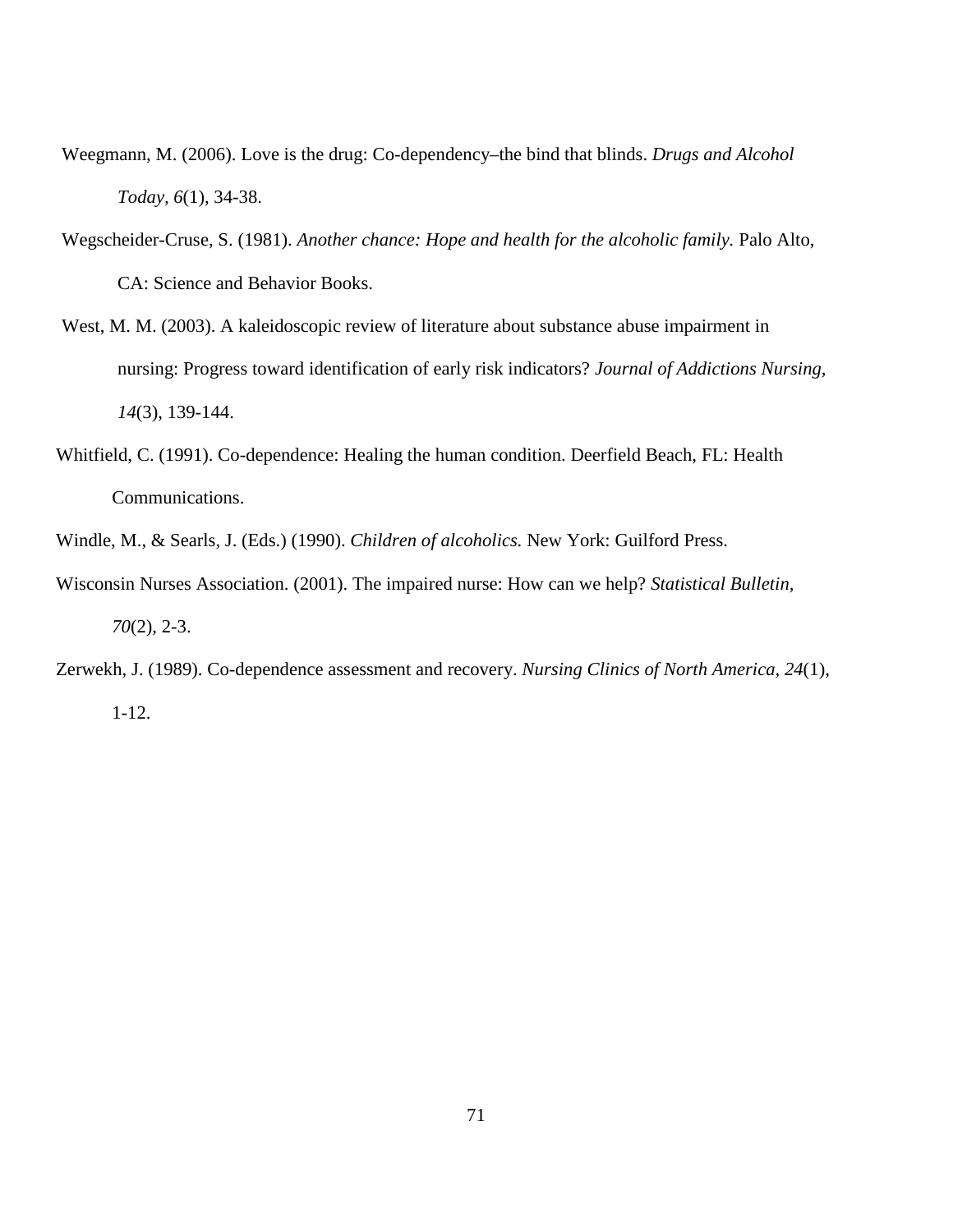**Appendix A Survey**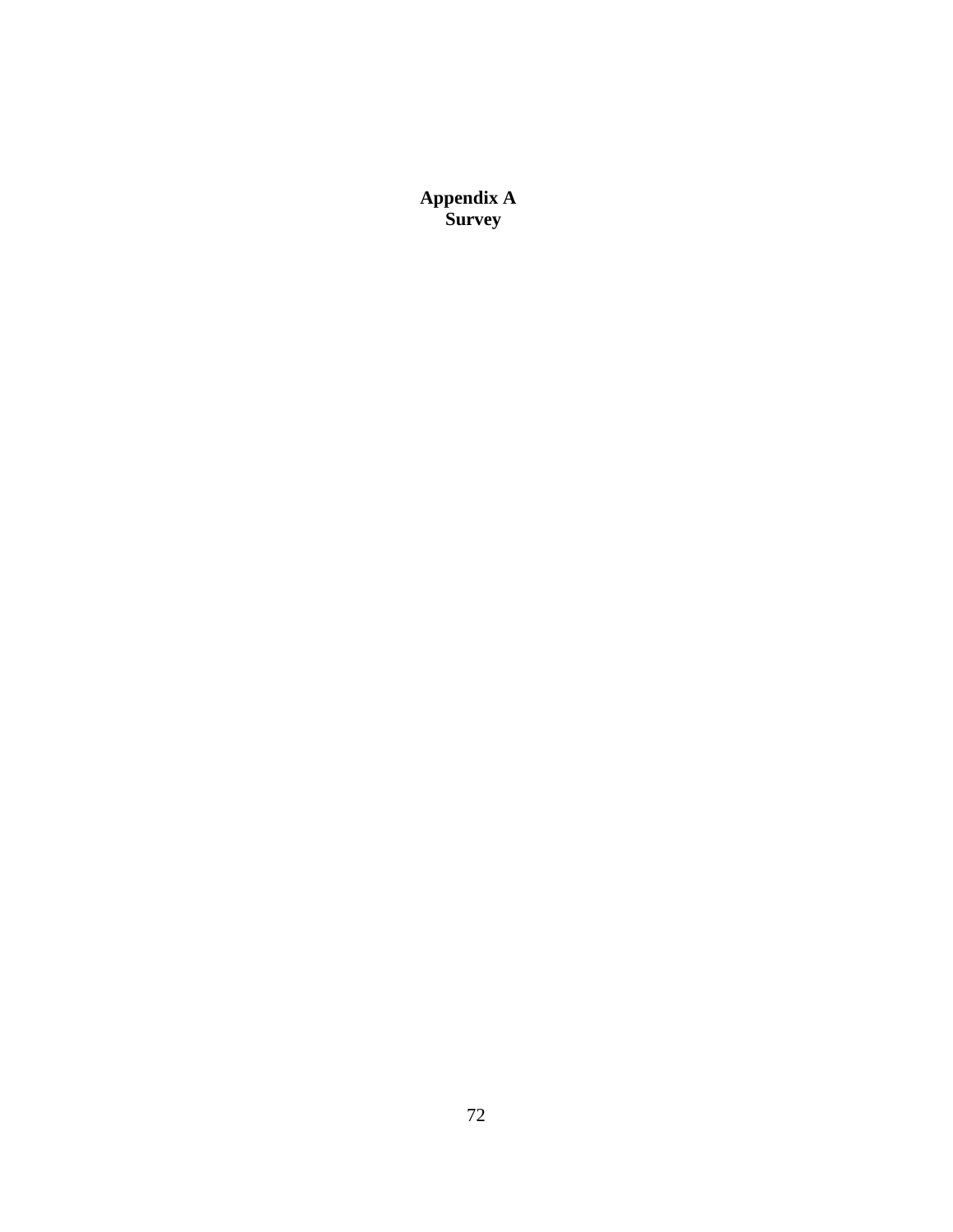## **Please answer the first question by recording your age. After carefully reading the remaining questions, select the answer which applies to you by circling your response.**

What is your current age? \_\_\_\_\_\_\_\_\_\_\_\_\_\_\_\_\_\_\_\_\_\_\_\_

What is your gender: Male Female

What is your race: African American Caucasian Hispanic Asian Other

What was your birth order in your family? First Born Middle Child Youngest Child Only Child

Have you ever sought treatment for Substance Use Disorder? Yes No

Did you ever experience or witness physical violence in your family of origin? Yes No

Did either of your parents or a primary caregiver have a Substance Use Disorder? Yes No

Did either of your parents or a primary caregiver have a history of mental illness? Yes No

## **Please read the following statements and place the number that best describes you in the spaces provided. Use the following scale:**

| $1 =$ Strongly Disagree                                                                           | $2 =$ Moderately Disagree | $3 =$ Slightly Disagree                                                                                          | $4 =$ Slightly Agree |
|---------------------------------------------------------------------------------------------------|---------------------------|------------------------------------------------------------------------------------------------------------------|----------------------|
|                                                                                                   | $5 =$ Moderately Agree    | $6 =$ Strongly Agree                                                                                             |                      |
| It is hard for me to make decisions                                                               |                           | It is hard for me to say "no."                                                                                   |                      |
| It is hard for me to accept compliments<br>graciously                                             |                           | Sometimes I almost feel bored or<br>empty if I don't have problems to<br>focus on                                |                      |
| I usually <i>do not</i> do things for others that                                                 |                           |                                                                                                                  |                      |
| they are capable of doing themselves                                                              |                           | I tell myself that things will get better                                                                        |                      |
| I do not worry very much                                                                          |                           | when the people in my life change<br>what they are doing                                                         |                      |
| I seem to have relationships where I am always<br>there for them but they are rarely there for me |                           | I don't usually let others see the "real"<br>me                                                                  |                      |
| I seem to get into relationships that are painful<br>for me                                       |                           | Sometimes I get focused on one person<br>to the extent of neglecting other<br>relationships and responsibilities |                      |
| I often have a sense of dread or impending doom                                                   |                           |                                                                                                                  |                      |
|                                                                                                   |                           | I often put the needs of others ahead of                                                                         |                      |
| When someone upsets me I will hold it in for a<br>long time, but once in a while I explode        |                           | my own                                                                                                           |                      |

\_\_\_\_When I do something nice for myself I usually feel guilty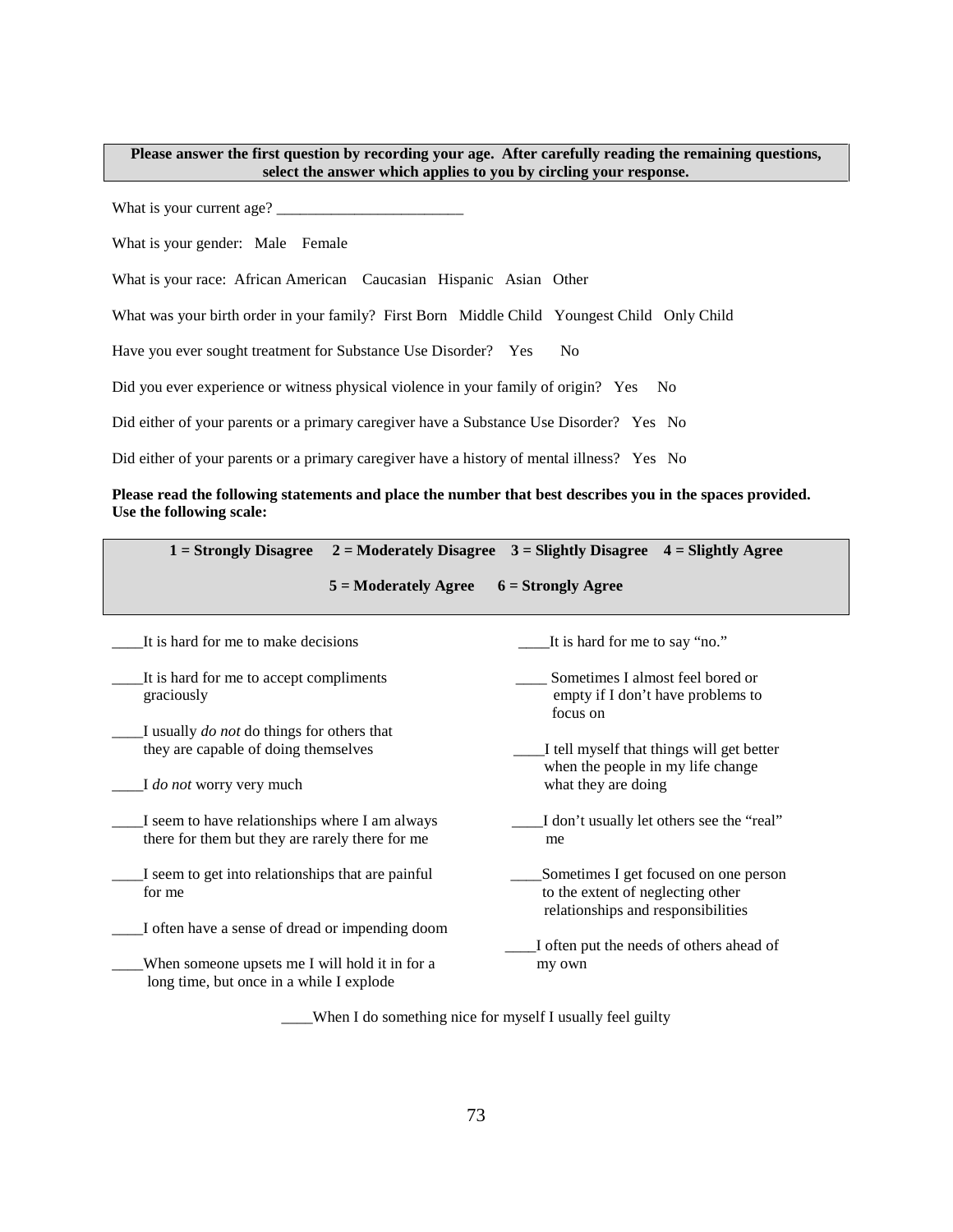**Appendix B Participant Letter**